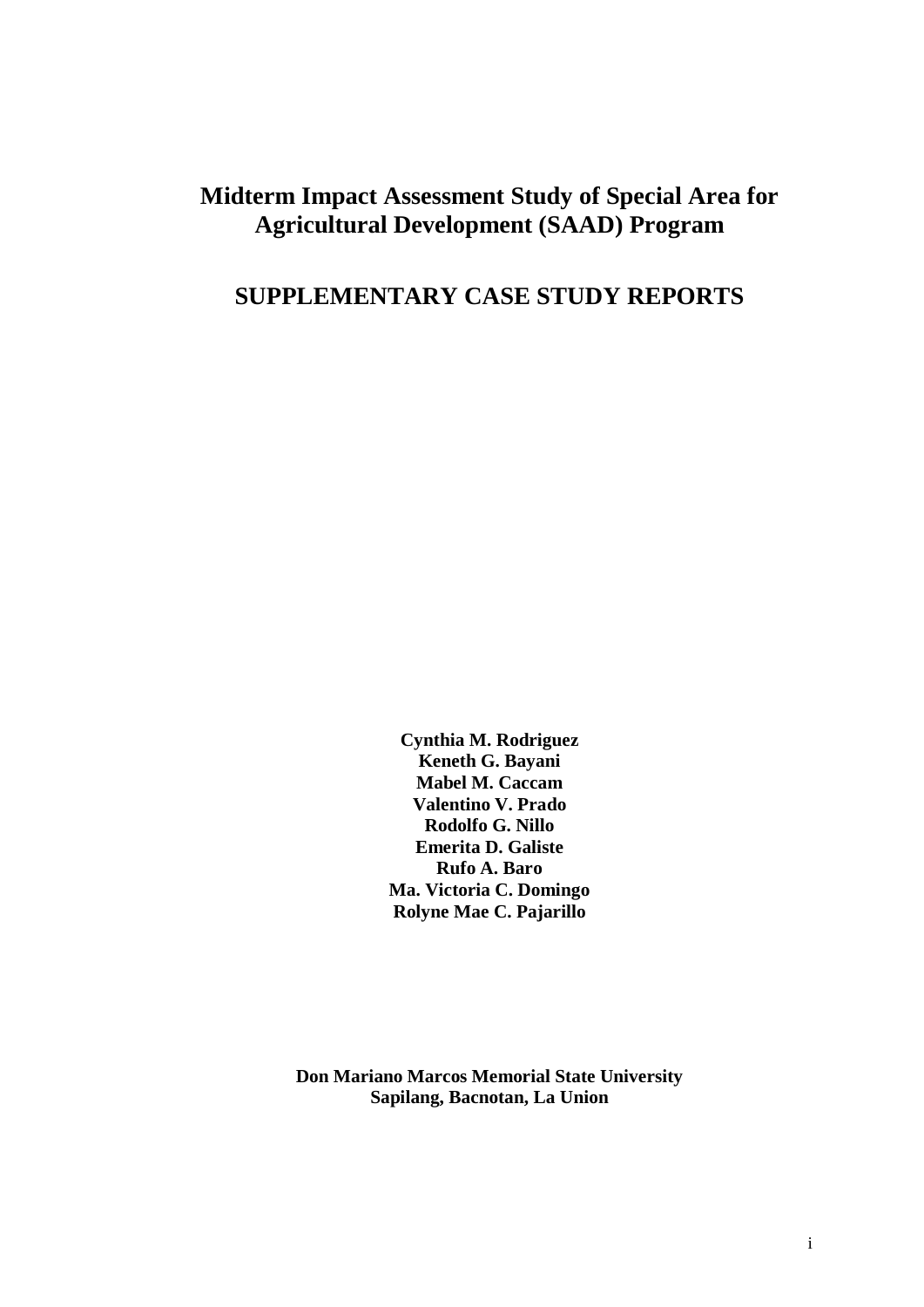## **TABLE OF CONTENTS**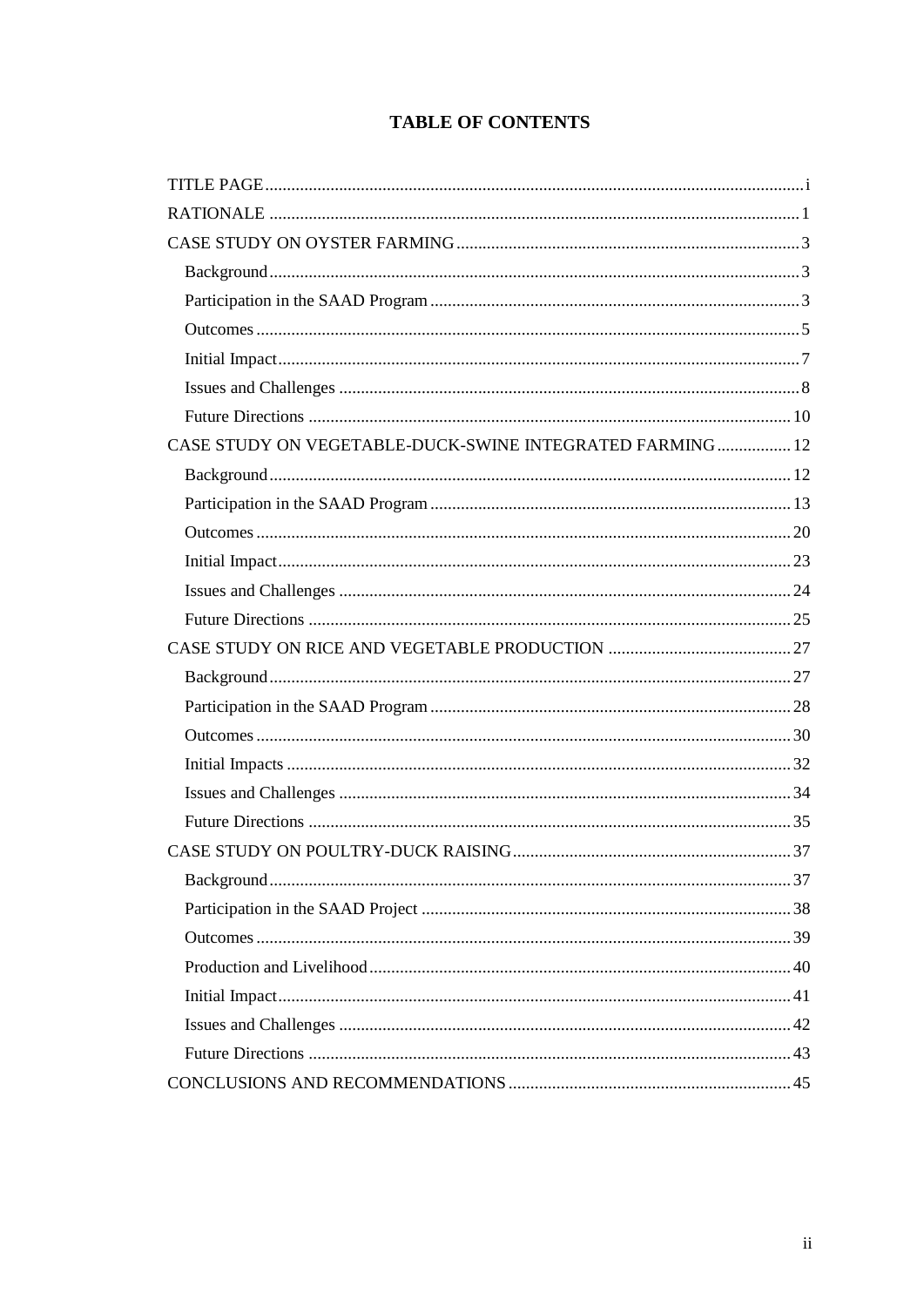### **RATIONALE**

<span id="page-2-0"></span>The Special Area for Agricultural Development (SAAD) is a locally-funded program of the National Government through the Department Agriculture with the aim of uplifting the lives of farmers and fisherfolk in the poorest provinces in the country. The target beneficiaries are the poorest farmers and fisherfolk living in farflung areas and have not been easily reached through the regular DA development programs. Through the production and livelihood projects under the SAAD Program, the selected beneficiaries were socially prepared through orientation meetings, trainings, and monitoring of activities to ensure proper implementation of the project. Different interventions were introduced to each beneficiary in accordance with their needs such as in food production systems to include delivery of inputs (seeds, fertilizers, biologics, pesticides, production tools (garden tools, rain shelters, irrigation facilities for farmers and oyster spat collector, banca and fishing gears for fisherfolks) and livelihood projects as duck, small and big ruminants for animal raisers. These interventions were geared towards improving farm productivity to improve their food supply for consumption and augment their income thereby easing the wrath of poverty in the area. In so doing, these will improve and uplift their economic conditions and welfare of the family and the community.

In consideration of travel restrictions during the month of November 2021, the project team judiciously selected the province of Sorsogon to be the case study site. Four (4) cases were identified and studied: (1) Oyster farming in Brgy. Ginablan, Pilar; (2) Integrated Farming (Vegetable-Duck-Swine) in Brgy. Sipaya, Juban; (3) Upland Rice and Vegetable Production in Brgy. Puting Sapa, Juban; and (4) Duckraising in Brgy. San Bartolome, Sta. Magdalena. These project sites were visited and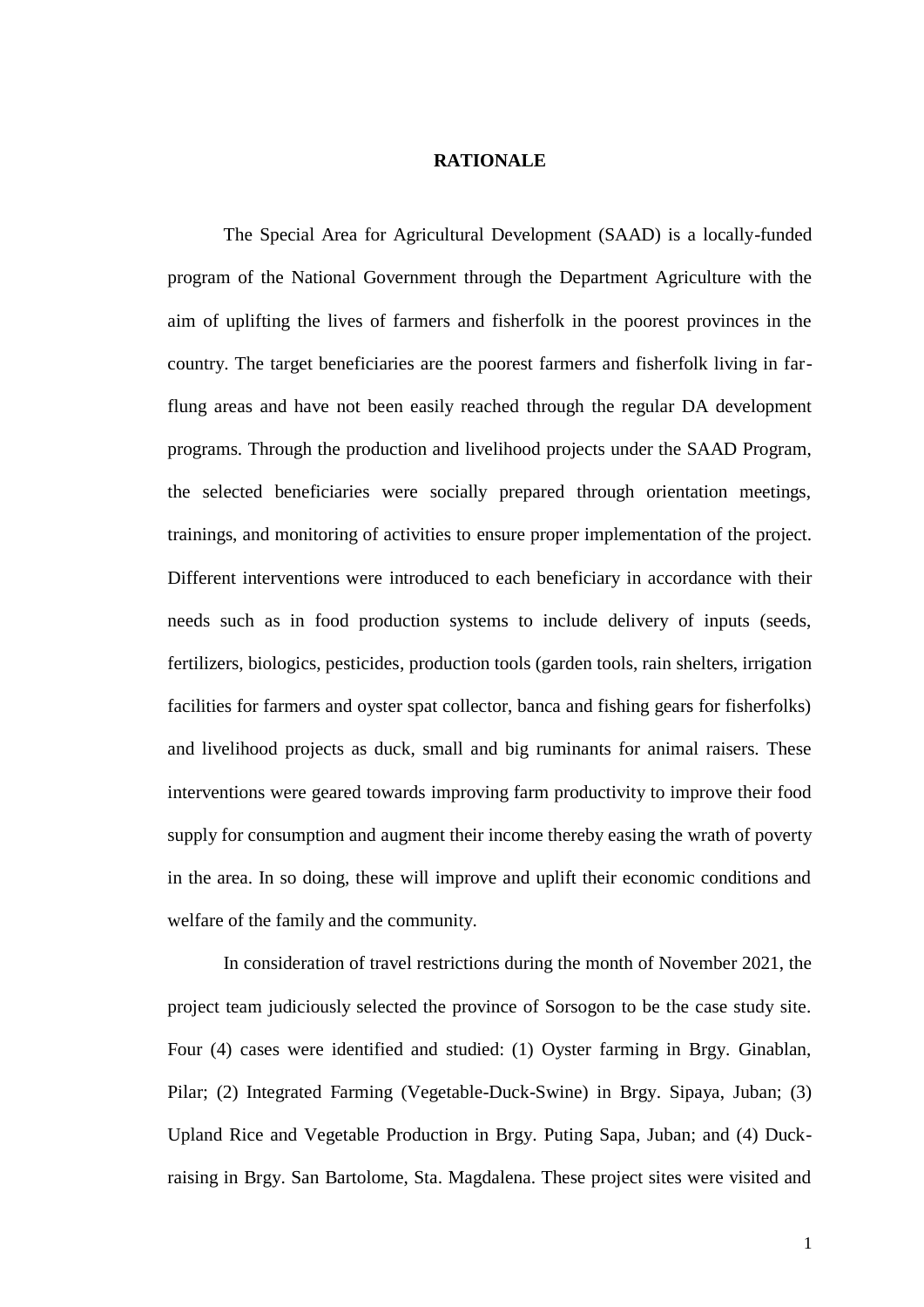interviews with beneficiaries were conducted to gain in-depth understanding of their practices, experiences, and insights before and after the SAAD implementation, in order to explore best practices, investigate and understand critical issues, identify constraints, determine potential opportunities, and provide recommendations on specific areas for improvement.

Sorsogon is one of the provinces in the Bicol Region that is situated in upland, lowland, and coastal areas where farmers and fisherfolk dwell. This province has a high poverty incidence as they are frequently visited by typhoons and other calamities making agriculture development slow-paced. In the province of Sorsogon, the proportion of poor Filipinos whose per capita income is not sufficient to meet basic food and non-food needs was estimated at 40.7% in 2012, and went up to 41.3% in 2015.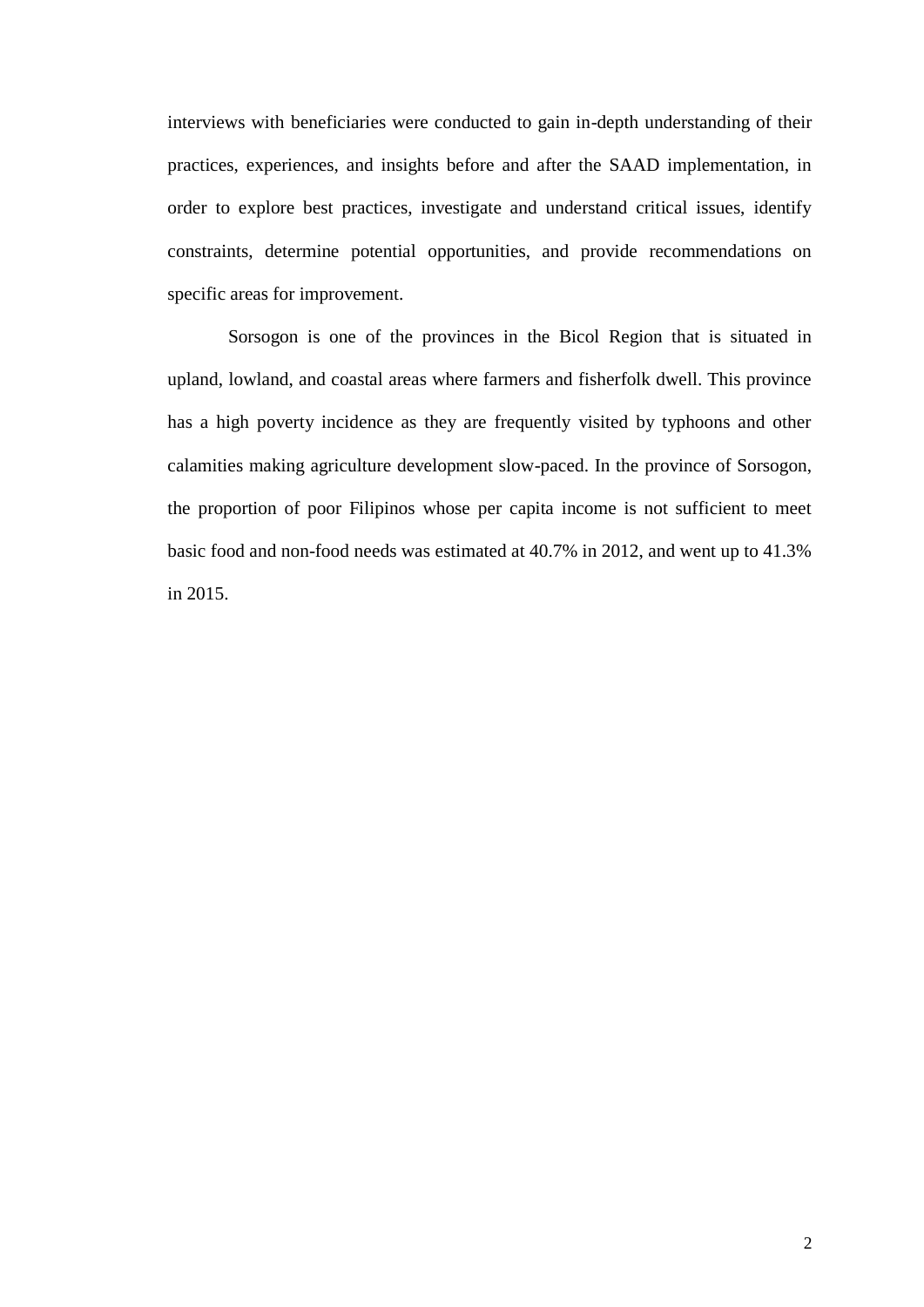#### **CASE STUDY ON OYSTER FARMING**

## <span id="page-4-0"></span>**"Oyster Farming as an Alternative Source of Livelihood"**

## <span id="page-4-1"></span>**Background**

Mr. Alex A. Solomon is a seasoned fisherman who lives in Brgy. Ginablan, Pilar, Sorsogon (12.9570, 123.705  $12^{\circ}$  57' North, 123 $^{\circ}$  42 East) with an estimated elevation above sea level of 16.9 meters. He is 47 years old, married with four (4) children: 2 males and females, an elementary graduate, and speaks their native dialect (Bicol).

He has been engaged in farming activities for about 25 years hand in hand with his exposure in fishing for about 20 years in the locality. He resides along the estuarine river bank system of the municipality. Before becoming a SAAD beneficiary, he sourced-out his family needs through copra or coconut production owned by his parents, fishing activity utilizing a small fish coral impounding or capturing a variety of species, and limited oyster farming for subsistence.

#### <span id="page-4-2"></span>**Participation in the SAAD Program**

## *Program Management*

The involvement of Mr. Alex to the SAAD program was facilitated by his being a member of Ginablan SAAD BFAR Organization, a fisherfolk organization in the municipality where partnership and agreements were established with the implementers of the SAAD program. Hence, within the established M&E system, the Local Government Unit (LGU) monitors and evaluates his project periodically.

## *Social Preparation*

Being a typical subsistence fisherman and a member of a SAAD-BFAR fishing association in the locality, he attended inception meetings and other relevant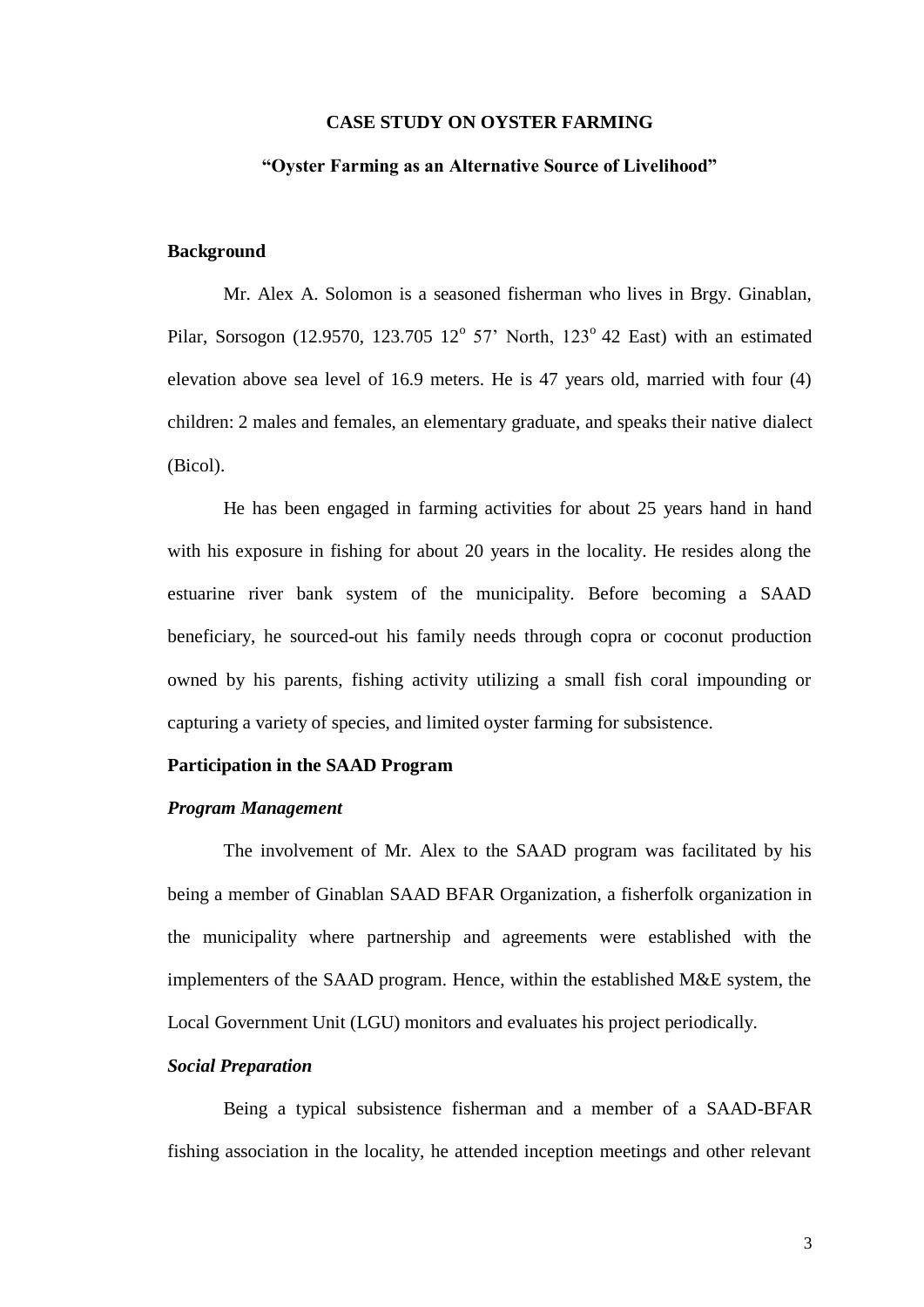social preparation activities with respect to the awarding of the SAAD interventions. He was oriented about the SAAD program and its various interventions which were all intended to especially help marginalized fisherfolk to cope with their living conditions economically. He decided to adopt the oyster production technology introduced by SAAD. He was not able to attend the formal training about the technology. Hence, he implemented the technology based on his experiences as a seasoned fisherman.

#### *Production and Livelihood*

As a SAAD beneficiary, Mr. Alex received aquaculture inputs for oyster farming: 5 sets of oysters spat collectors, boat, drum, and nylon rope as fixing material in 2018.

The spat collector mentioned above is a cylindrical hardened plastic where the spats of oyster are expected to settle and grow through time until harvesting period. The small boat was provided for easy transporting of materials, monitoring of the oyster farm, and harvesting of oysters. The units of drum were intended to be used as a mounting or fixing device for the spat collectors. The size of the nylon rope provided was too small and not suitable for the spat collectors. Hence, he procured a larger size of nylon twine (*kuralon*) which serves as his counterpart in the project.

The total area occupied by Mr. Alex's oyster farm is only 25 square meters and is farmed once a year.

#### *Marketing Assistance and Enterprise Development*

Mr. Alex has not yet been involved in any local market study, technical training on entrepreneurship, value adding, and audit of livelihood enterprises initiated by SAAD.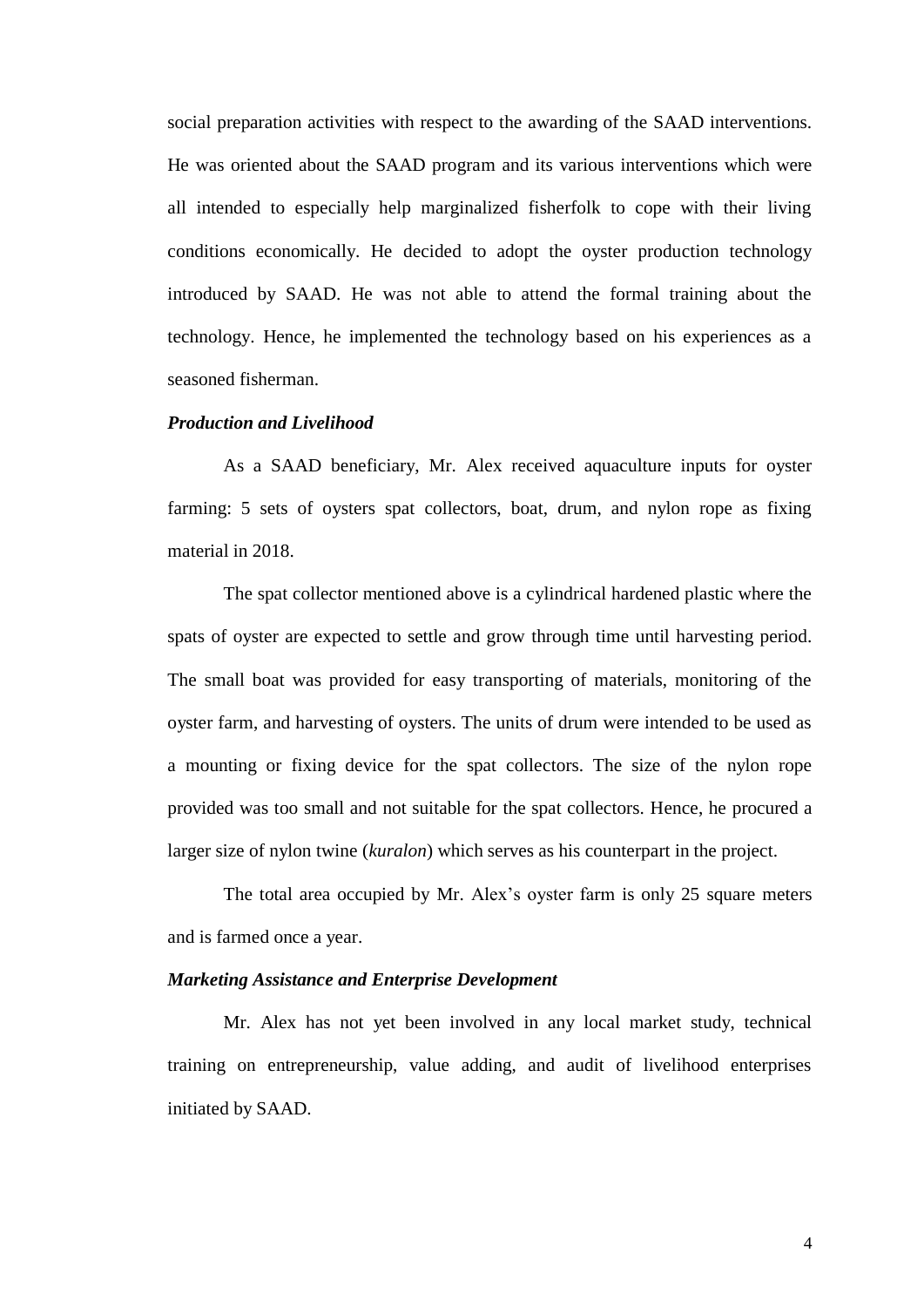## <span id="page-6-0"></span>**Outcomes**

#### *Program Management*

Alex, as a partner-beneficiary of the program, was periodically monitored for his oyster project through the barangay local government unit (BLGU). We understand that this monitoring mechanism established by SAAD starts at the barangay level (BLGU) and provides a routine monitoring report of project status and progress. This BLGU M&E report is submitted to the assigned municipal level LGU (MLGU) officer who then summarizes and transmits to the SAAD focal person in the provincial and regional levels.

## *Social Preparation*

The project orientation meeting conducted by the SAAD Team enhanced awareness of fisherfolks including Alex about the goals and interventions of the program. As a member of the fisherfolk association, he was given the opportunity to access the special assistance and technology interventions offered by the DA-SAAD program to poor fishermen like him.

## *Production and Livelihood*

In setting up the oyster spat collectors, Alex adopted the SAAD-recommended vertical hanging method of oyster farming, i.e. whatever volume of spats attached in the collector is grown until harvest. However, he encountered problems and difficulties in adopting the said farming method. According to his family, the vertically hung plastic spat collectors were entangled during farming operations due to underwater pressure and movements caused by winds and currents. The entanglement, if unchecked for some time, will limit the space or area of catching spats for grow-out and eventually affect growth and productivity of the farm.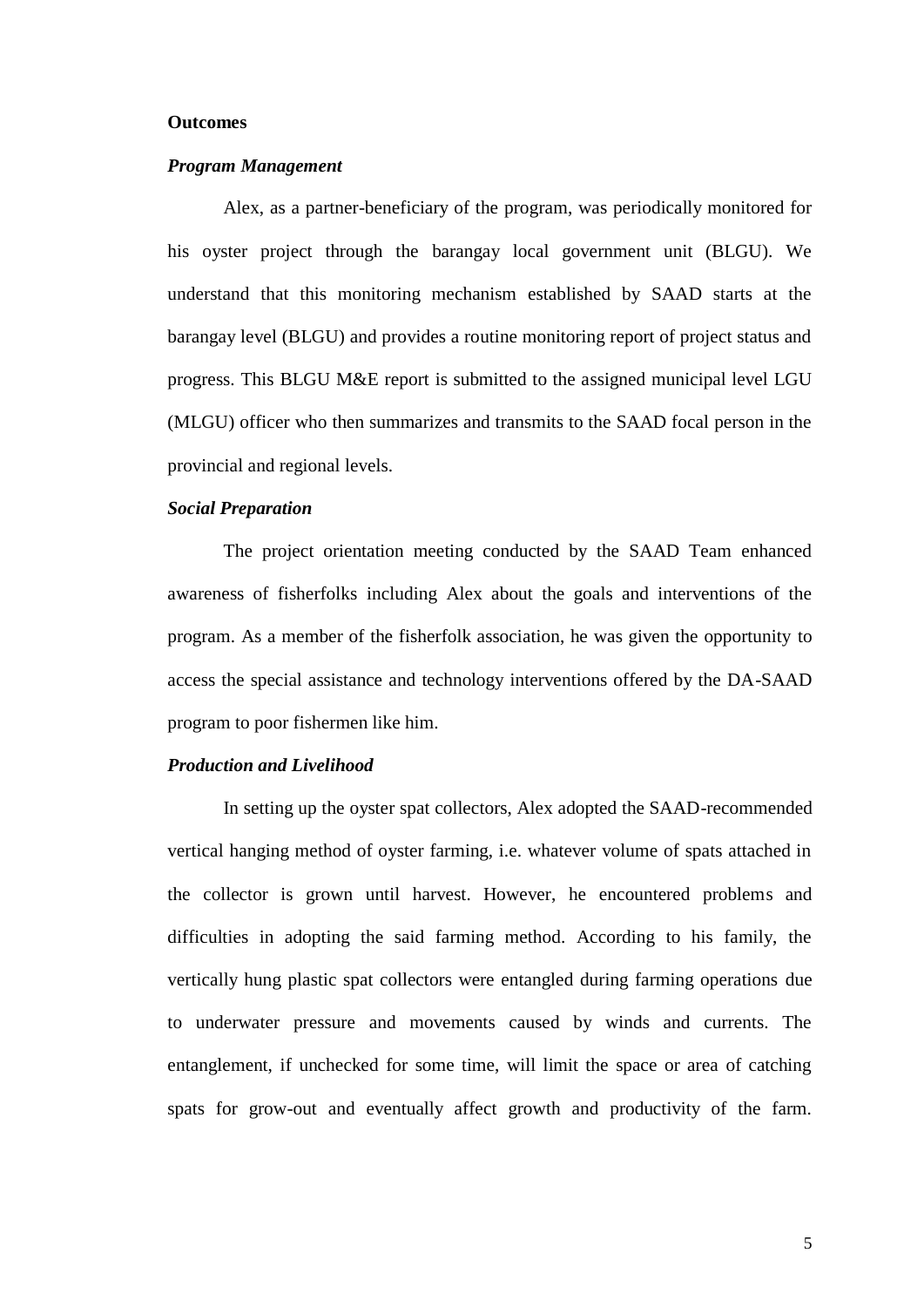Barnacles and other unwanted organisms in the spat collectors were indeed noticeably spotted during the visit to Alex's oyster farm.

To address this problem of entangled spat collectors, he adapted and changed his oyster farming set-up from vertical to horizontal method of hanging the oyster spat collectors. Instead of using the drum as floaters or anchors, bamboo posts were used to fix the oyster bed. This innovation in his oyster farming technique was a significant adaptation in coping with unforeseen problems on the oyster farming technology adoption.

In effect, when Alex became a SAAD beneficiary starting 2018, his production increased in terms of volume and size of oyster harvest. He reported an annual production of 905 kg, 805 kg, and 985 kg in 2018, 2019 and 2020, respectively. An average of 99% of the total harvest was sold and about 1% was kept for home consumption.

Noting that Alex and his family earlier maintained a limited oyster farming area primarily for subsistence or home consumption, their adoption of SAAD introduced interventions enabled them to realize a reasonable stable income by sustaining their oyster production from 2018 to 2020 with initial sales in 2018 of Php 6,300.00 rising to Php 6,860.00 in 2020. So, although their oyster farm was small in area, they were able to approach its potential production capacity, and clearly able to augment their family income (additionally sourced from coconut farming and fishing).

Moreover, the SAAD oyster technology intervention also significantly contributed in enhancing family teamwork and gainful entrepreneurial participation of Alex's family members. The children helped in maintaining the oyster farm until harvest, and his spouse did the marketing of oysters while attending to other

6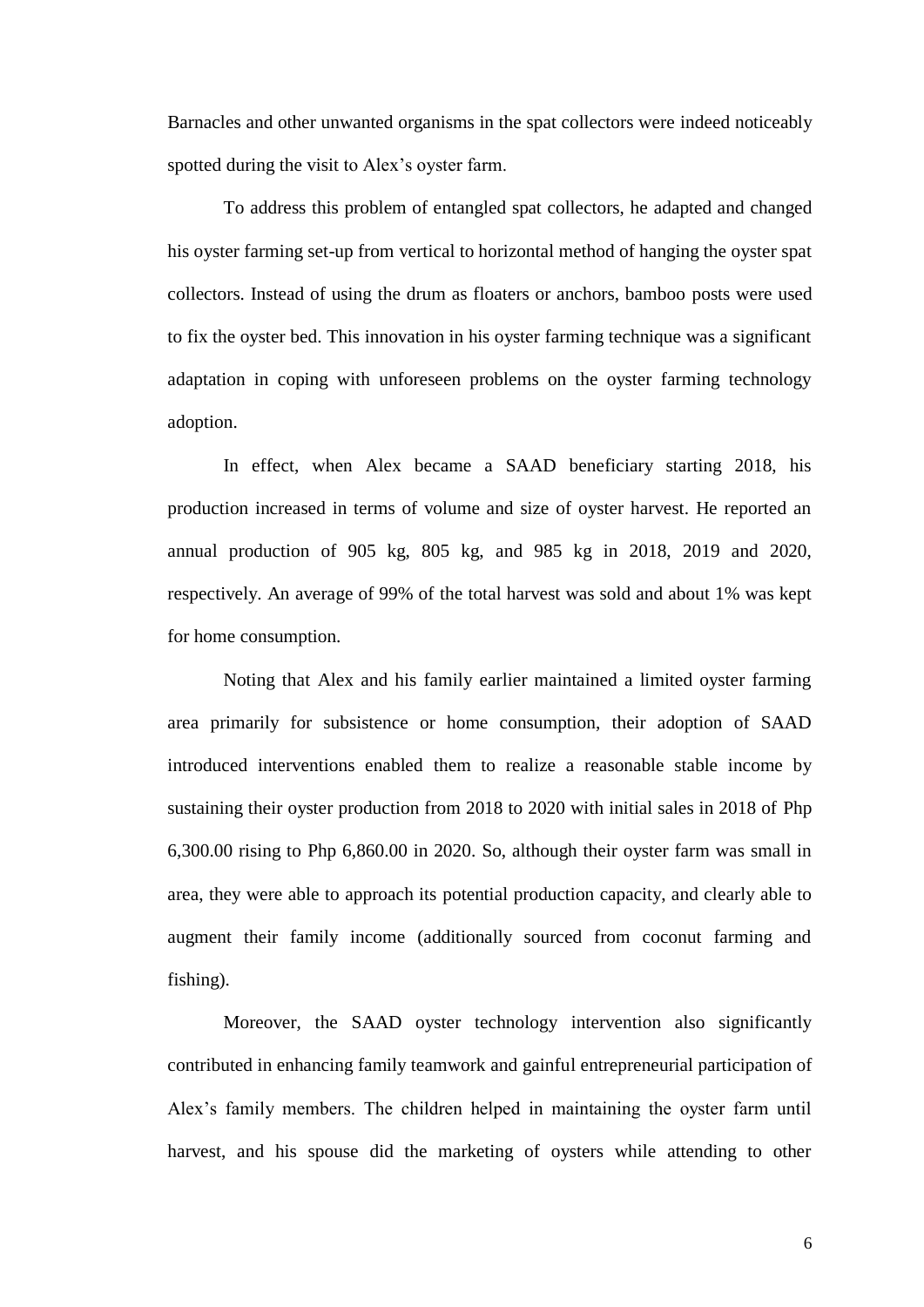household needs of the family. This evident commitment and involvement of all family members in the oyster livelihood farming activity was claimed by Alex and his family as a very positive social benefit gained from the SAAD project.

#### *Marketing Assistance and Enterprise Development*

The notable involvement of family members in carrying out the SAAD project is indicative of a possible formation of a family entrepreneurship - a prelude to initial formation of a community enterprise as SAAD envisioned to achieve in due course.

#### <span id="page-8-0"></span>**Initial Impact**

#### *Improved household food consumption of partner beneficiaries*

Before becoming a SAAD beneficiary, Alex and his family were engaged in a limited oyster farming operation primarily for subsistence or home consumption only. As oyster production and income increased, Alex reported a notable increase in expenditures and budget on food; an increase from Php 2,000.00 in 2017 to Php 3,500.00 in 2020. Their improved household food consumption has been consistent with two other welfare indicators measured, i.e. maintained a 3x a day meal and no apparent incidence of hunger.

## *Increased income and improved economic status of partner beneficiaries*

Mr. Alex Solomon and his family declared that the intervention introduced by SAAD made their oyster farming profitable and has increased their household income. It helped augment their meagre income to assure their basic needs (for food and children's education) from 2018 to 2020 and sustained economic status as reflected by having a cemented and galvanized housing equipped with a standard toilet facility and source of water supply. In terms of asset acquisition, the Solomon family was able to acquire a television set and a cellphone for the on-line class of his sibling.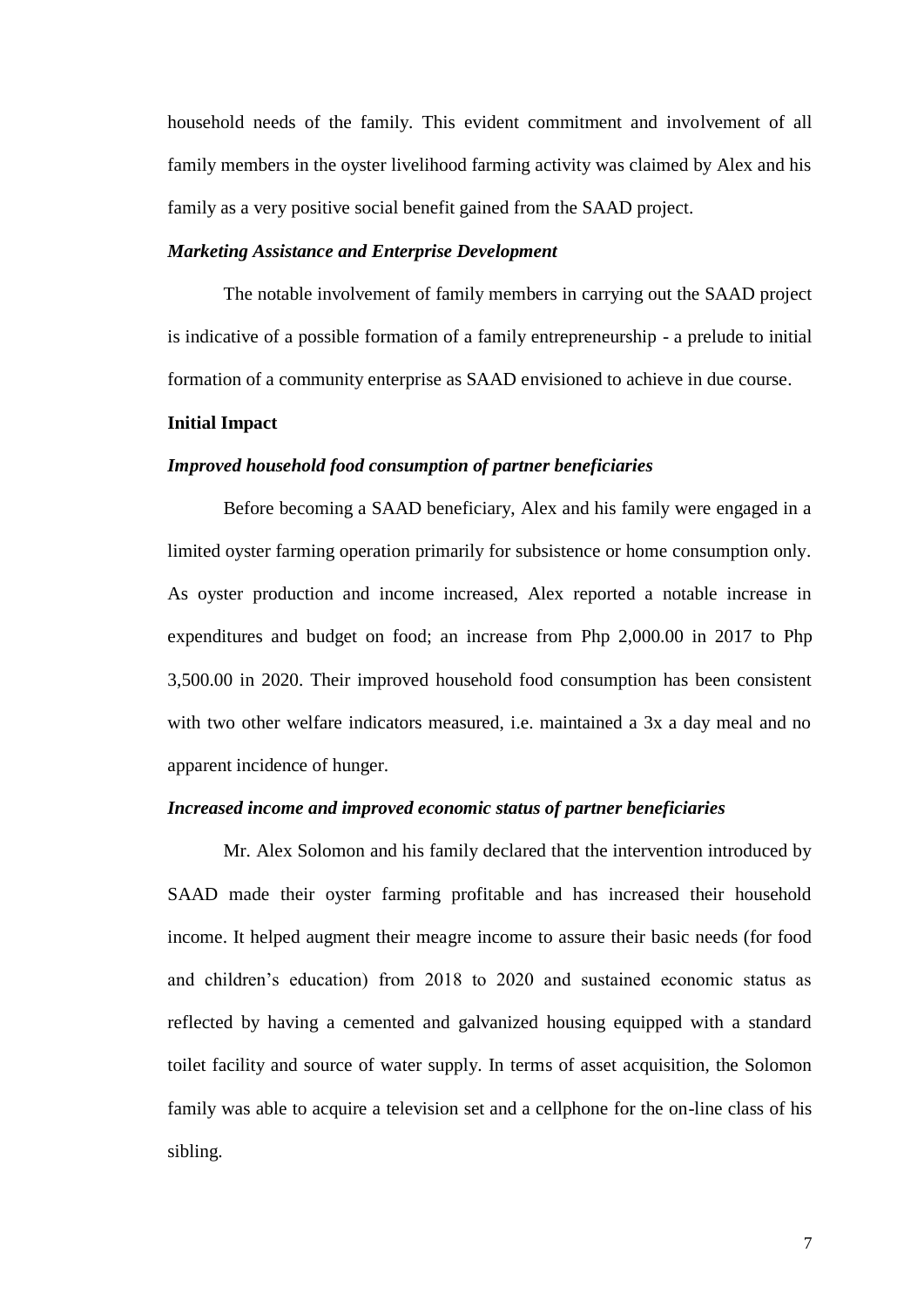As indicated earlier, the SAAD oyster technology intervention significantly contributed in enhancing teamwork and entrepreneurial participation among family members - from production, harvest, and marketing. In the process, family resourcefulness and joint decision making initiatives were anchored on the family members' understanding of current problems in oyster farming technology. They ultimately claimed that this is indeed a positive social benefit gained from the SAAD project, i.e. enhanced social involvement, interaction, and commitment among family members. In summary, the oyster farming technology introduced as an additional viable source of livelihood and a form of assistance to sustenance fishermen by SAAD was able to meet their objective of increasing food supply, optimizing productivity and income and enhanced social benefits for the whole family.

#### <span id="page-9-0"></span>**Issues and Challenges**

## *Social Participation*

Alex's experience exemplifies limited training and involvement in capacity building e.g. he attended only the project orientation/consultation.

## *Production and Livelihood*

The initial production in the early stages of operation in 2018 was constrained by the minimal spat collection and entanglement of the oyster set up. While oyster farming is not a new fish farming technology, the introduction of another type of material for spat collection (e.g. plastic sheets) is new to the beneficiaries. It was noted that the plastic sheets have not been tried in the locality for effectiveness and efficiency in oyster production in comparison to the traditional farming practices in oyster culture. Critical lessons were learned by Mr. Alex Solomon in his process of adapting the plastic collection spats technique in oyster farming. First, the success of oyster culture is oftentimes dependent on the availability of spats in the area and the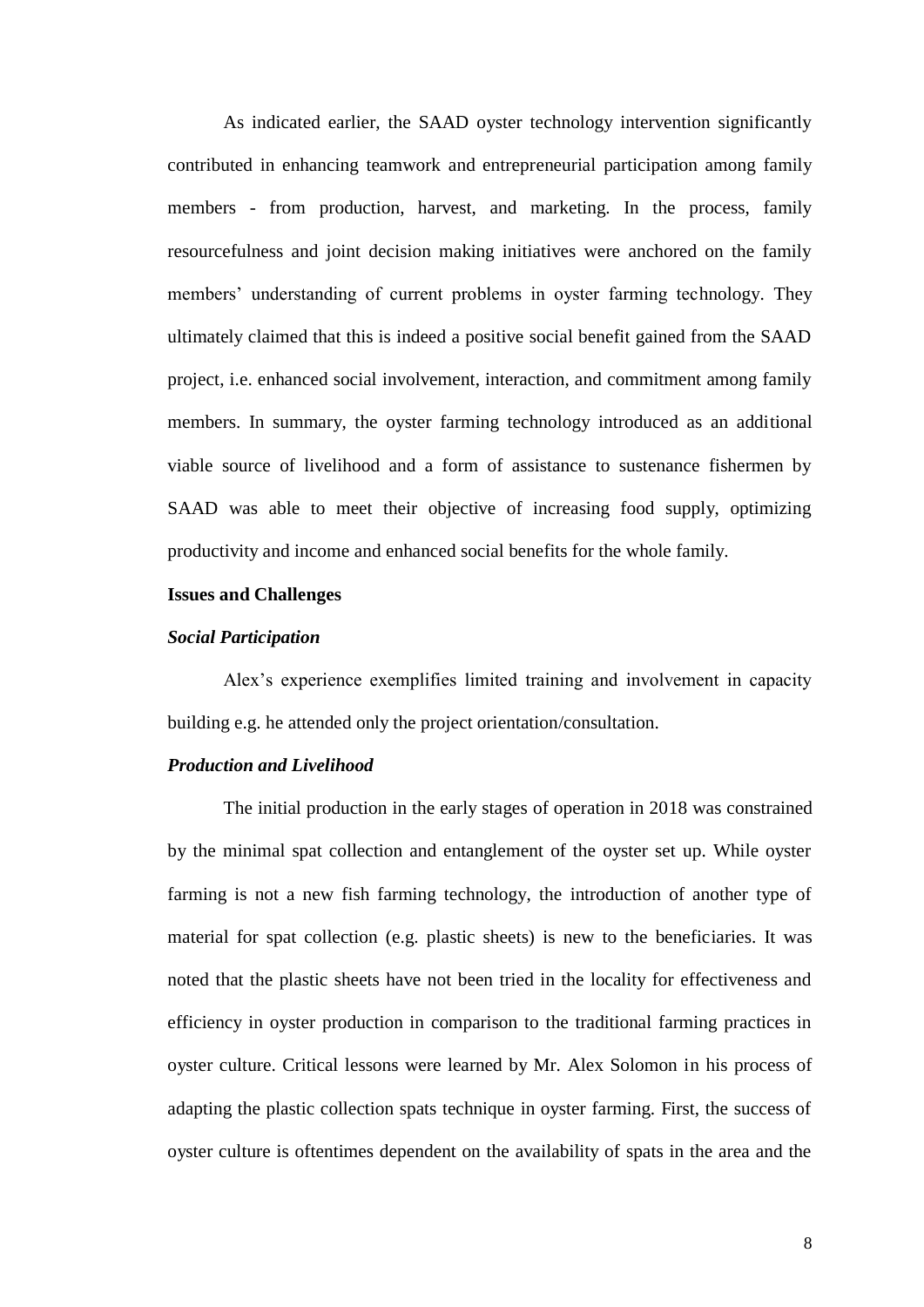suitability of the material to be employed for spat collection. Second, it is also important to consider the type or method of the culture system that is tested to withstand the environmental conditions of the locality (in this case, the strong underwater pressure and movements caused by winds and currents in the estuarine river bank). And lastly, the limited production volume may also be attributed to the limited input materials provided.

Unfortunately, Alex was not included as a participant in the scheduled technical training. His brother was initially selected, but was unable to attend due to his disability. His family requested for Alex to attend on his behalf, but was turned down by the training organizers.

Based on the in-depth interview for this case study, it was learned that although project monitoring by the Barangay LGU was undertaken, Mr. Alex Solomon was practically left alone when he encountered problems, issues and concerns concerning the implementation of the oyster farming project. While this motivated him into using his own decision-making initiative and resourcefulness to solve problems (may be viewed as part of positive impact perspectives), it seems that SAAD partner-beneficiary relationships and exchanges have either not been given priority or neglected, especially during the initial stages of the program implementation. As sustained adoption is an important condition for impact, sustainability plans and strategies supporting the continuous uptake of interventions/technologies must be incorporated in the SAAD implementation program to ultimately achieve impact.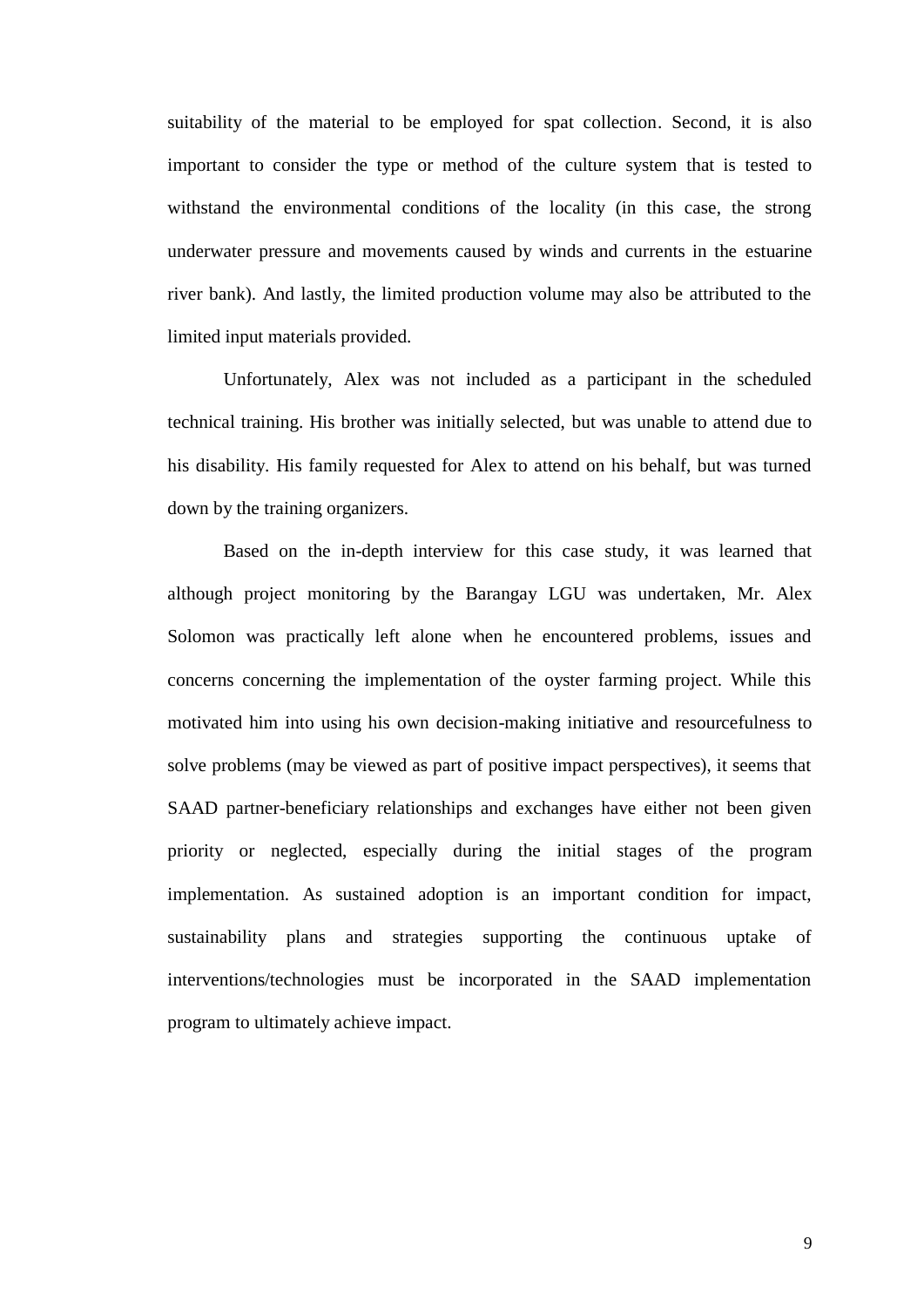#### *Marketing Assistance and Enterprise Development*

According to Alex, no local market study, technical training on entrepreneurship and value adding, and audit of livelihood enterprises activities were conducted by SAAD in their community.

### <span id="page-11-0"></span>**Future Directions**

The expansion of oyster production areas and productivity around Brgy. Ginablan, Pilar, Sorsogon will improve production output and increase income hence, contributing to a substantial impact of the SAAD program in the fishery sector. In this case, allocating additional logistical support and materials for possible expansion in oyster farming (i.e. wider oyster beds/farms) will further promote participation among fisherfolk households thereby increasing volume of production in the locality.

Delivery of livelihood opportunities must vigilantly look into the technical considerations of available potential interventions according to their suitability to the local environment. For example, two particular concerns were raised in the case study with respect to the entanglement of the oyster spat collection (plastic sheets) and the viability of the material to withstand environmental conditions along the estuarine river bank system in Sorsogon.

Technical assistance, training, and regular monitoring and evaluation activities at the local level (including identification of in-situ concerns and problems faced) must be prioritized as part of the sustainability plans and strategies supporting the continuous uptake of SAAD interventions and technologies. More vibrant community participation and market orientation among targeted beneficiaries shall be an integral part of these sustainability plans.

The formation of family oyster enterprise as exemplified by the Solomon family enterprise can likely lead to a profitable community level enterprise too.

10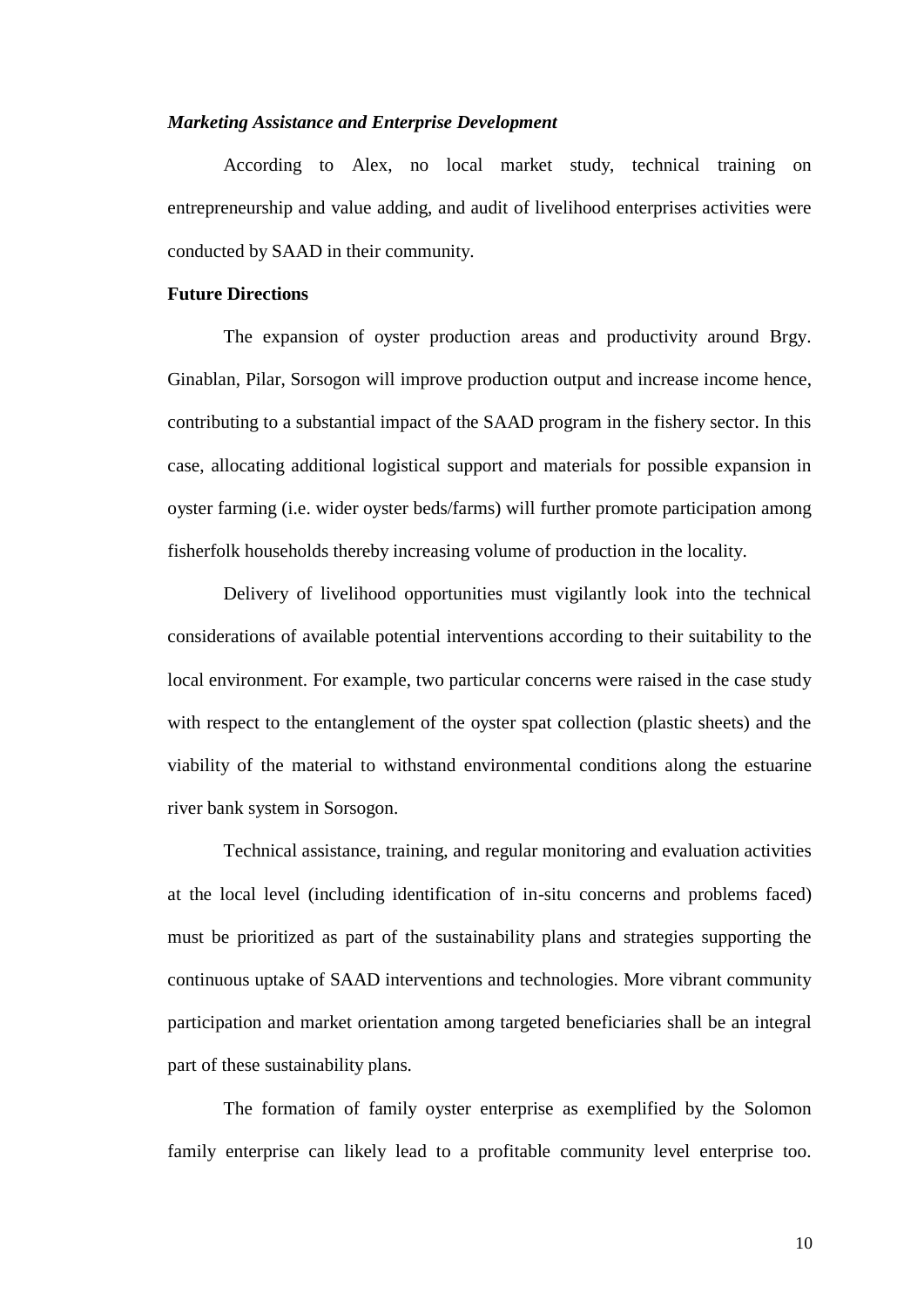Hence, a strong community organizing initiative needs to be accounted for during the planning and implementation stages of the project. In oyster production, for example, relevant next stages towards entrepreneurial enterprises may involve production to post-harvest linkages for oyster shell utilization into lime and oyster sauce and paste processing, among others. To start, relevant market intervention and assistance may be piloted for community entrepreneurship. Empowerment strategies included in the plan for targeted individuals and associations need to be considered as well, to achieve successful community entrepreneurship as envisioned through the SAAD program.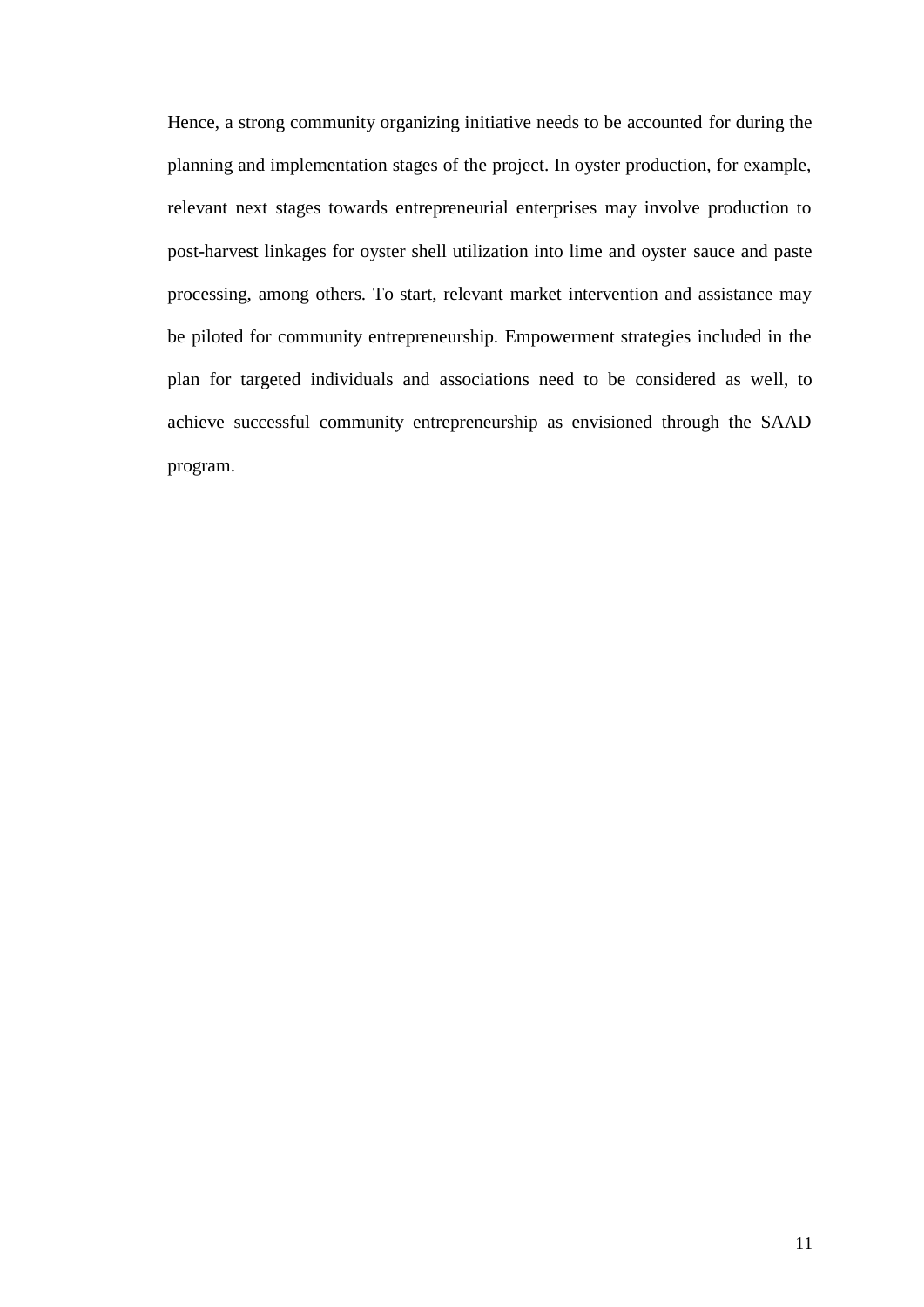# <span id="page-13-0"></span>**CASE STUDY ON VEGETABLE-DUCK-SWINE INTEGRATED FARMING "More Food and Income in High Value Vegetable Gardening and Integrated Farming"**

## <span id="page-13-1"></span>**Background**

The climate in Juban is of Type II (Corona System); the average temperature throughout the year is from  $24$  to  $29^{\circ}$ C with colder months from December to February and hotter months during April to June. Rainfall is observed year-round but heavier rainfall is observed during May to December (85 to 163 mm/mo.). This climatic condition is highly conducive for growing rice and vegetables in the uplands and low-lying areas for food and income for the family.

The respondent, Ms. Rose Ann Deocariza is 33 years old, married with one child, a Roman Catholic, and a high school graduate. She is a plain housewife and a member of the Pantawid Pamilyang Pilipino Program (4Ps) of DSWD receiving an allowance for the education or schooling of her child. Her husband is a day-to-day laborer tending services in other farms or construction projects as a source of income. Before becoming a SAAD beneficiary, she was growing vegetables in her backyard garden planting eggplant, finger pepper, tomatoes, and taro or *gabi* for home consumption. She used to maintain a garden of about 75 square meters at the side of their dwelling house and also raised poultry (chickens) as an additional source of food and income.

In 2019, the DA-SAAD management capitalized the existing association in the locality established 15 years ago. Specific for the SAAD program, they formed a group called the Sipaya Womens' Association with 33 female and 2 male members. The association members were also recipients of the 4Ps of the DSWD in the locality.

12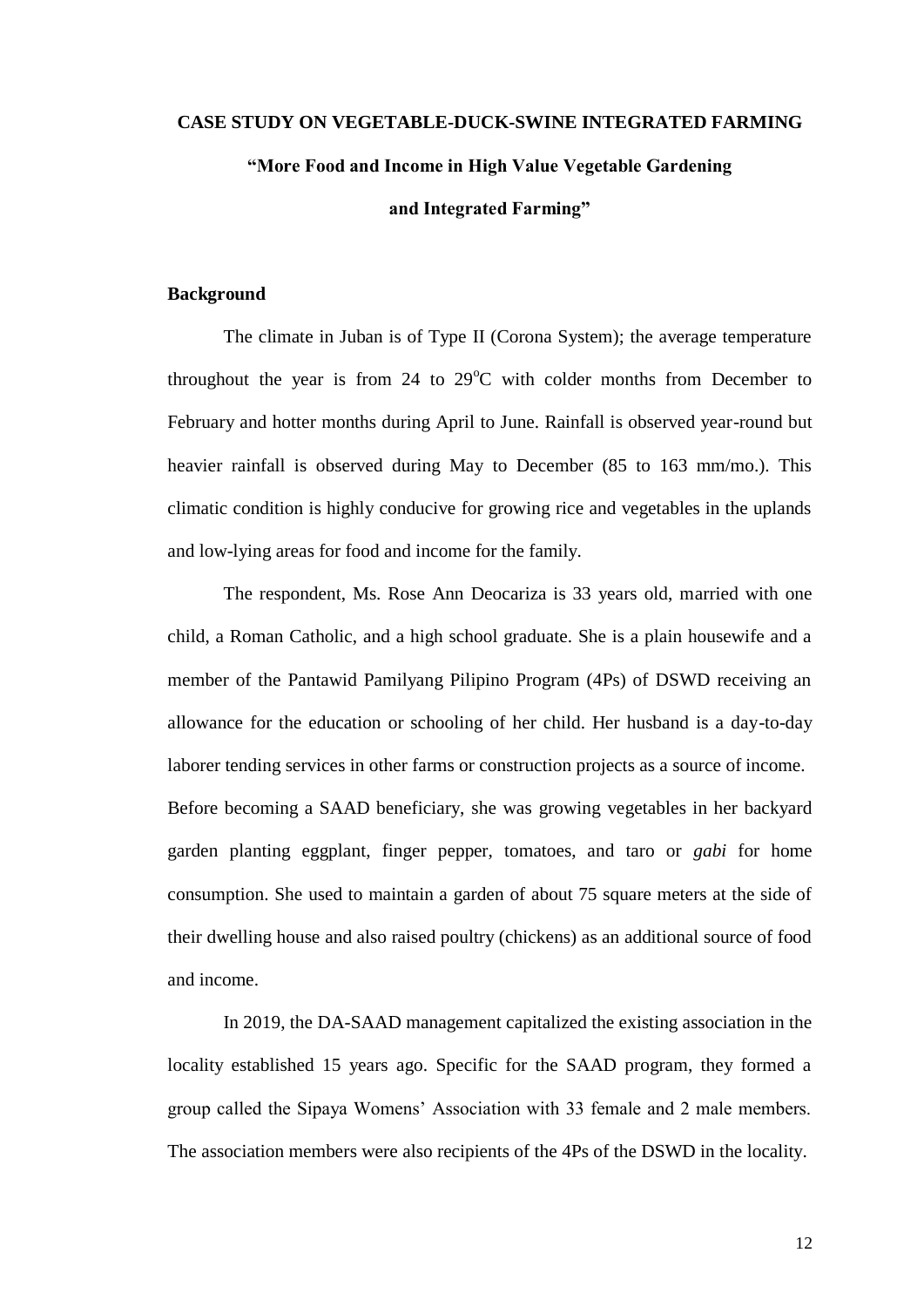## <span id="page-14-0"></span>**Participation in the SAAD Program**

#### *Program Management*

In Brgy. Sipaya, Juban, Sorsogon, the DA-SAAD local level implementers, in partnership with the local LGU, initiated and coordinated the establishment of a livelihood project in the barangay and capitalized on the existing association as recipient of the project. The DA-SAAD implemented the program through provision of technology/interventions suitable for the locality including materials and techniques to enhance vegetable, poultry and swine production. The project implementation guidelines (contained in the SAAD Manual of Operations) was imparted to the members through meetings and consultations involving local level DA-SAAD and LGU officers who regularly monitored the project implementation and progress.

The project was implemented in stages representing the three components of a coordinated Integrated Farming System. The first component involved a high value vegetable gardening. This was followed by the introduction of duck production in the second stage and swine production in the third stage.

## *Social Preparation*

From the existing 15-year old association in Brgy. Sipaya, Juban, Sorsogon, an (almost all) women association called Sipaya Women's Association was formed in 2019 with 35 members (33 females and 2 males). They were all identified as beneficiaries of the SAAD project and at the same time they also belong to another poverty related development program, the 4Ps of DSWD.

As association members, they were invited to attend several training programs coordinated by the local level LGU/SAAD officers and held right in the barangay. The training sessions were oriented towards imparting the DA-SAAD program and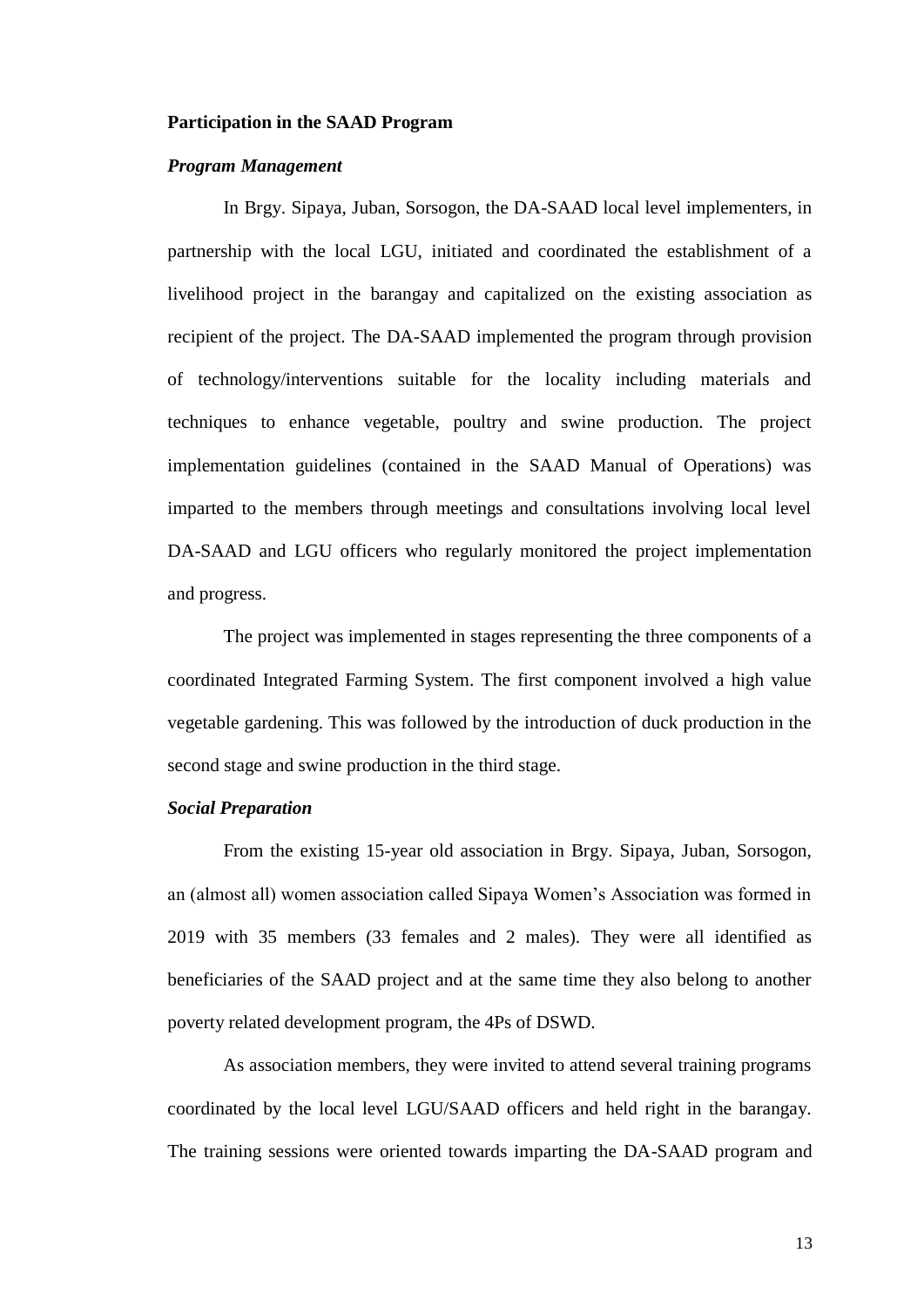implementation guidelines, and no indications were made about whether the specific training given were geared specifically also for leadership, values formation, or organizational development. Subsequent meetings and consultations were conducted by the LGU/SAAD officers to monitor the progress or status of the project on a regular basis.

As a loyal member of the association, Rose Ann was diligent in attending the training sessions, as well as all subsequent meetings and consultations. As an active member, she became aware of the Sipaya SAAD program and was regularly updated of upcoming events and related association activities as well as its problems and progress. She also effectively contributed in providing inputs on the status and progress of the project for the M&E report prepared by the local level SAAD/LGU officer.

## *Production and Livelihood*

#### **Integrated Farming System Component 1 -** *High Value Vegetable Farming*

Before becoming a SAAD beneficiary, Rose Ann and family were growing vegetables in their own backyard near their house. They planted eggplant, tomatoes and pepper using a native/traditional variety and employed the traditional approach in home gardening. All produce from their backyard garden were used for home consumption to meet some of the family's food requirements.

As a member of the association, she actively joined in the communal vegetable gardening project supported by SAAD in 2019. Two (2) areas owned by the members were used for the project (source: Rose Ann and the President of the Sipaya Women's Association). The first is an open area located in the plains near the barangay. The second area was a coconut plantation in an upland (slightly sloping) area in the barangay. The utilization of both these open area and coconut plantation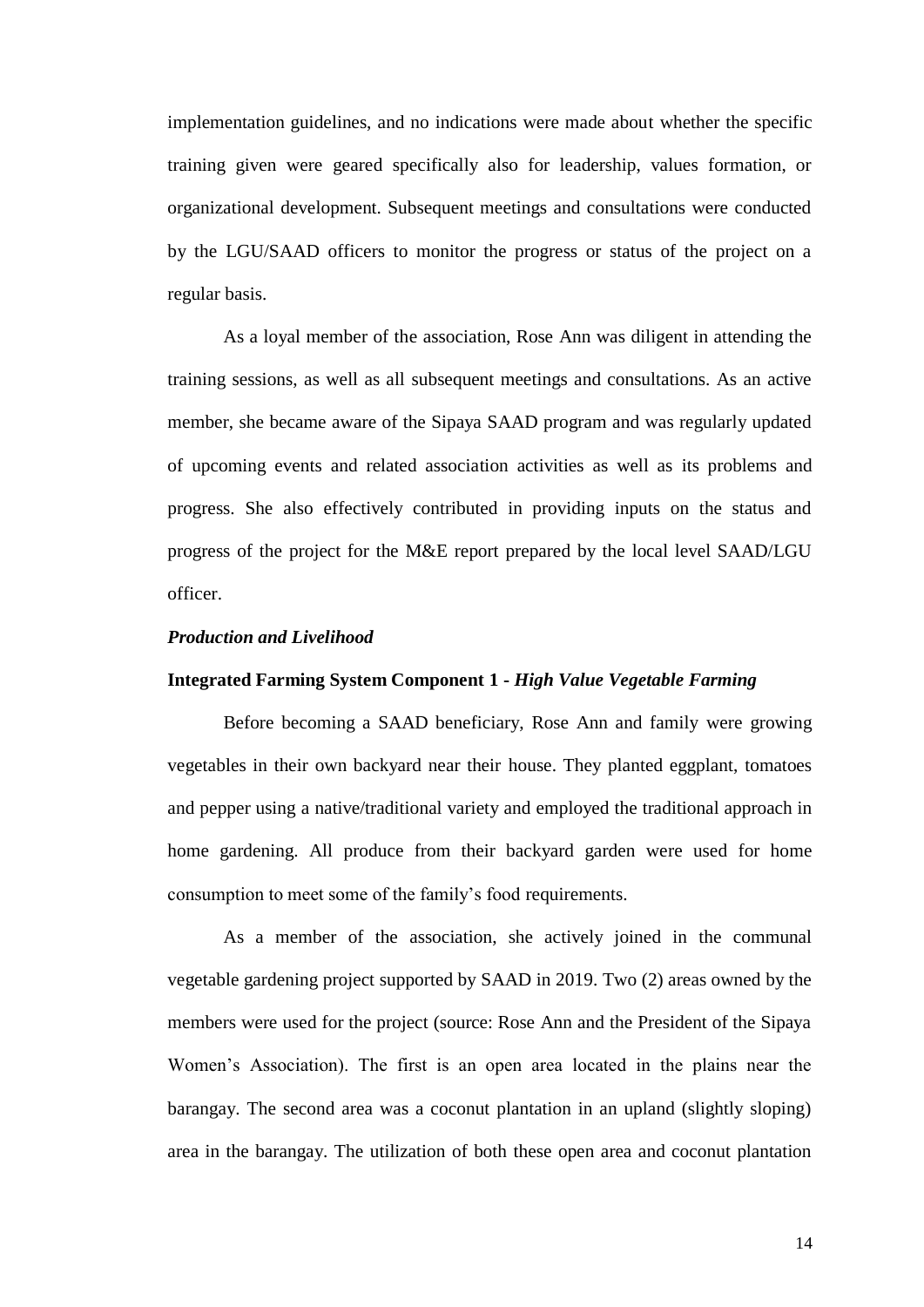maximized the association's potential to use available land to provide additional food and income for the association member's households. In this case, the association did not rent nor lease the area but instead they agreed that the association supplies the landowner's family with vegetables from the association's harvest, thereby providing them with nutritious food supply on a regular basis.

For the vegetable project, the DA-SAAD distributed 50 packs/sachets of assorted high value vegetable hybrid seeds of tomato, eggplants, pepper, squash, okra, cucumber, carrots, and broccoli. They were also provided with garden tools such as rake, hose, shovel and sprinklers which they used in their production system.

Likewise, technical training particularly on crop production was conducted to empower the members with knowledge and skills on how to produce and care for the different vegetable crops.

Employing the technologies learned from the training, they prepared the land and seedbeds for sowing the seeds of tomato, eggplants, pepper, squash, carrots, and broccoli to produce seedlings for planting. Other seeds (okra, cucumber) were planted directly in plots.

The seeds and seedlings were planted in plots or in beds in an open area and under coconut trees. The open area was thoroughly prepared through a tractor rotavator, then plots were prepared to plant the seeds or the seedlings and cared through watering, weeding, pest management until harvest. Likewise, the area under coconut plantation was cleared of debris, plowed, and harrowed using an animal drawn plow. Plots were prepared to plant the seeds and seedlings and cared (watering, pest management-weeding) until harvesting. The harvests were bundled and or packed and sold in a *tiangge* present in the locality. The proceeds were deposited in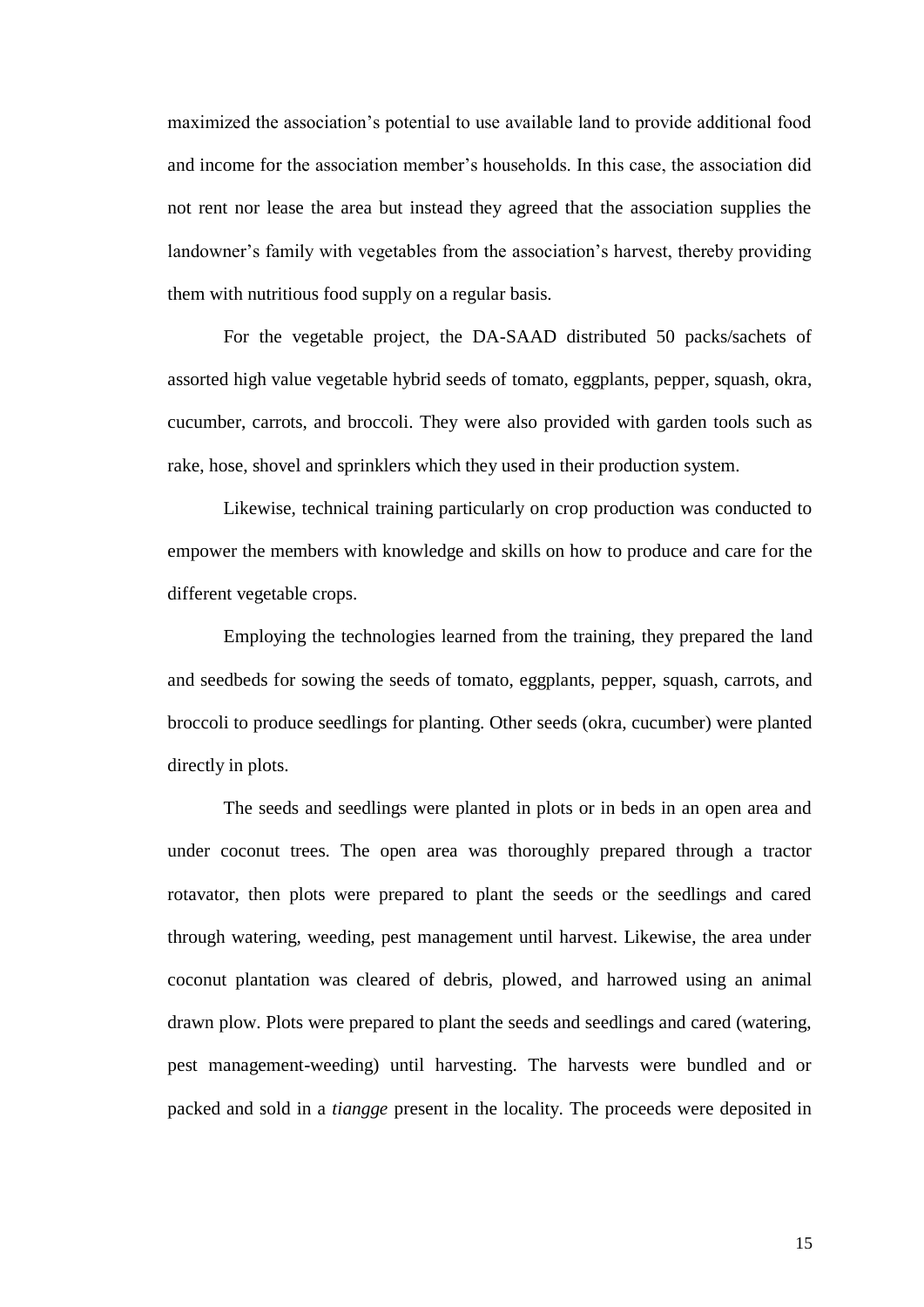the association for capital build up and for financing succeeding operations or financing other production activities (ducks).

The vegetable production project later stopped in 2020 due to limited buyers during the pandemic. At that time, mobility was very limited due to travel restrictions, lock downs and quarantine. With travel and transport restrictions, a huge surplus of vegetables in the barangay resulted with extensive wastage (as vegetables are highly perishable) and subsequent loss of income. Most of the time during this period, the surplus vegetables were no longer sold but were distributed within the community, especially among family members and friends.

In the meantime (during the pandemic in 2020), Ms. Rose Ann planted native/traditional variety of eggplant and gabi and other crops in her small garden located near their house for consumption. This provided her source of food for the family.

In 2021, the association planted vegetables in a home garden (about 200 sq. m.) using native/traditional varieties of eggplants, tomato, finger pepper, sweet potato, cassava, kangkong, and lemon grass exclusively for the association members' home use. At this time, the association members shifted back to using the traditional seed varieties as the hybrid vegetable seeds distributed by DA-SAAD did not reach them. The members cared and managed the association home garden and were allowed to gather/harvest vegetables for home consumption. They also collectively harvested vegetables from the home garden during social gatherings and community festivities, thus saving their meagre individual cash resources.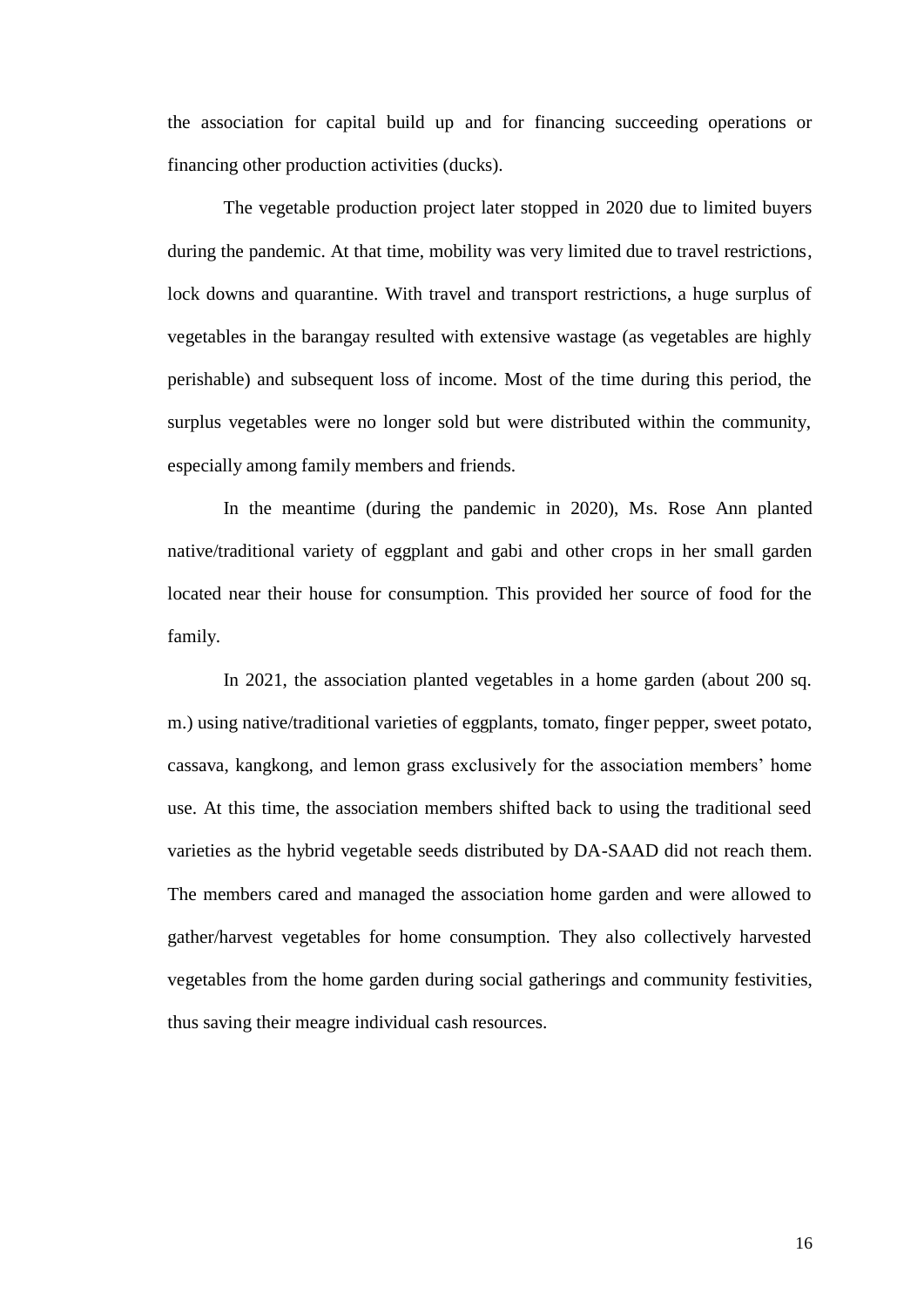#### **Integrated Farming System Component 2 -** *Duck production*

Aside from supporting vegetable production, the DA-SAAD also provided the Sipaya Women's Association with 50 pieces of ducklings and accompanying nets to start duck production.

The 50 ducklings were raised in a separate open area with access to a pond wading area in the barangay. The association built a shade house and used the nets to enclose the area so that the ducks can be raised as free range. It was evident that the DA-SAAD did not provide any additional inputs (e.g. feeds or other required inputs for duck production). Nevertheless, the Sipaya Women's Association members recognized that they need to provide counterpart inputs to enable a viable duck production. They readily identified the income they earned from the sales of vegetables generated during the season to finance the essential input requirements for successful duck raising. Thus, all necessary requirements for raising ducks were met without giving additional burden to the association members to shell out their family cash resources to finance the required investments for duck production.

No specific training on duck production was mentioned to have been given to the members. However, they said that whenever problems arise, they coordinate with the LGU-DA or DA-SAAD for consultation (e.g. disease outbreak and other technical matters). Additionally, the members pointed out that they were closely monitored by the local level DA-SAAD project implementers.

In the year 2021, they were again provided with 300 heads of ducklings. They continued to raise them as free range in an open area. They were also provided with a shade house (shelter) for egg production as the ducks should be provided with egg laying area for easy harvesting and security. They were again provided with nets to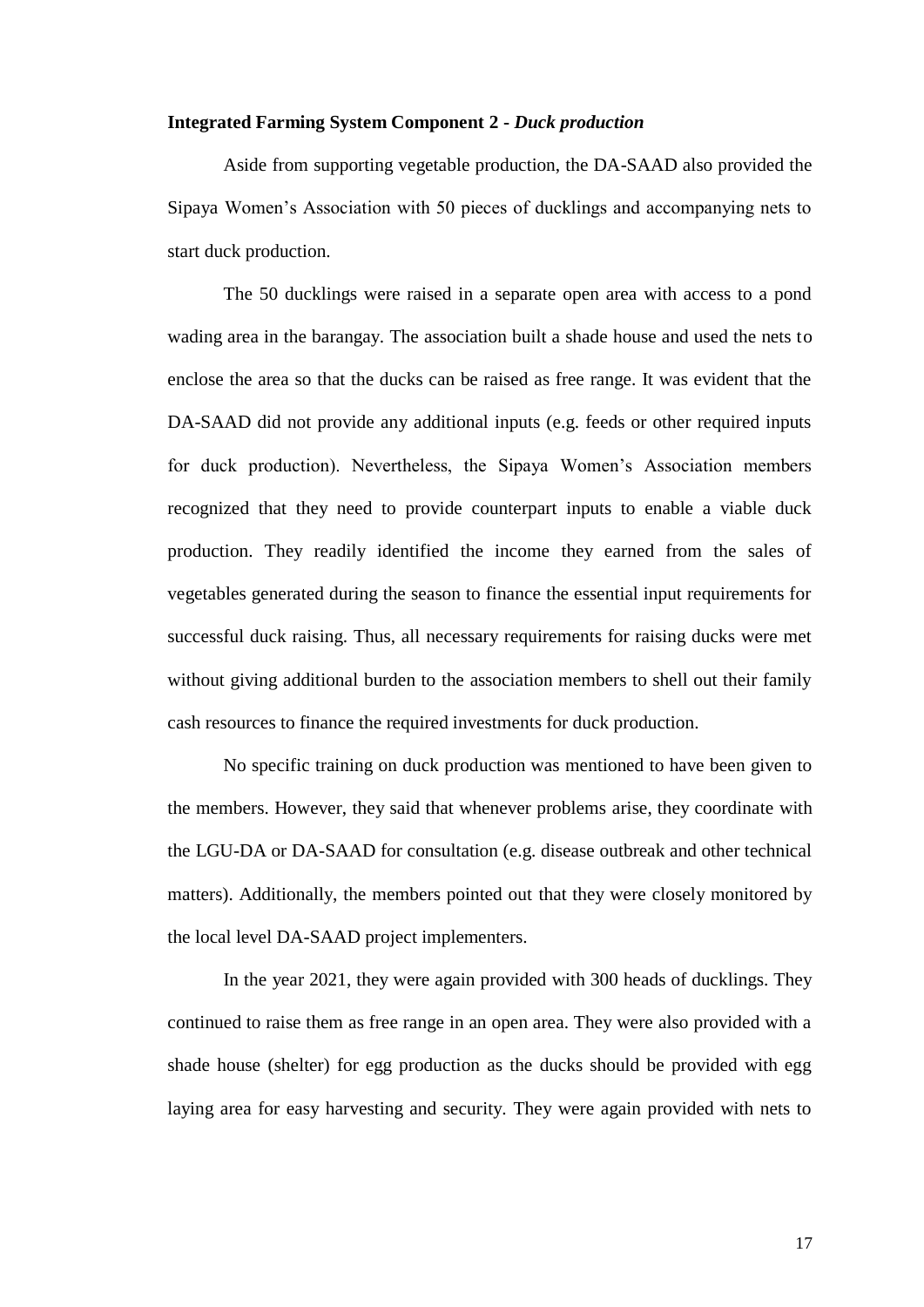enclose the area to allow the ducks to roam around and have access to the adjacent pond wallowing area.

In addition, the association was provided with an egg incubator for future balut making - a value adding and a potential entrepreneurial production endeavor. They mentioned, however, that the egg incubator has not yet been used. According to the association president, the incubator is still in his custody but will soon be used. At that time, fresh duck eggs continue to be saleable in the local market. In the future, however, it is expected that as some other associations in the vicinity also become successfully engaged in duck raising, a surplus of duck egg supply may occur which local demand may not be able to readily absorb. The future direction leads to the need to diversify the duck egg product line through value addition (e.g. balut and red salted eggs) to realize greater demand and higher commercial value in the marketplace.

## **Integrated Farming System Component 3 -** *Swine production*

In the same year, the DA SAAD added another intervention, the swine dispersal program. This completes the overall plan to develop an integrated farming system for the association with three components: vegetables (home garden), duck production and swine production.

As for the second component (duck project), savings from sales of vegetables were used to finance the requirements of the project like feeds, housing, and other materials; and this was managed by the association.

For the third component (swine production), the association received one mother sow to reproduce and distribute to other beneficiaries. The agreement is that the beneficiary will first raise the pig until it will bore piglets. From the piglets, two of the piglets will be shared to another beneficiary who could provide the housing. The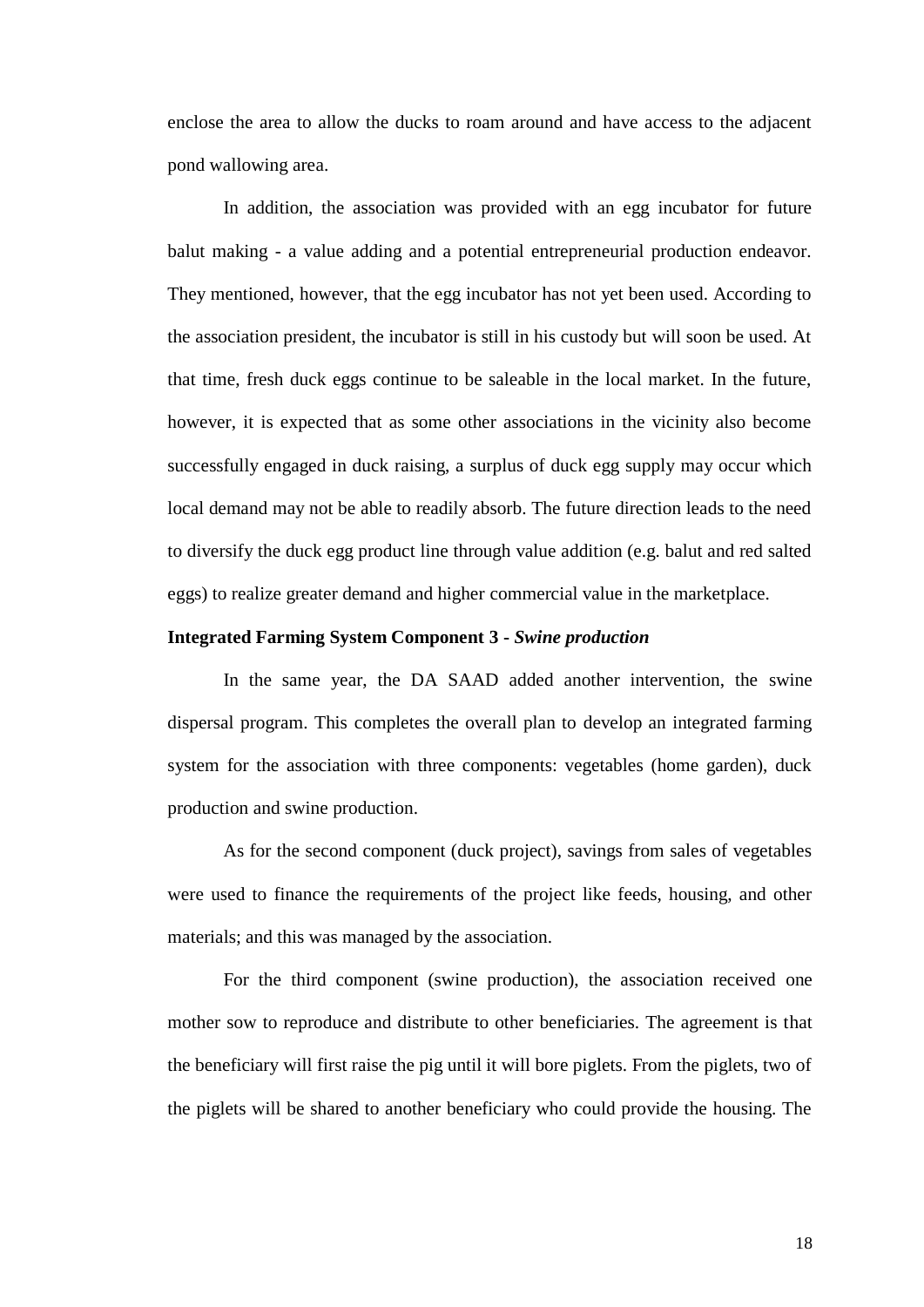same strategy will be applied in the future thus distributing the radiation effects to others.

The idea behind the integrated farming system strategy with vegetables (home garden), duck, and swine components was that: One side of the area was provided with a pond (near the duck area) where ducks could wallow. Adjacent to the pond area is a rice field making use of the water from the pond for irrigation.

Integrated waste recycling was evident in the area although it seems that it should be monitored better for proper design and sustainable implementation. Wastes from the swine project and the litters of ducks were naturally dumped in one area for natural composting to fertilize the vegetables and other plants. Waste water with some feed litters from swine were diverted in the pond through a water way or drainage where some ducks feed on swine litters. This waste management implementation must be checked to reduce pollution in the area and assure that the system is properly implemented in a sustainable way.

Ultimately, the Sipaya Women's Association SAAD supported integrated farming project is expected to provide a diverse source of food and income for the association members and their families, maximize use of the land and resources and reduce pollution in the area with proper waste management (Figure 1).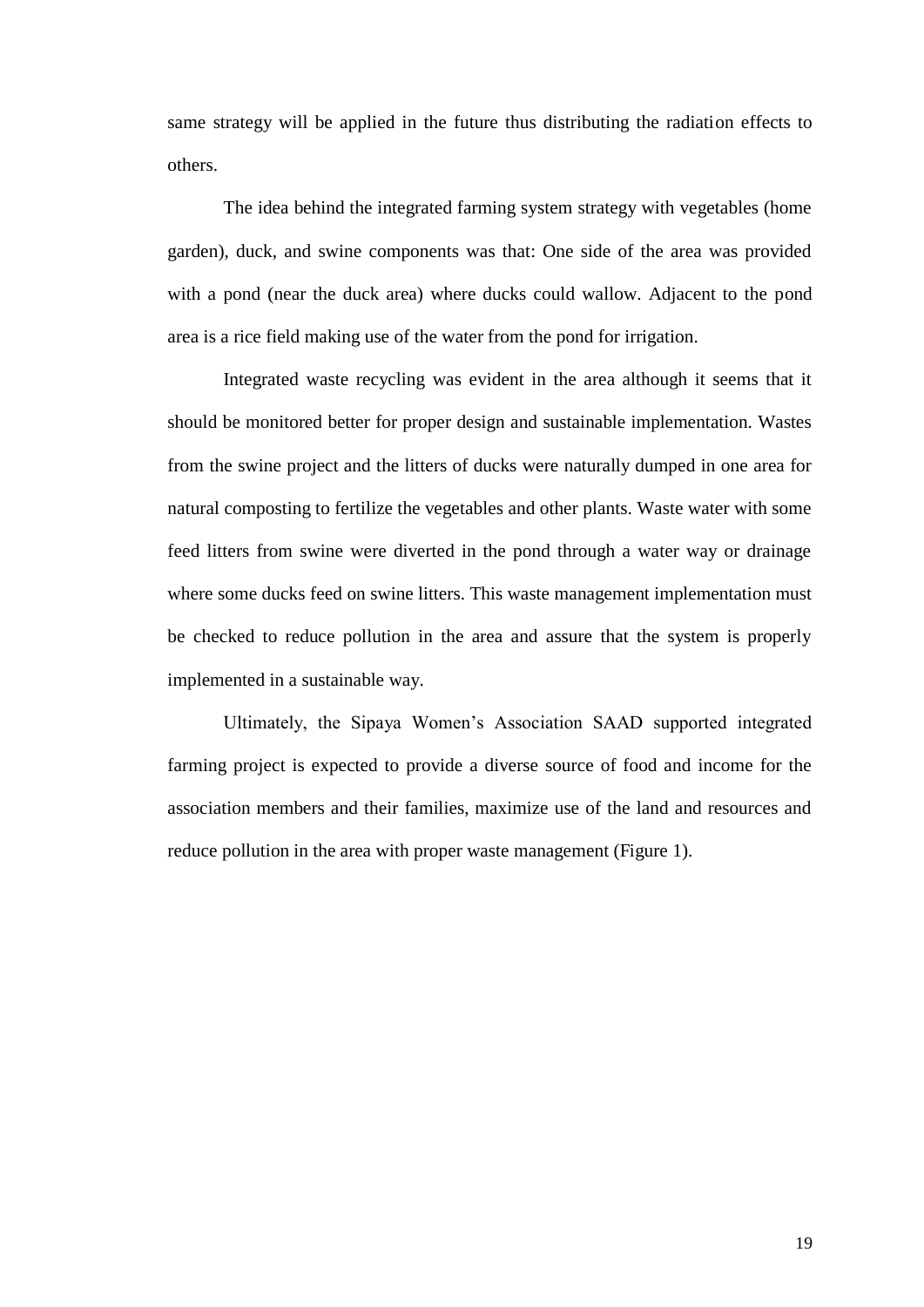**Figure 1**



*Layout of the Integrated Farming Project of the Sipaya Women's Association*

#### *Marketing Assistance and Enterprise Development*

According to Rose Ann and the president of the association, no local market study, conduct of training on entrepreneurship and value adding, provision of logistic support, and audit of livelihood enterprises was conducted yet in their locality. Due to the pandemic situation, marketing of vegetable and duck egg products was confined at the barangay "tiangge".

## <span id="page-21-0"></span>**Outcomes**

#### *Program Management*

Coordination was done from DA-SAAD Central office to the barangay level during the information dissemination campaign of the proposed projects to the province/municipality. This led to identification of interventions in accordance with their need and resources so with the identification of beneficiaries. The implementers capitalized on existing farmer associations and members of 4Ps of the DSWD as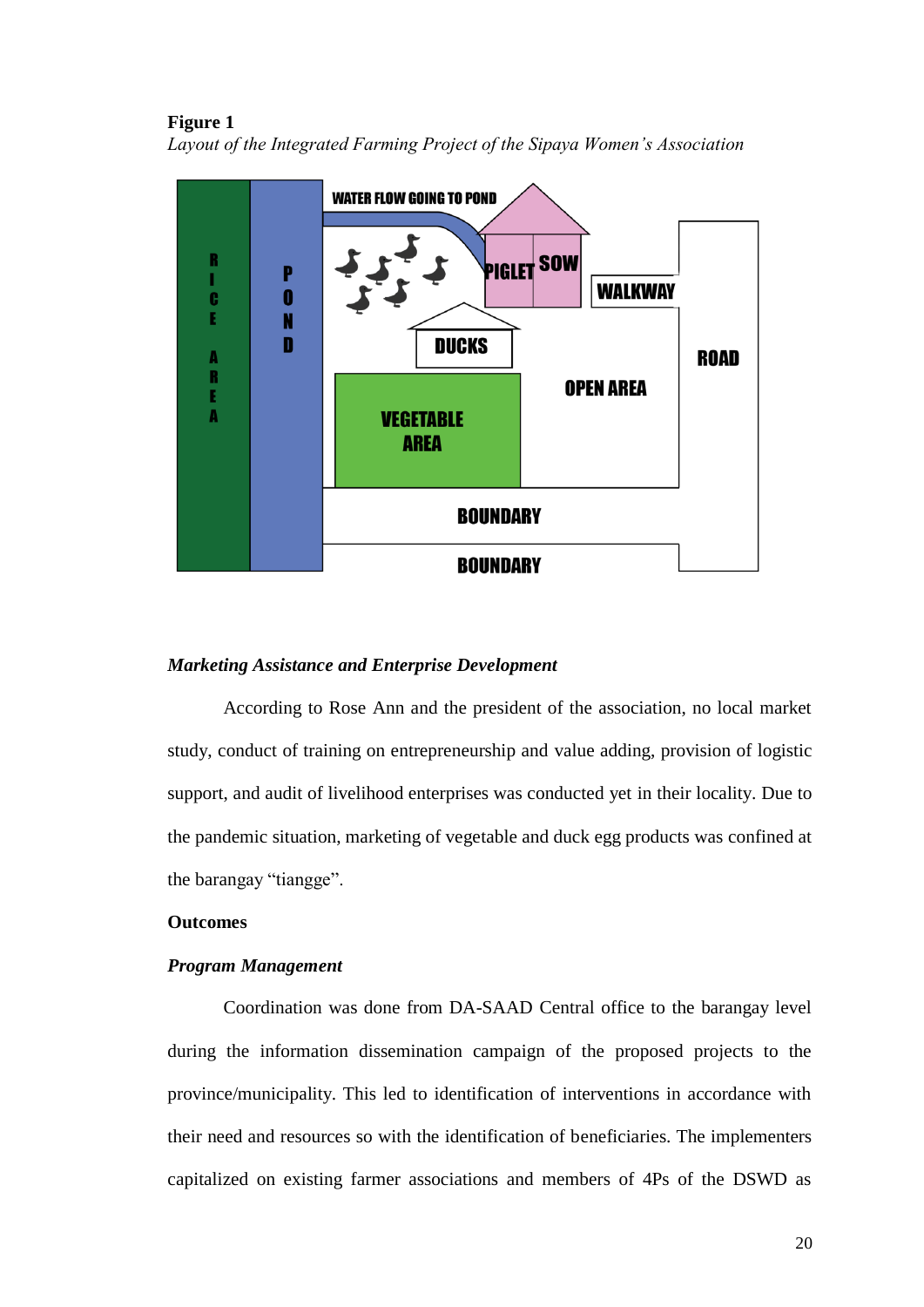recipients of the intervention to represent the resource poor farmers and fisherfolks. The project implementers drafted the manual of operations on intervention to adopt specific to the association through conduct of meetings to plan the implementation of the project. Monitoring was a partnership of LGU and SAAD (implementers) to check the status and progress of the project.

## *Social Preparation*

The Sipaya Women's association with 35 members was organized as partnerbeneficiary and implementer of the project. Project orientation was done at the barangay through a meeting coordinated and implemented by DA-SAAD and local government units. Rose Ann and other members were also trained in crop production to gain knowledge and skill in production processes making her empowered and confident in doing the activities.

## *Production and Livelihood*

As to production, as reported by Rose Ann and the president of the association, the first and second area were planted with a hybrid variety of squash, finger peppers, string beans, broccoli, eggplant, okra, cucumber, and carrots, all of which were provided by SAAD. They reported an average production of 40 kg per cropping season. This provided them an estimated production of 320 kg (8 crops) and with average price of Php 25/kg. A net income of Php 8,000 per cropping was realized. With two planting seasons, they were able to generate an income of Php 16,000. The proceeds were deposited in the association for capital build-up and for financing the operations and succeeding projects of the association.

As previously mentioned, the association was given 50 ducklings and nets, and was provided with shade to secure the area and to protect the ducklings in year 2020. The ducklings were fed with duck feeds supplemented with rice bran. The pen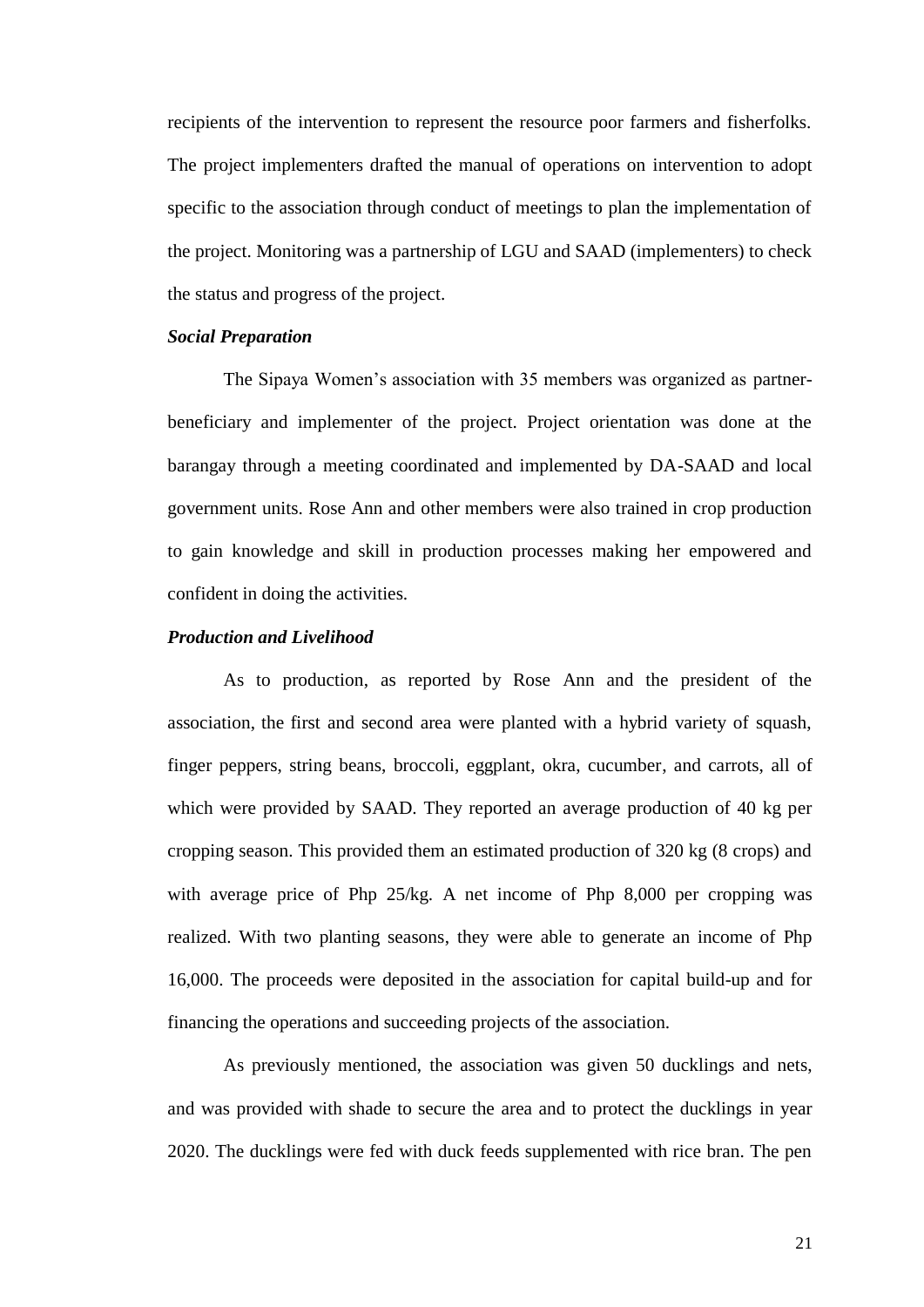(enclosed area) was cleaned to prevent pests and diseases. The eggs laid were then sold in local markets in nearby areas. In November 2021, only 20 ducks remained from the first batch. Some ducks died of disease while some were already culled for consumption and sale. Although the president reported that the ducks were already producing eggs and sold to local markets in the barangay, no estimates on sales were presented though he claimed that all sales were recorded and presented to the members during their regular meeting.

As also previously mentioned, the association was provided with swine for breeding and multiplication. Once the swine produced siblings or piglets, the caretaker would share the piglets to another member who has a housing as initial stock to raise sow and other piglets for fattening. Two additional farmers became beneficiaries of this project from the piglets produced by the first recipient.

## *Marketing Assistance and Enterprise Development*

<span id="page-23-0"></span>No market study, training on entrepreneurship/value adding, provision of logistic support, and audit of livelihood enterprises was conducted yet**.** The integrated farming project is still at an infantile stage of implementation with still minimal produce/products for commercialization. Most products were still used for home consumption while the rest are for their local community. With the expected increase in volume of production due to continuous provision of agri-inputs and as more members are involved in entrepreneurial activities, the need to conduct these activities is very necessary in order to expand their market and ultimately establish a working communal agri-enterprise.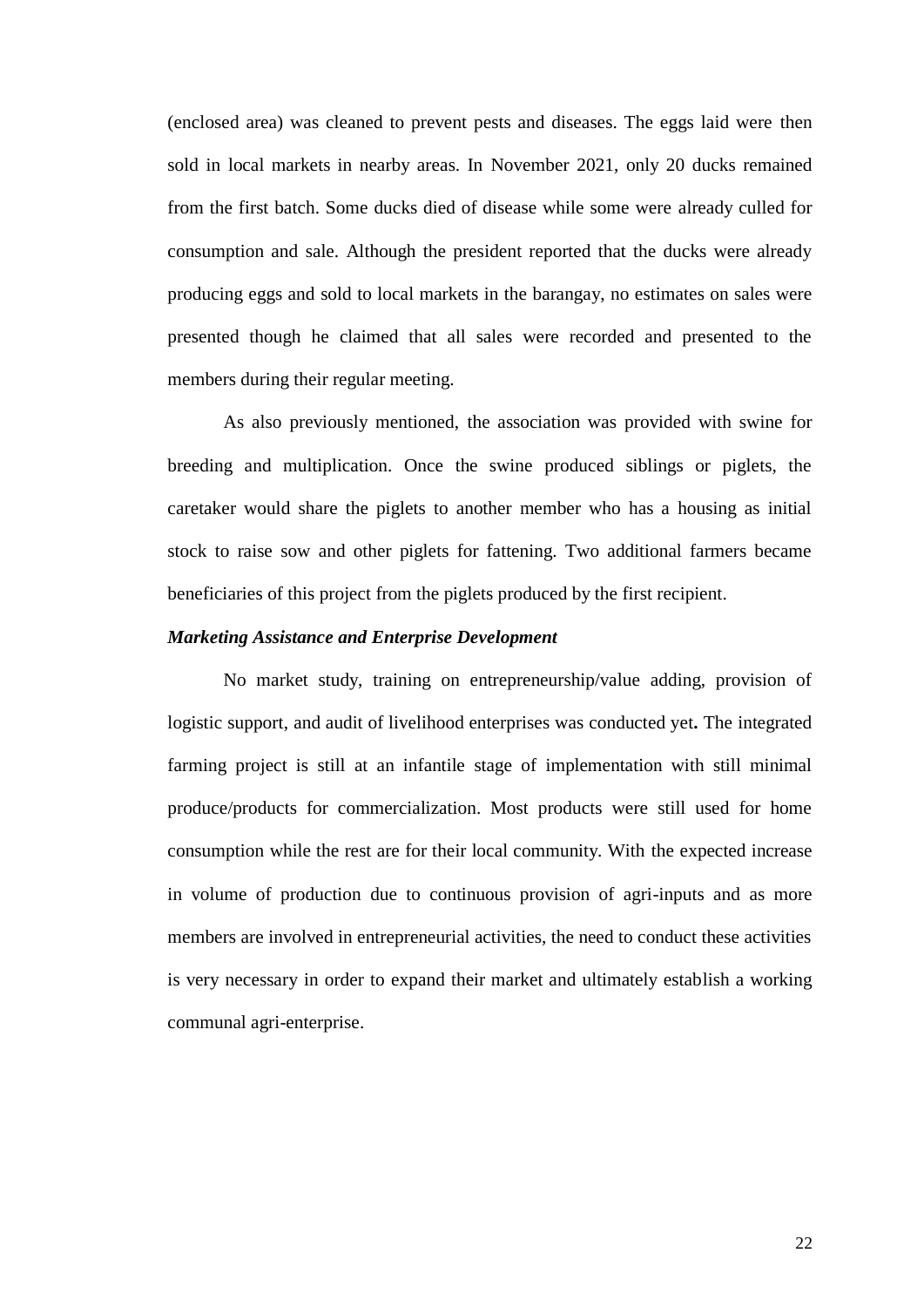#### **Initial Impact**

#### *Improved household food consumption of partner beneficiaries*

According to Ms. Rose Ann, her own home vegetable garden had provided food for her family. Likewise, her involvement in the association in doing vegetable gardening provided her shares of vegetables for home use thus, also saving her cash used in buying these commodities. Despite pandemic and other calamities, the family still managed to eat sumptuous meals three times a day and no incidence of hunger was experienced. They were able to consume a variety of food (go, grow, and glow food) that nourishes their body and minds thus having no incidence of malnutrition during and after SAAD years.

## *Increased income and improved economic status of partner beneficiaries*

Ms. Rose Ann informed the group that they do not receive cash benefits from the proceeds in their production systems as all the sales were kept in the custody of the association. This was used for financing other activities in duck and swine raising. According to the president of the association, proceeds of the entrepreneurial activities will also be shared among members as soon as there is sufficient savings or capital build up.

Based on her record, their household income increased from Php 8,000 (baseline) to Php 10,000 with an increase of income of Php 2,000 during and after SAAD. This was, however, mostly due to the off-farm work of her husband. Their amount of debt of Php 5,000 in a year has not changed before and during SAAD. The same trend was observed in the amount of savings before and during the SAAD year**.**

The tenure status of the dwelling house of Rose Ann was rented until the reporting period. There were no changes in their housing material as to main flooring (cement) and main roofing (galvanized iron), but their main wall originally made of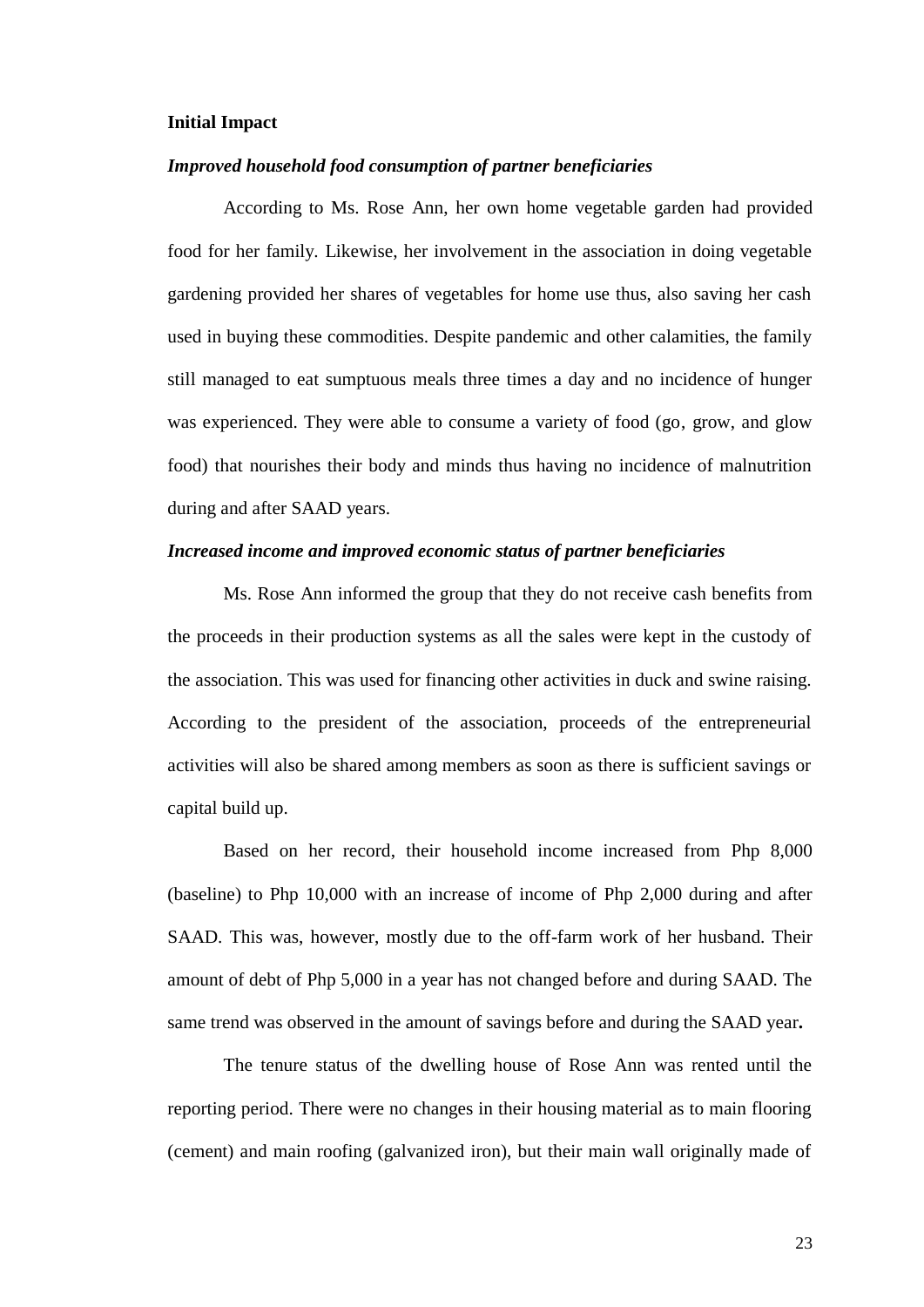plywood improved to cement blocks. The house is provided with electricity, and water supply from the community water system. They also have their own flush toilet. No additional assets were bought after becoming a SAAD beneficiary. The mode of transportation in the area was a public tricycle. She has one child enrolled in elementary school that is reachable by walking before SAAD and now by private tricycle. She has a monthly budget of Php 3,000 for food, but has no health insurance aside from PhilHealth, and no budget allocation for recreation.

## *Other Benefits from SAAD*

Aside from readily available food as immediate benefit, Rose Ann also reported that association members no longer shell out cash for contribution during festivities since they use the project resources to finance the activities. This likewise strengthened their ties/relationships in the family and in the community. Working with the association allowed her to use her time wisely and productively while enjoying the partnerships/camaraderie among members.

Further, as narrated by the president of the association, they had good working relationships with the SAAD implementers as evidenced by the yearly distribution of intervention at the association. With good farm performance, funding agencies will be encouraged to provide financing and interventions to the association.

#### <span id="page-25-0"></span>**Issues and Challenges**

In vegetable production, the members of the association experienced surplus in volume of products produced during pandemic due to limited mobility. With limited mobility to the marketplace, surplus of vegetable supply led to spoilage and subsequent loss of income.

In duck production, the second batch of ducklings suffered from a disease which was diagnosed as cholera. They reported the incident to the LGU office and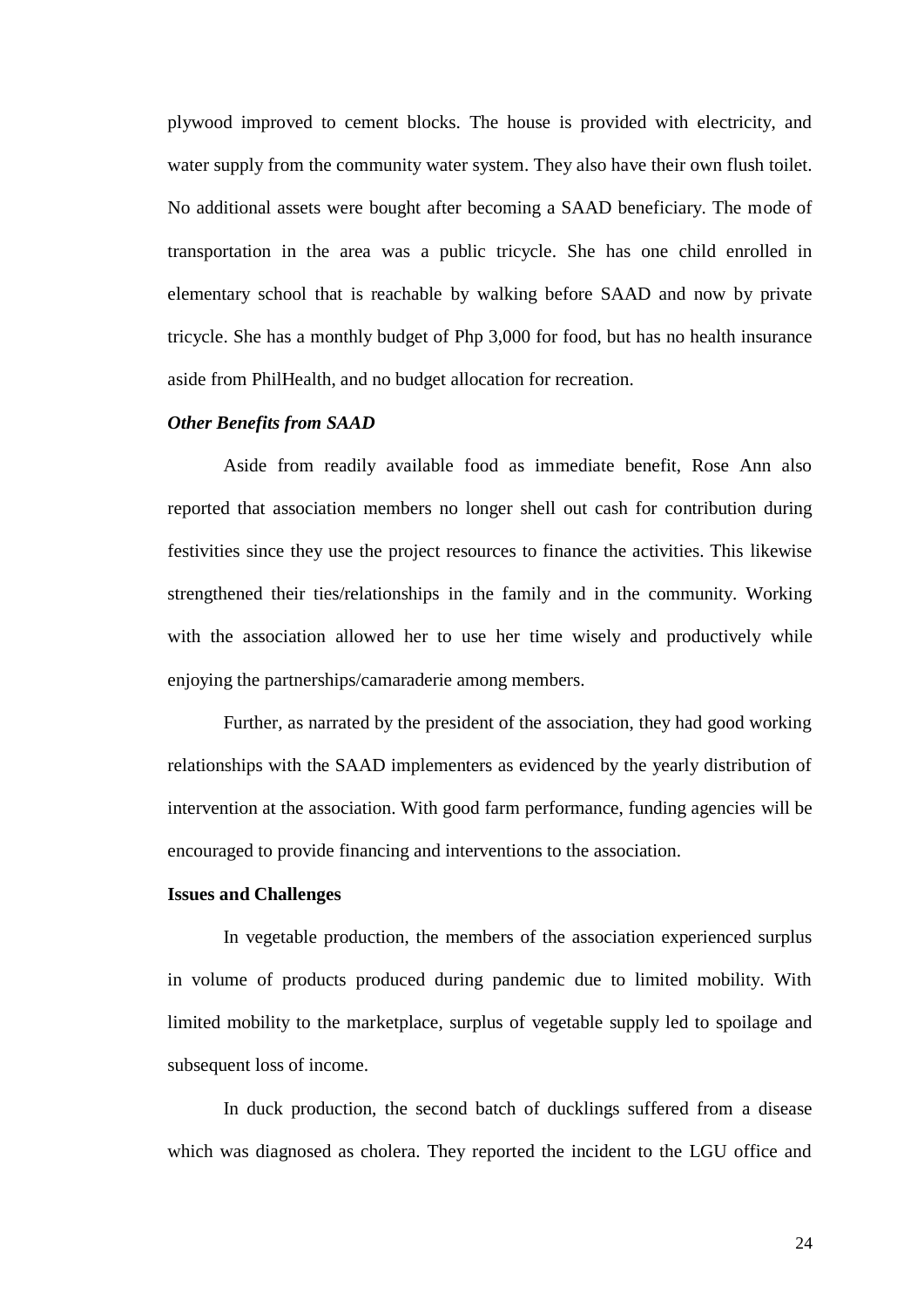were monitored and given treatment by the attending veterinarian of the LGU. About 50 ducklings died from the disease and were disposed of properly to avoid further outbreak. A more sanitized and organized production system should be devised to avoid air pollution and waste build up in the vicinity.

Some association members like Rose Ann were also very interested in swine raising but had no capacity and capability to build her own housing for pigs, thus unable to become a beneficiary of the hog dispersal program.

#### <span id="page-26-0"></span>**Future Directions**

The production of vegetables could be improved by integrating more crops in diversified farming schemes like in integrating vegetables in coconut plantations. Practices like organic fertilization, integrated pest management, and soil-water conservation through cover crops could reduce cost of production in farms. To reduce the cost of seeds, the association may consider establishing their own seed production project to produce vegetable seeds of traditional varieties or may establish linkages with existing seed growers.

Proper preservation of vegetables may also be done to prolong the shelf life of the products. Better yet, value adding through improved food processing/preservation and packaging may also be introduced in the community. This will involve trainings and seminars for members of the association along with the provision of necessary tools and implements.

To sustain the project on vegetable production, strengthening the marketing systems should likewise be done. Local market study should be conducted in anticipation of increasing volume of production of vegetables and other products. Logistic support as to provision of transport facilities or equipment is also needed.

25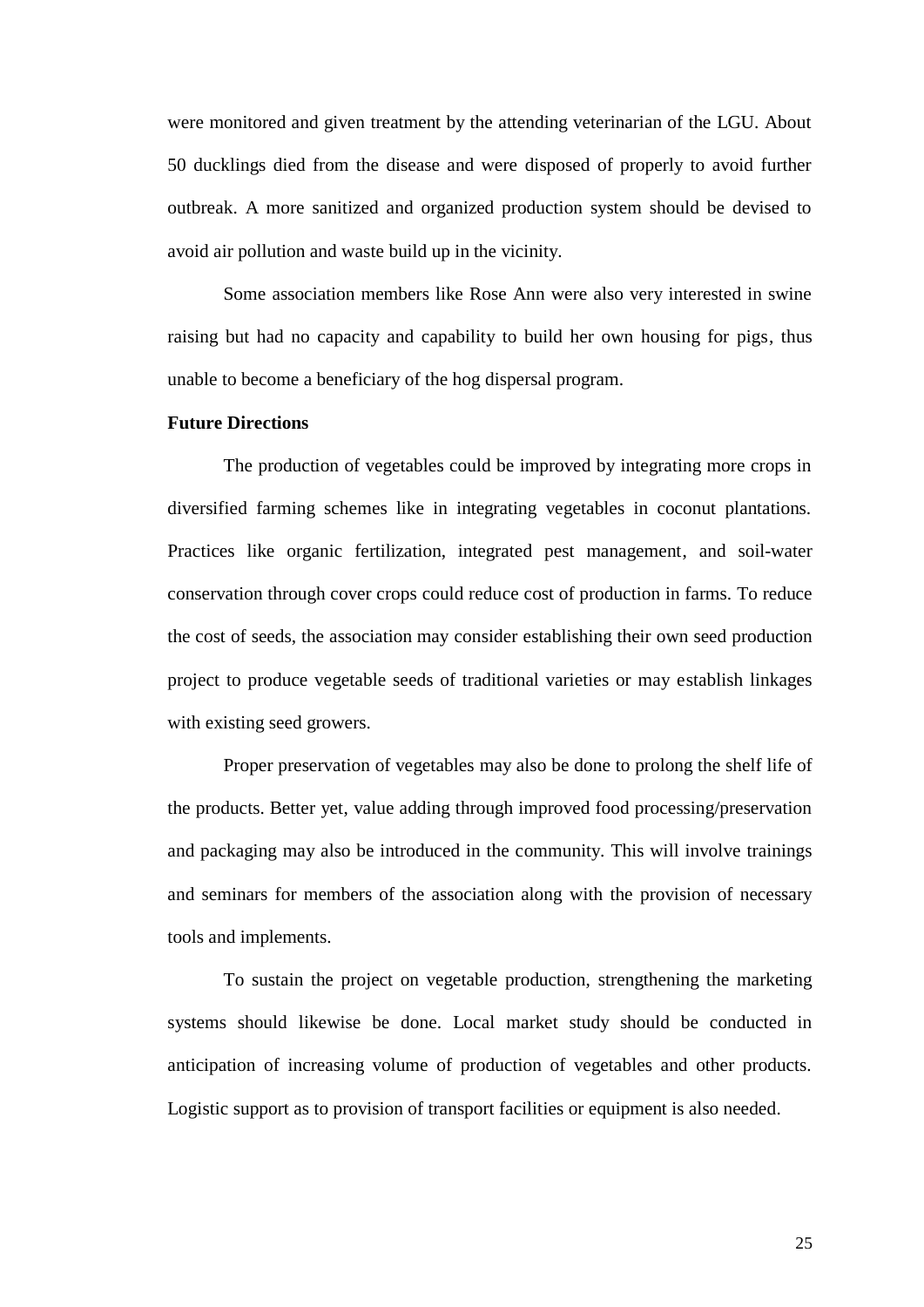For duck production, proper hygiene and sanitation is very important especially if it is part of an integrated farming system. Proper disposal and use of waste should be a major concern to avoid air or water pollution. Technology intervention may include organic farming practices like organic fertilizer making and its utilization to vegetable farms, integrated pest and disease management practices in duck raising to avoid disease outbreaks. Regular monitoring should also be done to mitigate measures as they arise and in occurrence of pests and diseases, among others.

For swine production in the integrated farming systems, the waste disposal management should also be improved to avoid waste build up that could create pollution in the area. If this project would be expanded in a wider scale, the inclusion of a biogas digester would be necessary to convert the waste into gas usable as fuel for the households. This system could be managed in communal farms for members with the capacity of producing their own swine housing and providing feeds and other materials needed by the enterprise. The provision of energy saving devices or lighting using solar lamps could also be done in the systems so as to save energy for the systems. This could be an answer to the escalating fuel and energy (electricity) prices the country faces today. For individual farmers raising swine, organic fertilizer making through waste composting is highly encouraged.

Since farmer beneficiaries are resource poor, they should be capacitated through provision of more tools and equipment and other interventions to be able to fully participate in the program. Some farmers request financial assistance, if necessary, to initiate a project of their needs. Access to credit systems and marketing systems could also be sought as additional complementary interventions.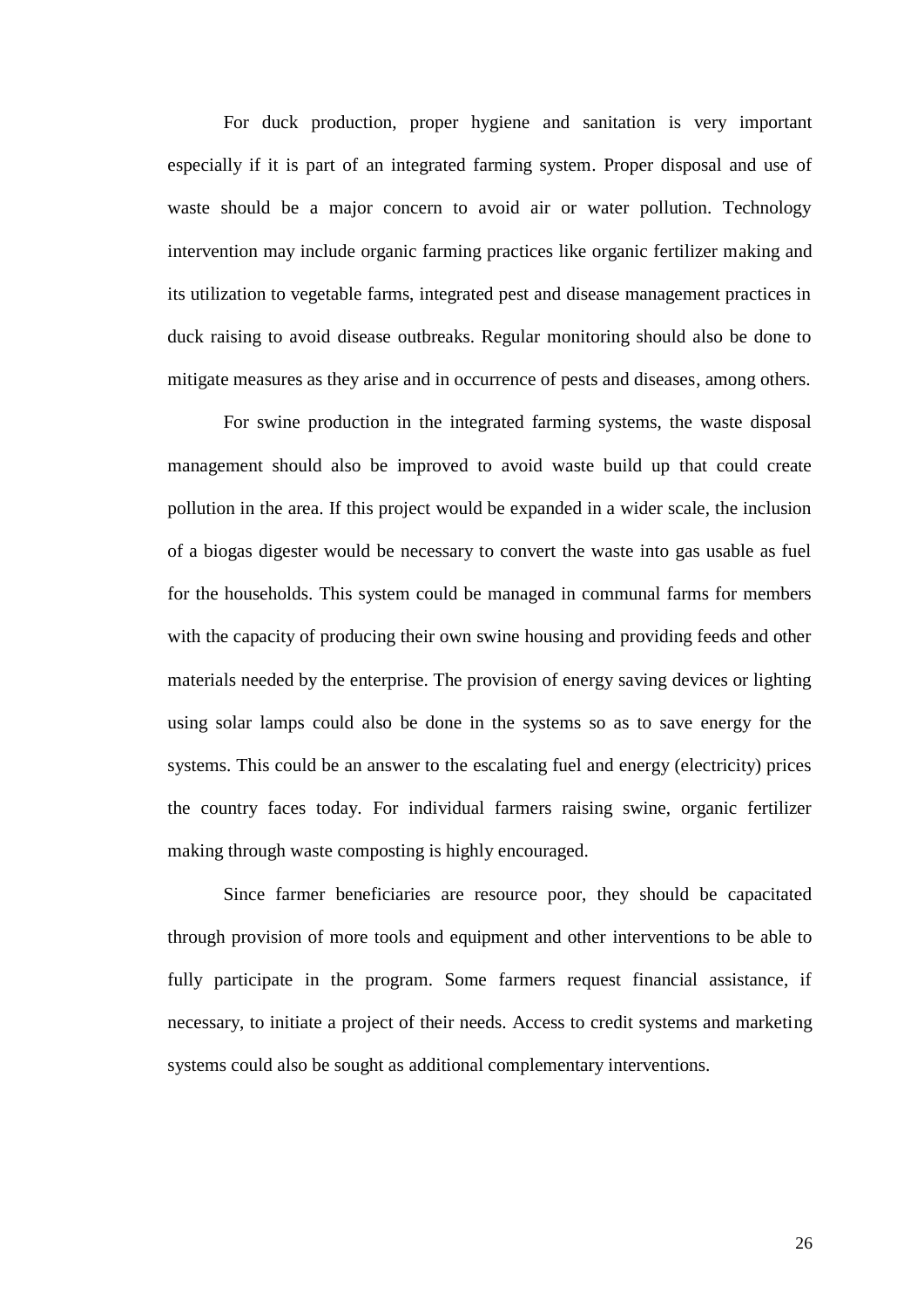# <span id="page-28-0"></span>**CASE STUDY ON RICE AND VEGETABLE PRODUCTION "Improve Upland Rice and Vegetable Production"**

## <span id="page-28-1"></span>**Background**

This case study was conducted in Brgy. Puting Sapa, Juban, Sorsogon. Puting Sapa has a total population of 927 that represents 2.63% of the total population of the municipality of Juban. Puting Sapa is situated at approximately 12.7737, 124.0103, in the island of [Luzon.](https://www.philatlas.com/physical/islands/luzon.html) Elevation at these coordinates is estimated at 206.9 meters or 678.8 feet above mean sea level (phil atlas .com/Luzon/ro5/sorsogon/juban/putting sapa.html). The barangay has a total land area of 848 sq.m. with plain topography and wet and dry tropical climate. The area is mostly agricultural with agriculture as a major source of income. Major crops grown are coconut (60%) and banana, fruit trees, vegetables and root crops (luya) with 10% each. The place is situated at the foot of Mt. Jormajan and Bulusan Volcano abound with thick forests covered with tall and huge trees that give off clean and cool air which sustain life. Its mountain offers limitless land for food production. People tend to produce a variety of food crops for their daily consumption and generate more income to purchase some basic needs of the family. It has long winding rivers teeming with fish. Its water is clean, fresh, and crystal clear. It also has springs and brooks that supply potable water to every household in the barangay.

Mr. Vidal Retoma Jr. is 43 years old, married with 7 children, and an elementary graduate. He is an upland rice farmer tilling about ¼ ha. He also plants other crops such as cassava and some vegetables as home garden. He also works in construction as an additional source of income. He is a member of the association to avail of the interventions offered by DA-SAAD.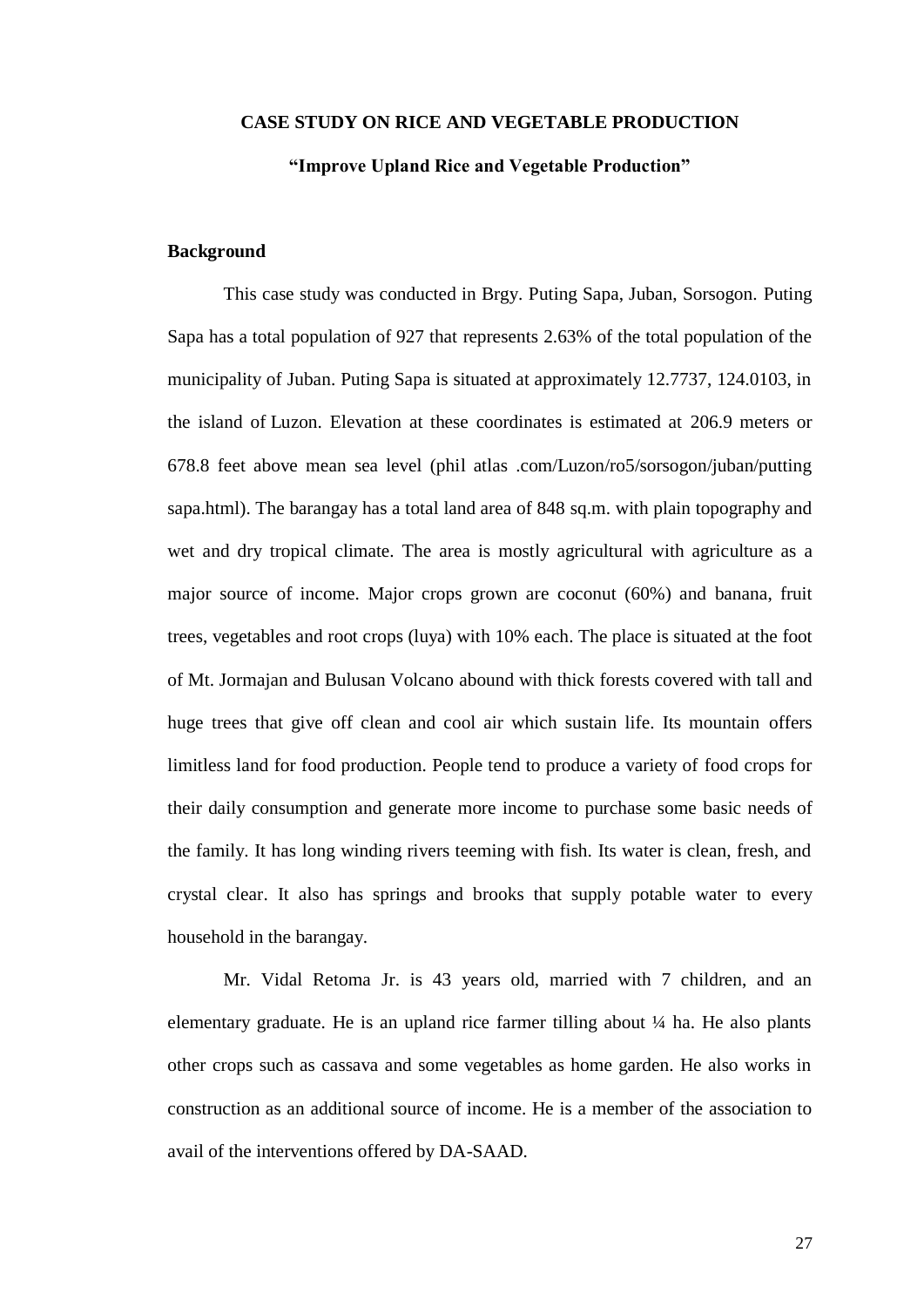## <span id="page-29-0"></span>**Participation in the SAAD Program**

#### *Program Management*

The SAAD program was introduced to the barangay through a meeting conducted by LGU and SAAD. They were presented with the intervention of upland rice production and vegetable home gardening. Project plans for the association were crafted during meetings and presented to project implementers for approval and implementation. During implementation, the project activities of the associaton were closely monitored by the project implementers.

#### *Social Preparation*

To avail of the intervention, the farmers of Brgy. Puting Sapa were asked to form an association. This newly organized association had an initial 35 members and now has 70+ members already registered in DOLE. Some members were also members of 4Ps of the DSWD. Likewise, they were oriented on the project plans and programs to make them aware of the project details, its scopes and potential benefits derived from it.

#### *Production and Livelihood*

According to the president of the association, all interventions were delivered to the association through the LGU and SAAD. The members were given an option to select what intervention to get according to their needs, availability of land and capacity to do the job. Further, they were provided training in crop production to enhance their knowledge and skills in farming. These two crucial steps are very necessary to capture the real needs of farmers and empower them to become capable and capacitated in doing their production endeavor.

Mr Vidal Retoma was a recipient of a small home garden vegetable production intervention package. In 2017, he received seeds of native/traditional varieties of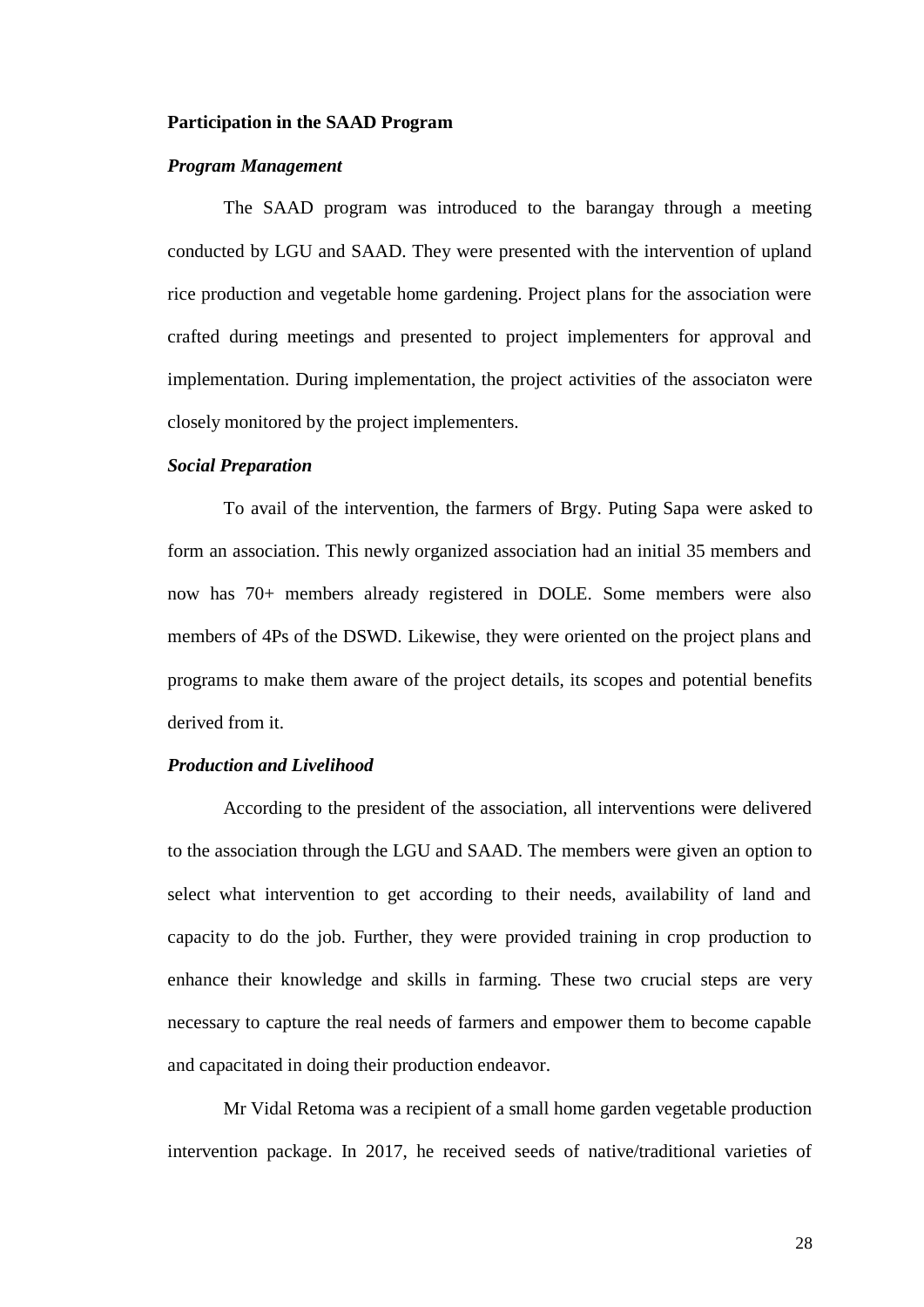tomato, *ampalaya* and pechay which he planted in .025 ha or 250 sq m area. He took care of the plants in his home garden.

In 2018, he continued to plant okra and *pechay* through the intervention given by the Municipal Agriculture Office. He again planted *okra* and *pechay* in 2019 and with the seeds that he saved for the cropping year, he sustainably planted okra and *pechay* in his home garden.

Aside from vegetables, he received an intervention for upland rice production. In 2017 before DA-SAAD intervention, the farmer was already planting rice in his upland area using native varieties that were available in the area. He cleared the land, drilled the rice seeds, fertilized and weeded the area until harvest. In 2018, he was given ½ bags of inbred palay seeds and 1 bag complete fertilizer from DA-SAAD intervention. Such intervention was chosen due to its suitability of the area. The association devised a strategy called *bayanihan* for farmers to help each other in establishing their area in planting, weeding and harvesting and all other activities. This *bayanihan* system of working together facilitated their activities in the farm and reduced cost of labor. Although no intervention package was given to him in 2019, he was able to keep some seeds for next planting season. The next year 2020, he received another intervention package of 1 cavan palay seed and 1 bag complete fertilizer. The members again worked together in managing their rice farms from clearing up to harvesting. They scheduled their planting time so that they could help one another. Such practice cuts costs on cash as they no longer hire labor for the management of crops thus saving the cash for other uses.

According to the president of the association, other members of the barangay association were given sachets of various vegetable seeds of their choice which they planted in small gardens about 50 to 100 sqm.

29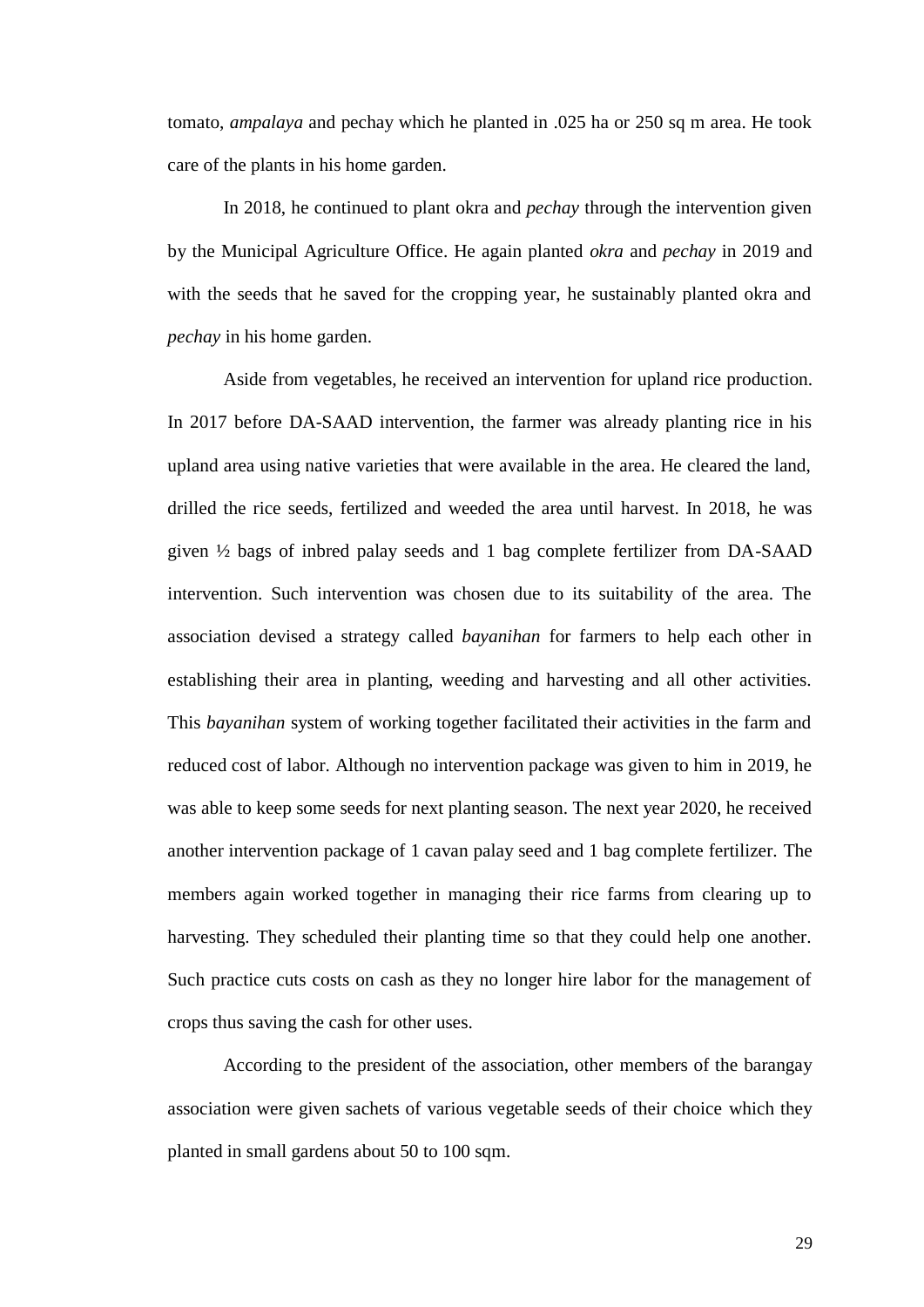The seeds were sown in bed for transplanting (tomato, eggplant, *sili*) while some were directly planted in plots or beds that they prepared. The members of the association also grouped themselves and shared the use of garden tools such as shovel, rake, hoe, sprinklers etc. For palay production, a thresher was also provided by DA-SAAD but was found not appropriate for upland areas as it is huge and heavy. For the meantime, the thresher was stored at the president's residence.

#### *Marketing Assistance and Enterprise Development*

Most of the rice produced were kept for seeds and home consumption, while the vegetables produced were consumed at home and the rest were sold in the local market. The products sold were transported to the market through a hired tricycle. It is noted that at this stage, the produce of the farmers was small and have not yet reached the scale for massive commercialization. At this stage, according to Mr. Retoma and the association president, no local market study has been conducted, nor any technical training on entrepreneurship, value adding, and audit of livelihood enterprises for the association were conducted since 2017.

## <span id="page-31-0"></span>**Outcomes**

## *Program Management*

The project implementers DA-SAAD and LGU coordinated with the association in the barangay in the distribution of interventions and other project concerns. Likewise, regular monitoring through field visits and meetings were conducted to check the progress of the project.

#### *Social Preparation*

With guidance of LGU-MAO and SAAD, the farmers of Brgy. Puting Sapa formed their association and also registered this with DOLE. Together with the association officers and members, they also assisted in the identification of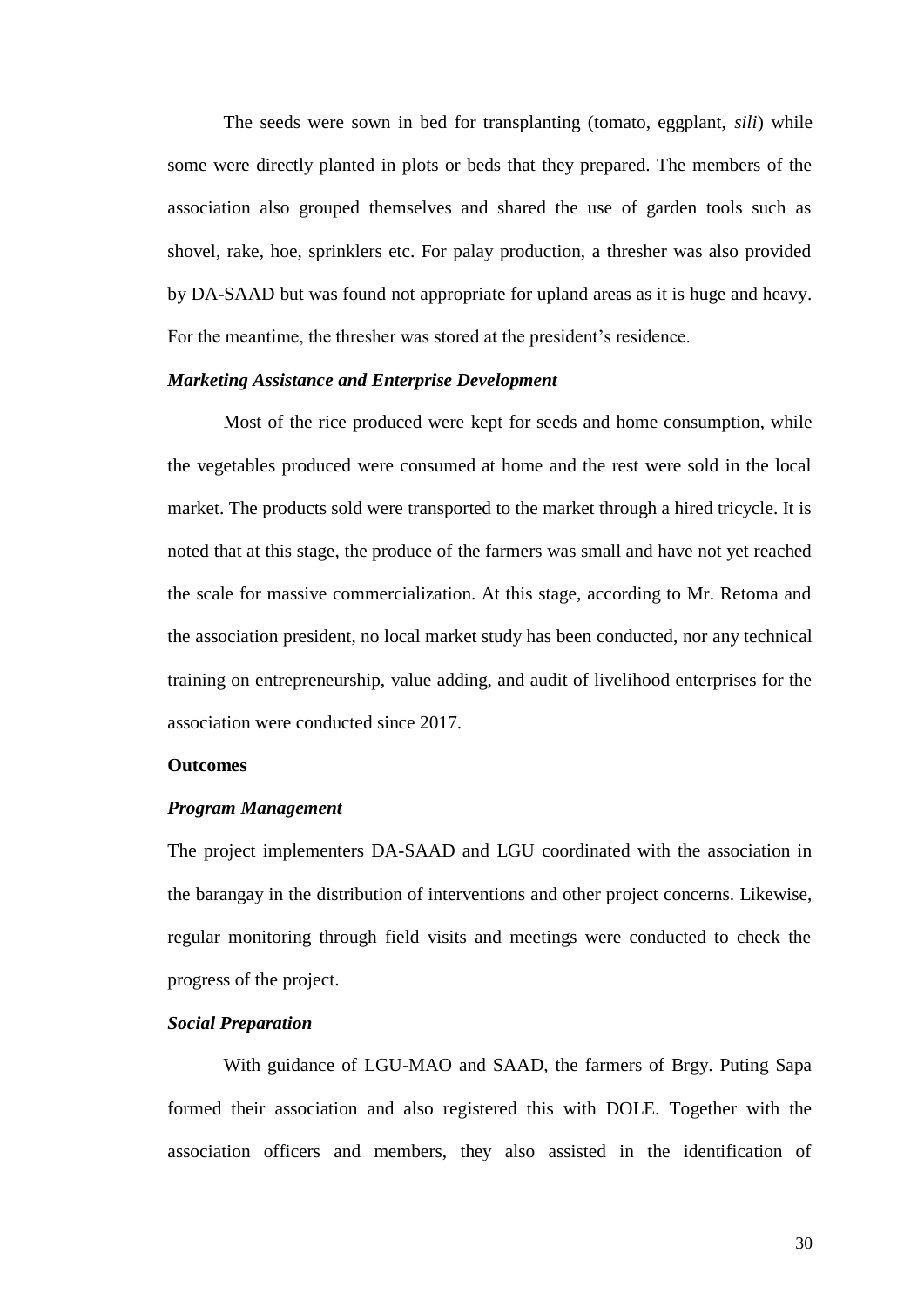appropriate interventions according to farmers' needs. Good partnership between SAAD implementers and recipients evolved which led to smooth and efficient implementation of the SAAD program in the village. While the appropriate components of the technology intervention package are identified for the association, the members were allowed to choose specific interventions that they truly need based on their available resources. They were empowered through training and seminars to improve their knowledge and skills. When problems are encountered, they had opportunities to attend meetings and consult with local government focal persons/experts who provide them assurance and confidence in resolving their concerns

## *Production and Livelihood*

As a recipient of native varieties of seeds when SAAD started its program in 2017, Mr Vidal Retoma grew a small home vegetable garden (250 sq m area) and produced 60 kg. of pechay, tomato, and bitter gourd. He used 10 kgs of his produce for personal consumption and 50 kg. for sale. He generated 2000 pesos in this sale given the average price of these vegetables was 40 pesos. In 2018, he increased his production to 120 kg of okra and pechay of which 100 kg was sold in the market and the remaining 20 kg was used for home consumption. He earned an income of Php 2,000 pesos as the selling price of these vegetables was only Php 20 that year. He did not earn any income in 2019 and 2020 because production declined to only 36 kg and 20 kg respectively; and all the vegetable production was set aside for home consumption and seeds for next season.

Before the SAAD program, farmers did not plant rice in the uplands. In 2018, when Mr Retoma was given ½ cavan of inbred palay seeds and a bag of complete fertilizer, he used these inputs to grow rice in the upland area. He cleared the area,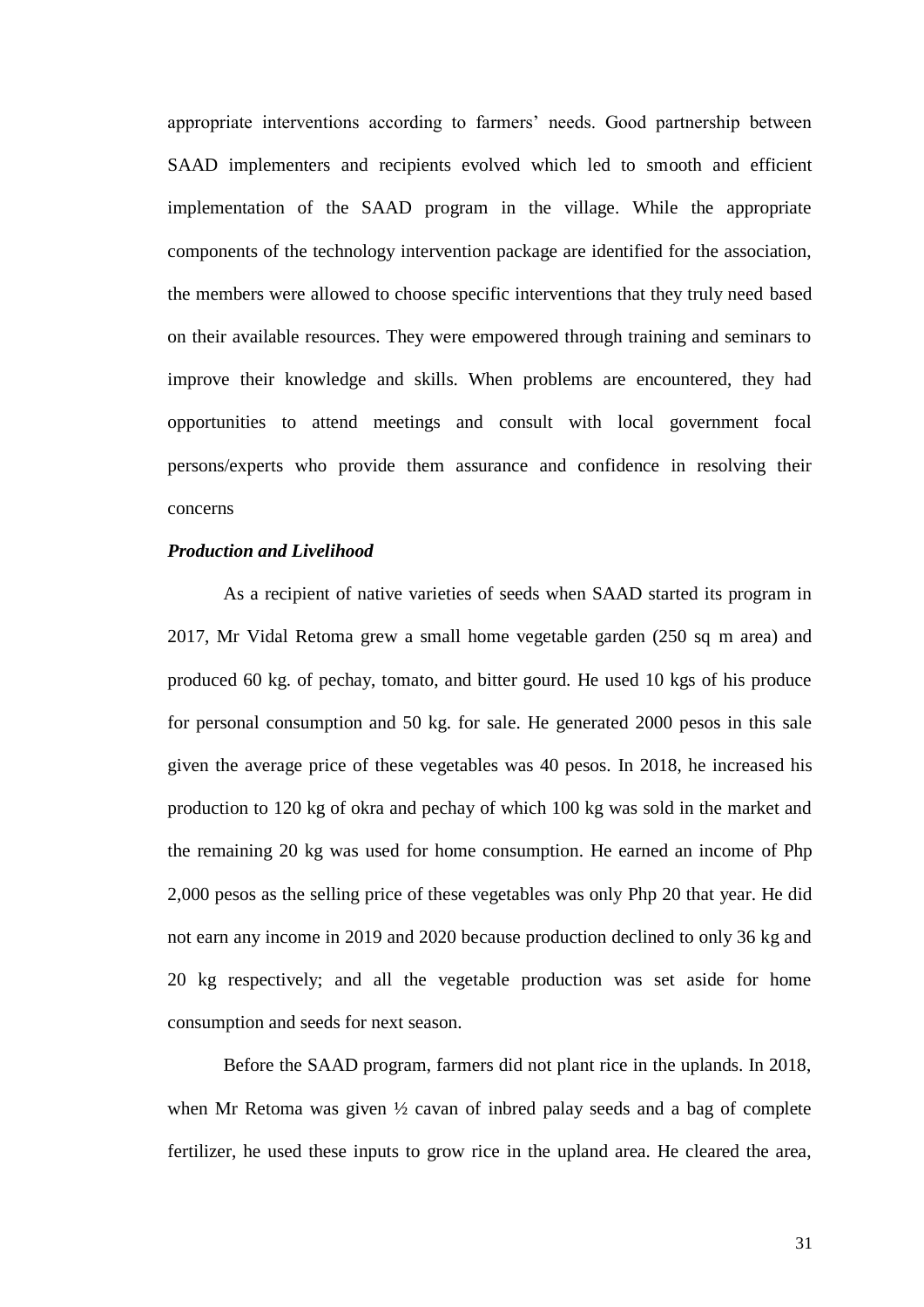drilled the seed and followed these by regular weeding and fertilizing of plants. The next year, although he did not receive seeds and fertilizer, he continued to plant rice in the same area. In 2020, he was given more inputs: 1 cavan of palay seeds with 1 bag fertilizer. Mr. Retoma reported that planting high yielding rice varieties increased his production to about 10 cavans of palay in the same piece of land. He also claimed that he grows rice primarily for home consumption and to save seeds for the next cropping season. He also noted that the palay seeds and fertilizers given to him by SAAD in effect lowered his production cost in growing rice. This amount saved was used for other needs for the family.

Other association members who were provided with seeds and garden tools planted and harvested vegetables of their choice, which were used mostly for home consumption. Beneficiaries with extra harvests sold their vegetables in local markets to generate additional income.

The training provided them increased knowledge and skills in performing their farming activities. The *bayanihan* system of working together had strengthened their ties/relations in the family and the community as well. This made them share their resources (labor and other materials) as well as their learnings in their farming thus reducing cost of production. The opening of new areas and or planting of vacant areas in the backyards maximized the utilization of the land thus improving their production.

#### <span id="page-33-0"></span>**Initial Impacts**

#### *Improved household food consumption of partner beneficiaries*

According to Mr. Retoma, his own home garden of vegetables had provided food and income for the family. Likewise, his *palay* production provided food for home consumption to meet their food and nutritional requirements. Despite surging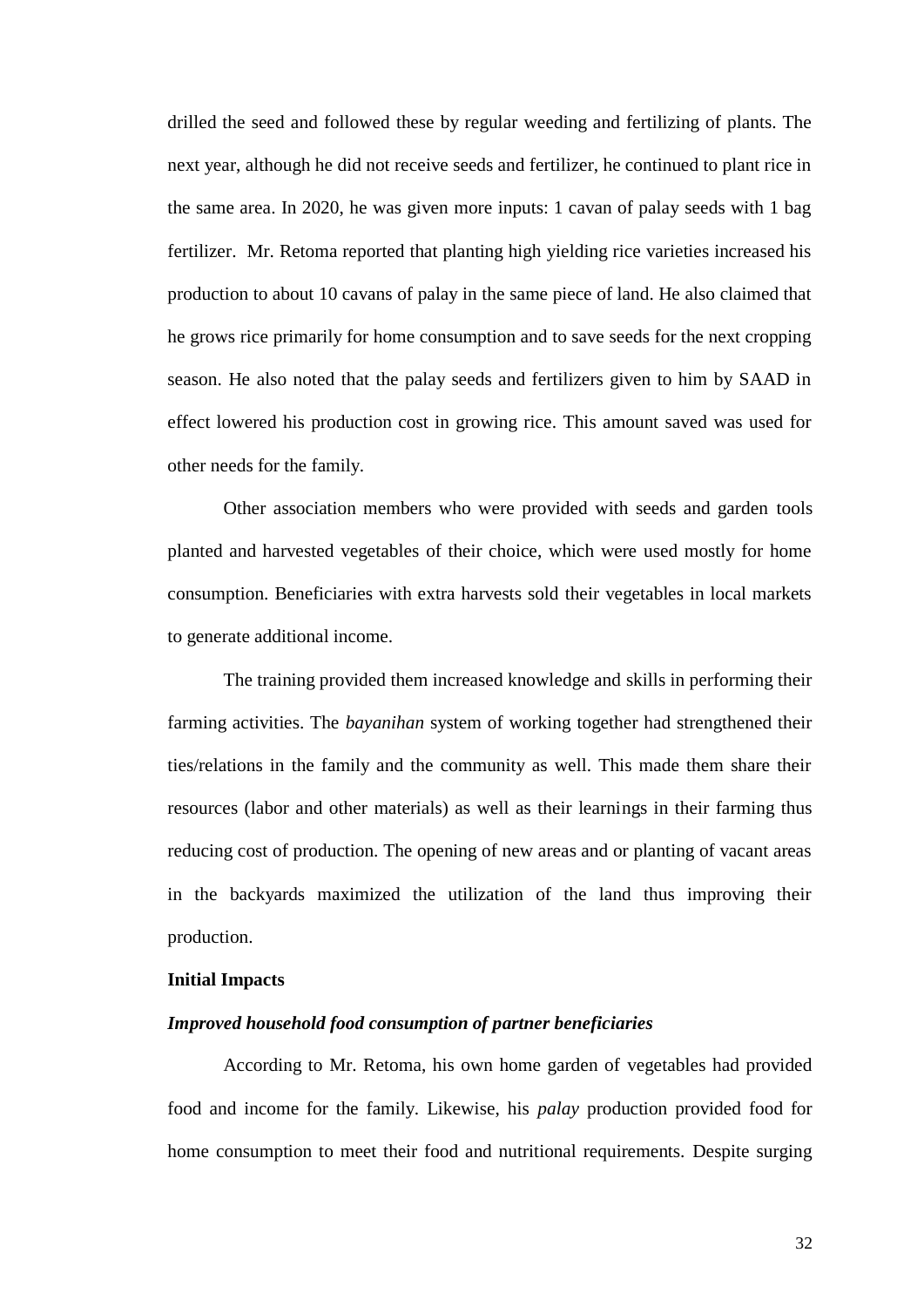economic pressures, the family still managed to eat nutritious meals three times a day, with no incidence of hunger experienced. They were able to consume a variety of food (go, grow, and glow) that nourishes their body and minds thus having no incidence of malnutrition during and after SAAD years.

## *Marketing Assistance and Enterprise Development*

The local market study, technical training on entrepreneurship and value adding, provision of logistic support, and audit of livelihood enterprises were not yet conducted as the project was small and is just starting. Once volume production of rice and vegetables will be saturated in the place the need to find market niches, entrepreneurial activities, and logistics will be in place.

## *Increased income and improved economic status of partner beneficiaries*

Mr. Retoma informed the group that they were getting cash benefits from the proceeds in their vegetable production systems to finance their basic needs.

Based on his record, his amount of income increased from Php 20,000 (baseline) to Php 25,000 with an increase of income of Php 5,000 pesos during and after SAAD. He had no debt and had a savings of Php 1,000 in a year. The monthly budget of Php 2,000 increased to Php 3000 in the last year.

The tenure status of the dwelling house of Mr Retoma was rented until the reporting period. There were no changes in housing materials used from the baseline data to after SAAD years. His housing had a main flooring of cement, main roofing of galvanized iron/aluminum and a main wall of cement blocks. The house was provided with electricity, and a water supply from the community. It was provided with its own flush toilet. Mode of transportation in the area was a public tricycle or a jeepney. He has six children enrolled in formal education with high school level highest educational attainment. The school is reachable by using a private tricycle.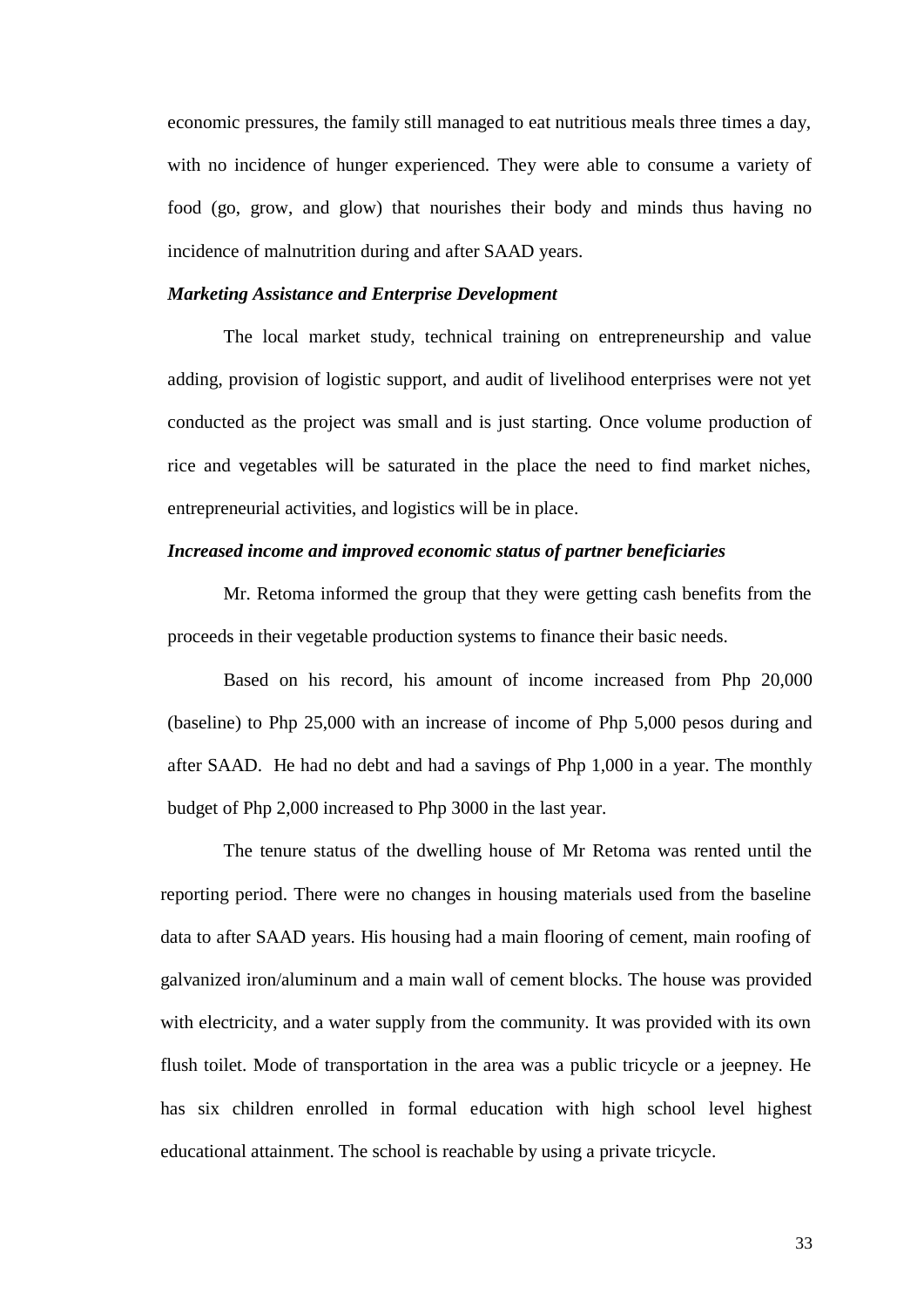His monthly budget for food was Php 2,000 per month before SAAD, which had increased to Php 3000 during SAAD implementation. They had no health insurance aside from Phil Health, and also no budget allocated for recreation in a year. *Other benefits from SAAD*

According to Mr. Retoma, the project in a way provided them some food for the family for daily living particularly during the pandemic and helped in the schooling of their children. Working with the association makes use of his time wisely and productively while enjoying the partnerships/ camaraderie among members.

#### <span id="page-35-0"></span>**Issues and Challenges**

The farmer members of the association and implementer maintained a close relationship, thus, there is a smooth implementation of the project. The implementers and the association had good communication contacts thus progress/status of the project was monitored regularly and arising problems were mitigated immediately.

The rice farmer Mr. Vidal Retoma experienced the wrath of rat infestations that he naturally controlled. Maintaining a clean culture in rice farms through weeding that could eradicate the breeding places of rats was a good practice. Likewise, planting alternative crops like camote as trap crops where rats could divert their source of food was also a good alternative. This even gave them source of vegetable for food.

Though they received a thresher to harvest their *palay*, the association members claimed that the machine was inappropriate for them as it was very big and huge for transport in the upland area rendering it unusable for them. At this time, the thresher is stored at the presidents' residence.

The proximity of the production areas (uplands) to their residences which were mostly in lower plain areas, the farmer is requesting for a carabao or draft

34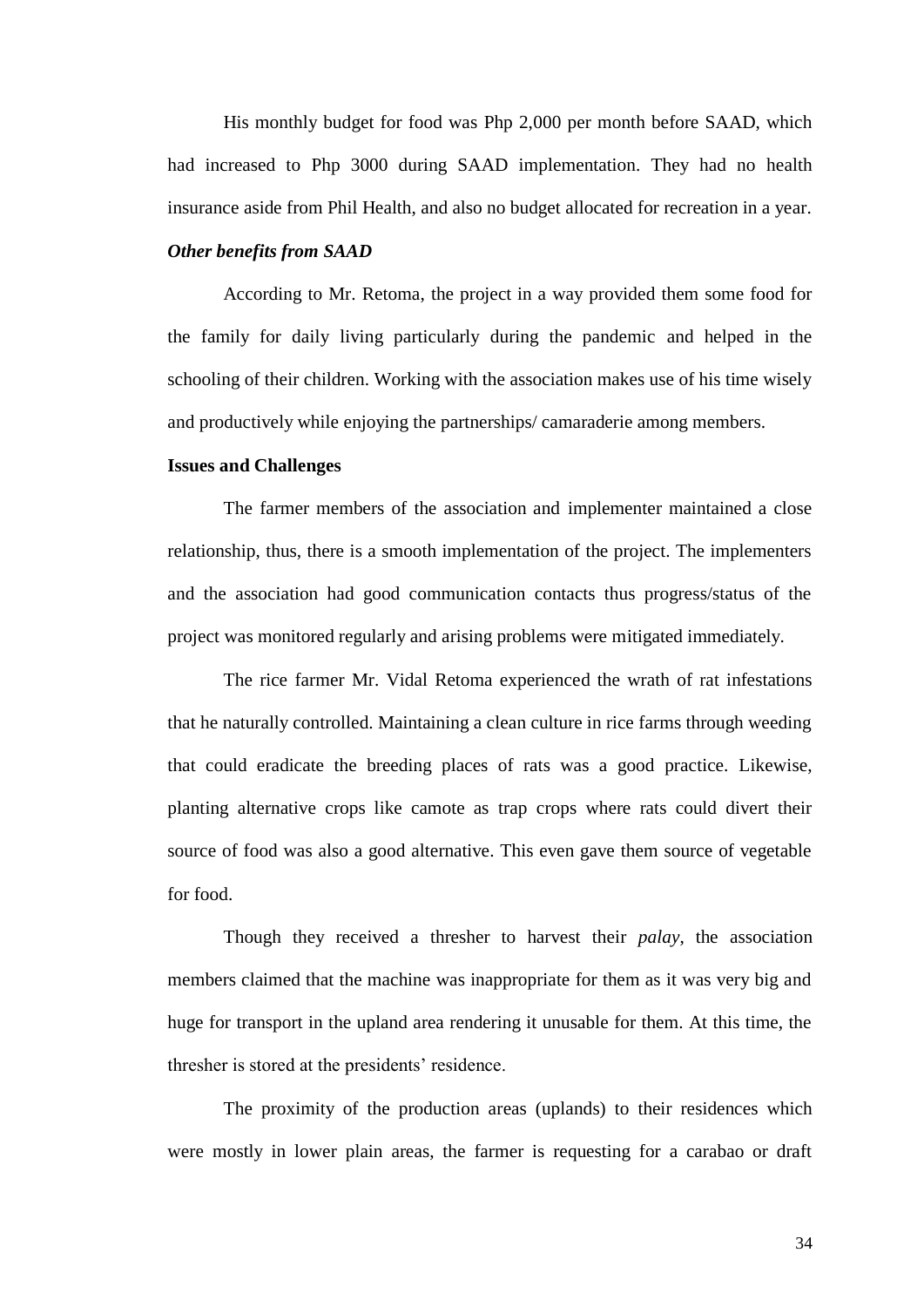animal as intervention to facilitate mobility in the area. The carabao could be used as draft or for carrying supplies and materials from their residence to the production area.

For vegetable growers, some members claimed that the seeds were very limited as it is only intended for home gardens. Some farmers however had larger areas of land for larger vegetable production thus needing more seeds than the others. They also claimed that one or two kinds of seeds could be availed (*ampalaya*) with more amounts for commercial production for more income. The farmers with larger areas of production should be given more seed intervention to commercialize the products. For seeds of traditional varieties of vegetables, they could produce them on their own but for hybrids, access to seed sources could be sought.

Mr. Retoma used to market his vegetable products and nearby markets with vegetable growers who had surplus vegetables or those not used for home consumption. With more members joining the association, it is expected to grow a surplus of products, hence, the need for preservation of perishable products and/or value adding to create more products for sale.

## <span id="page-36-0"></span>**Future Directions**

Mr Vidal Retoma and the other members of the association formed in Brgy. Puting Sapa found the upland rice and vegetable production project very useful and beneficial. To improve their project, they suggested that more vegetable seeds be distributed to them so that they can plant more areas sell more produce for higher income.

More appropriate equipment and facilities shared by members through the association will also benefit the farmers significantly as they continue to practice the bayanihan system. The delivery of interventions and good services through training

35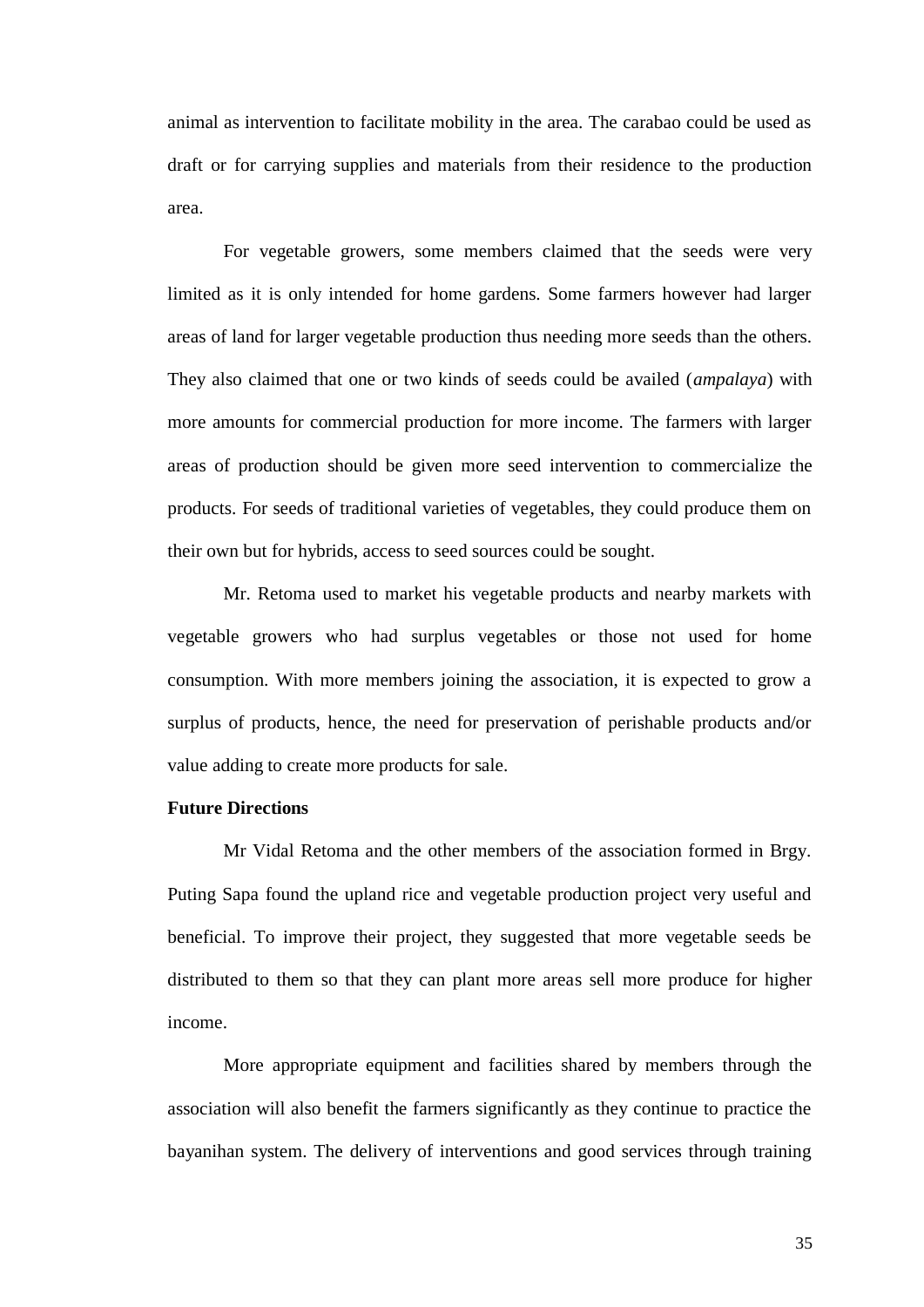and consultations will continue to empower and capacitate them to produce sustainably their own food and create a viable source of livelihood and improve their economic plight.

For sustainable upland development, ecological practices such as organic agriculture should be advocated and taught to the farmers. This includes mixed or diversified farming, integrated nutrient management (use of organic fertilizers – composts and less use of inorganic fertilizer and integrated pest management).

In anticipation of the increasing volume of production of palay and vegetables brought about by increasing number of member beneficiaries and increasing area of production, the need for SAAD implementers (in coordination with the association members) to conduct a local market study, technical training on entrepreneurship and value adding and post-harvest handling and management will become imperative.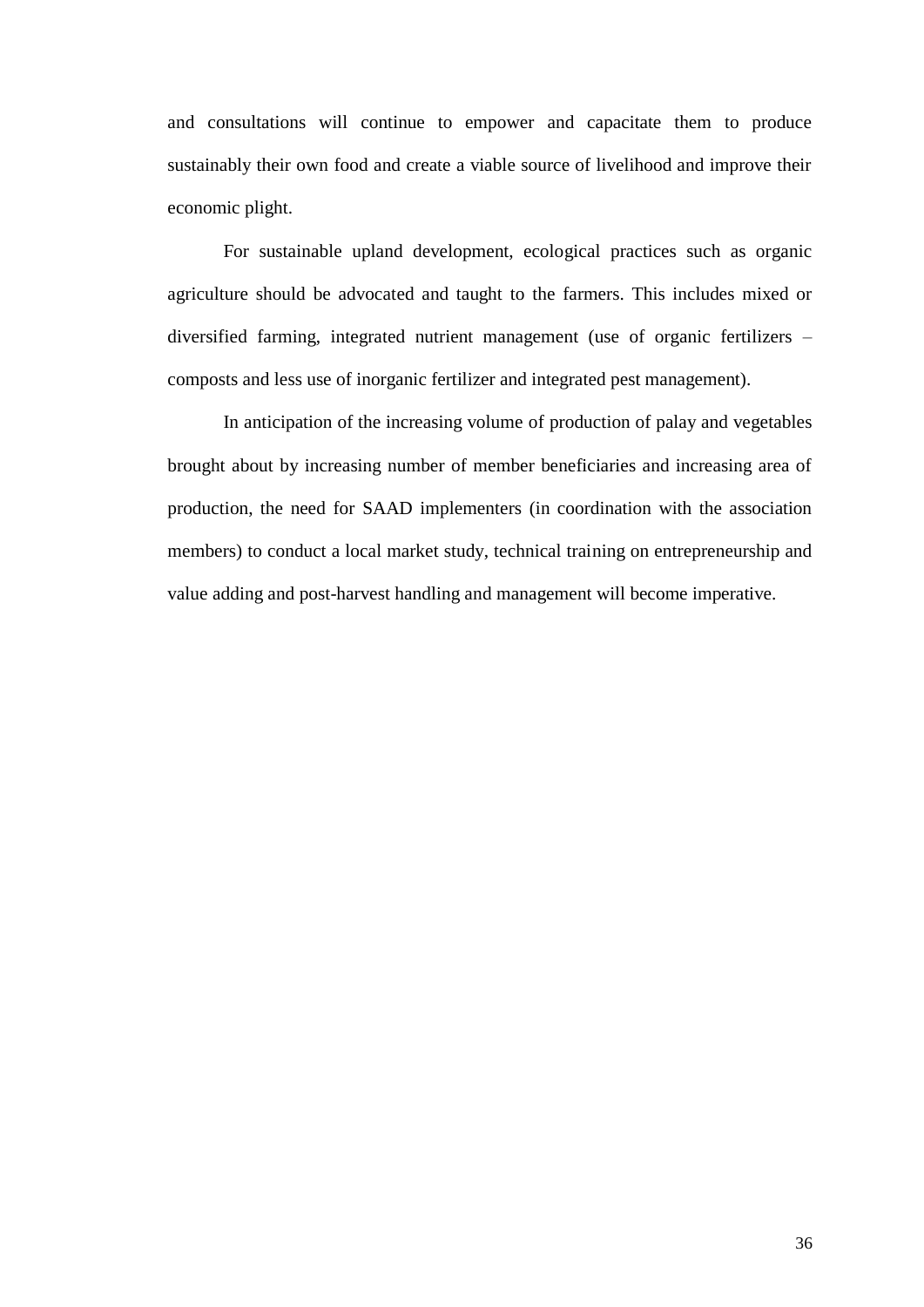## <span id="page-38-0"></span>**CASE STUDY ON POULTRY-DUCK RAISING "Increased Food Supply and Income Through Duck Raising"**

## <span id="page-38-1"></span>**Background**

This case study was conducted in Barangay San Bartolome, Sta. Magdalena, Sorsogon (12.6863, 124,1263  $12^{\circ}$  41' North, 124 $^{\circ}$  8' East) with estimated elevation above sea level of 14.6 m. It has a total population of 2823 as of 2020 (16.51% of the total population of Magdalena) with an average household size of 4.62 (2015 census).

The barangay was chosen as a recipient of the DA-SAAD program with the aim of uplifting the lives of the rural poor through provisions of interventions judiciously selected to support poor farmers and fisherfolks. The DA-SAAD provides livelihood options, farm inputs, farm implements and facilities that could improve their farm productivity and income to support their basic needs such as in food, health, education among others. They are also empowered and capacitated through training, on-the-job training, and demonstration sites.

Mr. Joel Furio, 44 years old, married with four children (all in formal education-high school), is a Roman Catholic by faith. He is a high school graduate and a farmer tilling land his parents owned. He plants rice once every three years as a source of food aside from raising native chickens and pigs in their backyards for food and income respectively. He is also a tenant of a coconut farm with about 500 trees for copra production with a sharing system of 50:50. In this arrangement, he bears all expenses in harvesting nuts and cooking the copra for sale. Aside from farming, he does construction work as needed and his wife also engages in handicrafts like buri bag making to augment their income for subsistence. The family has a monthly income of Php 3,000 or an annual income of Php 36,000.00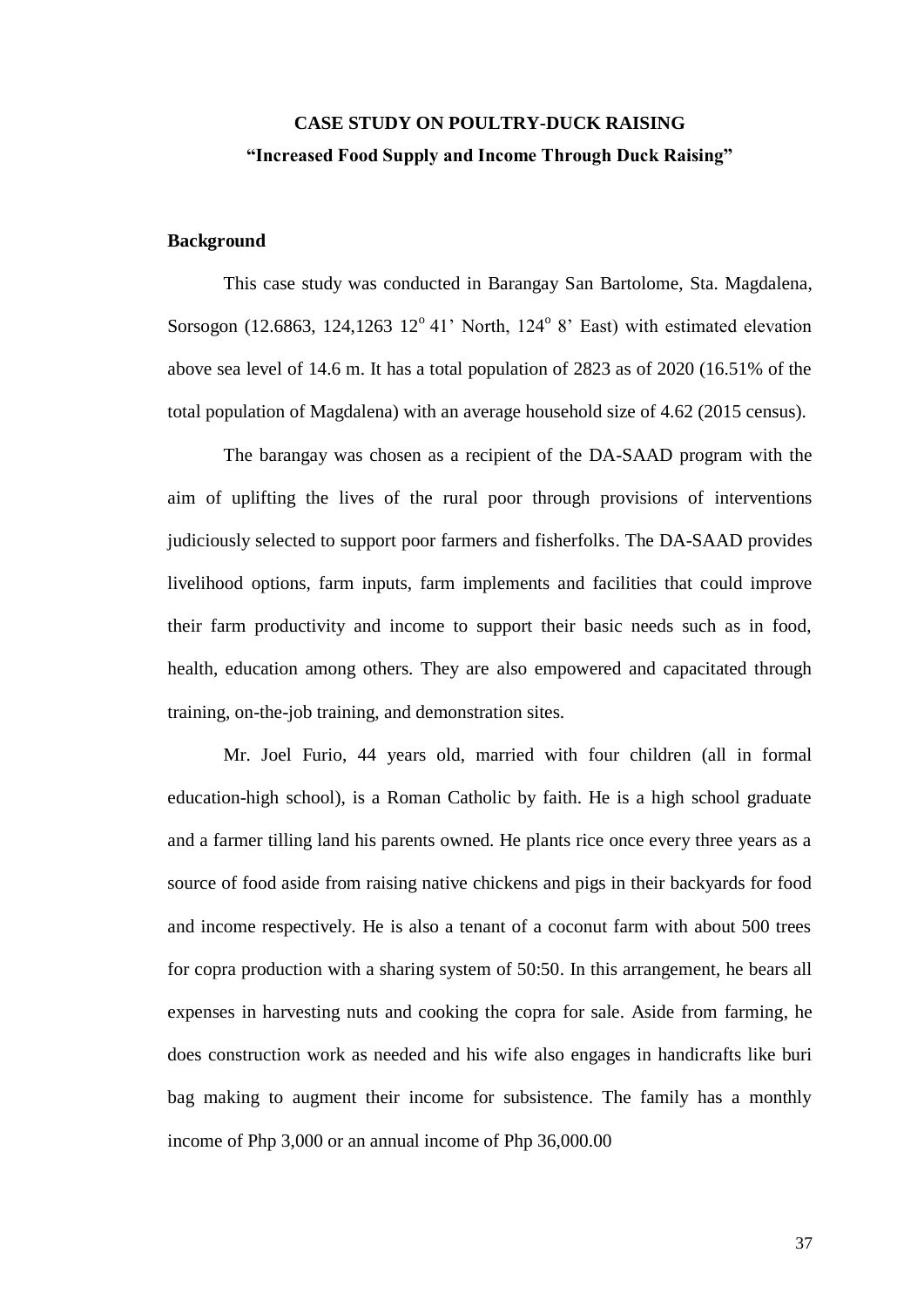#### <span id="page-39-0"></span>**Participation in the SAAD Project**

#### *Program Management*

The SAAD project was introduced to Mr. Furio through a meeting in a barangay where they were offered ducks for raising. He was oriented about the project on its scope, terms and conditions, then the intervention was delivered to him to start the project. The project implementation was monitored regularly especially when there was a typhoon that damaged the project.

#### *Social Preparation*

For this duck raising project, Mr. Furio was given an orientation about the project, but the potential duck raisers in Brgy. San Bartolome were not organized into an association. They were not even trained before implementing the project. Although Mr. Furio's wife claimed that she had some previous exposure to duck raising, this may not be enough to conduct a successful duck production venture. This is one component emphasized in the SAAD protocol but missed in implementation on the ground. As reiterated, training is an important component to increase the knowledge and skills of farmers to efficiently and effectively implement the project. Duck raising is indeed a potentially lucrative enterprise, but it definitely requires some technical training and expertise.

## *Production and Livelihood*

Being chosen as one of the beneficiaries of the DA-SAAD duck project, he was given 20 ducklings and production tools - nets and pawid to secure the ducks. He established his duck farm in the upland coconut farm area about 15-minute walk away from their house. As a counterpart, they bought the feed for ducks and provided the labor in raising the ducks. The family members performed all the activities in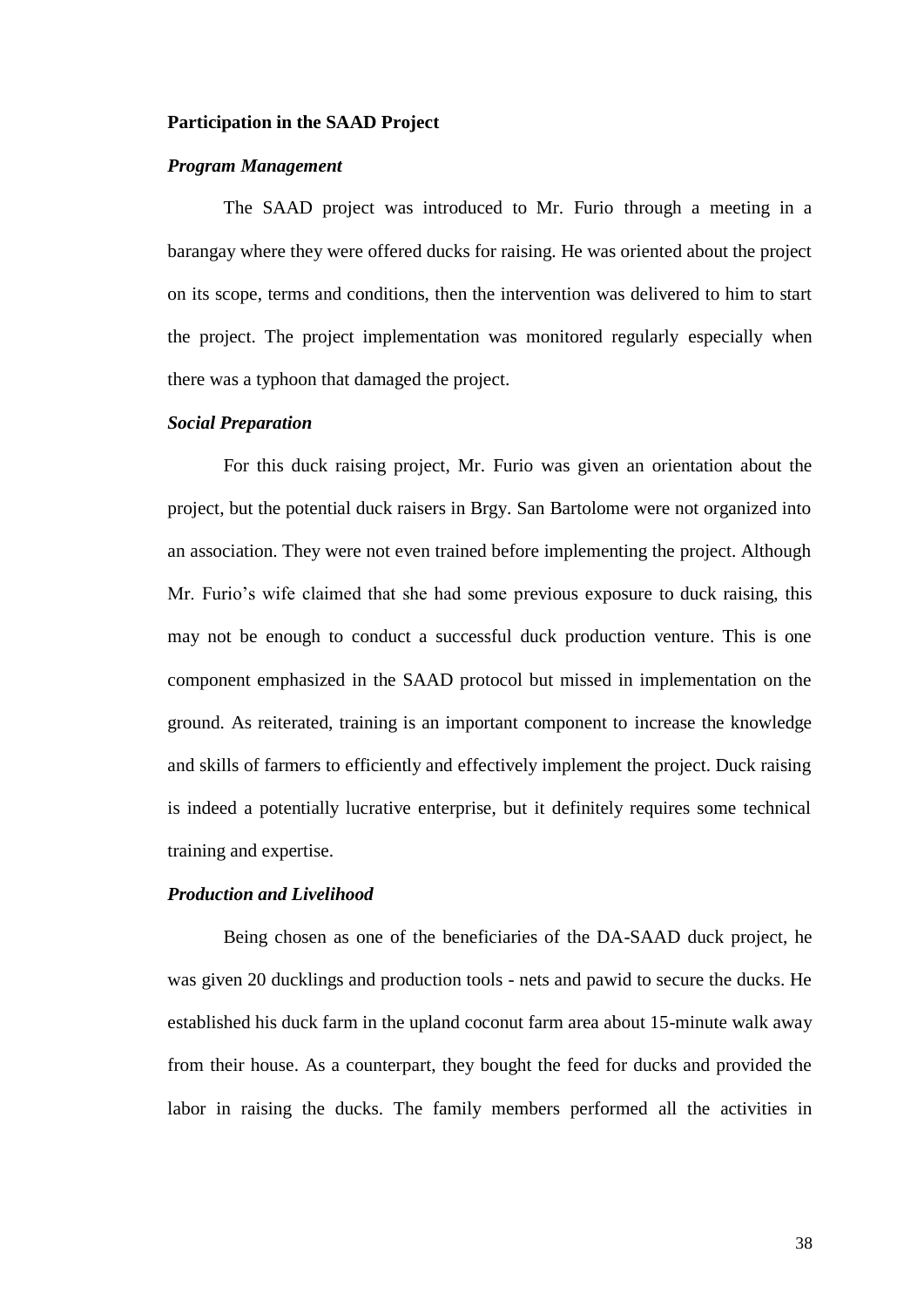producing eggs. They regularly fed the ducks and cleaned the area. Aside from ducks, he also raised pigs and native chickens in the area.

As indicated earlier, no training on duck raising was conducted in the barangay. Thus, they relied on the previous experience of the wife on the technology of duck raising.

## *Marketing Assistance and Enterprise Development*

Just as there was no training on duck raising given to the DA-SAAD beneficiaries in Barangay San Bartolome, there was also no local market study conducted. And given the circumstances in the village, the technical training on entrepreneurship, value addition, provision of logistic support, and audit of livelihood enterprises were not organized.

## <span id="page-40-0"></span>**Outcomes**

#### *Program Management*

Meetings were conducted in the barangay where potential beneficiary farmers were informed by the DA-SAAD and the LGU implementing officers about the project and were oriented of the alternative interventions to improve their livelihoods. After delivering the intervention for implementation, monitoring was done particularly when the project was damaged by the typhoon.

### *Social Preparation*

Lack of social preparation is evident in this case study. First, the DA-SAAD implementing team in Brgy. San Bartolome was not able to help organize an association of potential farmer beneficiaries. Second, although a project orientation among the identified beneficiaries was conducted, there was no technical training on duck raising even if the farmers were first time growers of duck. The farmers would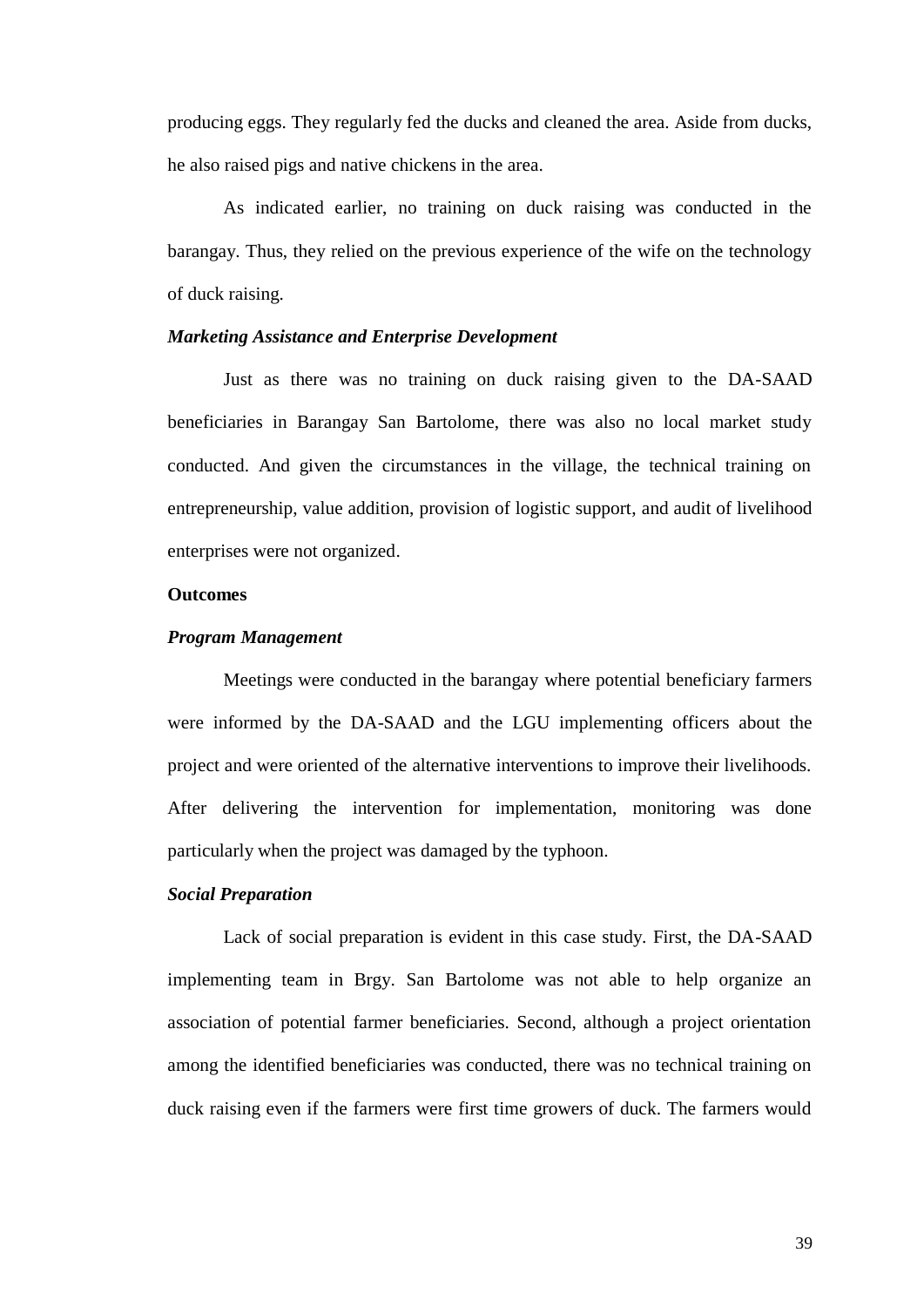have been more confident, motivated and successful in undertaking the enterprise if this essential training was given.

#### <span id="page-41-0"></span>**Production and Livelihood**

By and large, the duck egg laying production of Mr. Joel Furio and his family was relatively good with only two duck mortality. The ducks were already producing eggs for food for the family and for additional income before the typhoon came and devastated the area. During the year before the typhoon, they produced 300 pieces of eggs for consumption and 300 pieces of eggs for sale at a selling price of Php 6 per piece, giving them a gross income of Php 1,800.

Mr. Furio gained initial benefits in terms of providing his family an important source of food and nutrition. Half of his 600 produced eggs were sold as a source of additional income. This reduced their food consumption expenses and they made use of the cash proceeds for other essential needs.

Mr. Furio and his family declared additional welfare gains from their duck raising venture. They claimed that it provided the family closer relationships by making them work cooperatively and harmoniously in performing and coordinating the farm activities. It also increased the knowledge and skills of the children in duck raising as this is a new venture to them. Ultimately, they learned the value of working together and using their time and new skills productively.

#### *Marketing Assistance and Enterprise Development*

The local market study, technical training on entrepreneurship and value adding, provision of logistic support, and audit of livelihood enterprises were not yet conducted in the locality as the project was small and just starting but once production of duck eggs (and perhaps later also duck meat) will be well established in the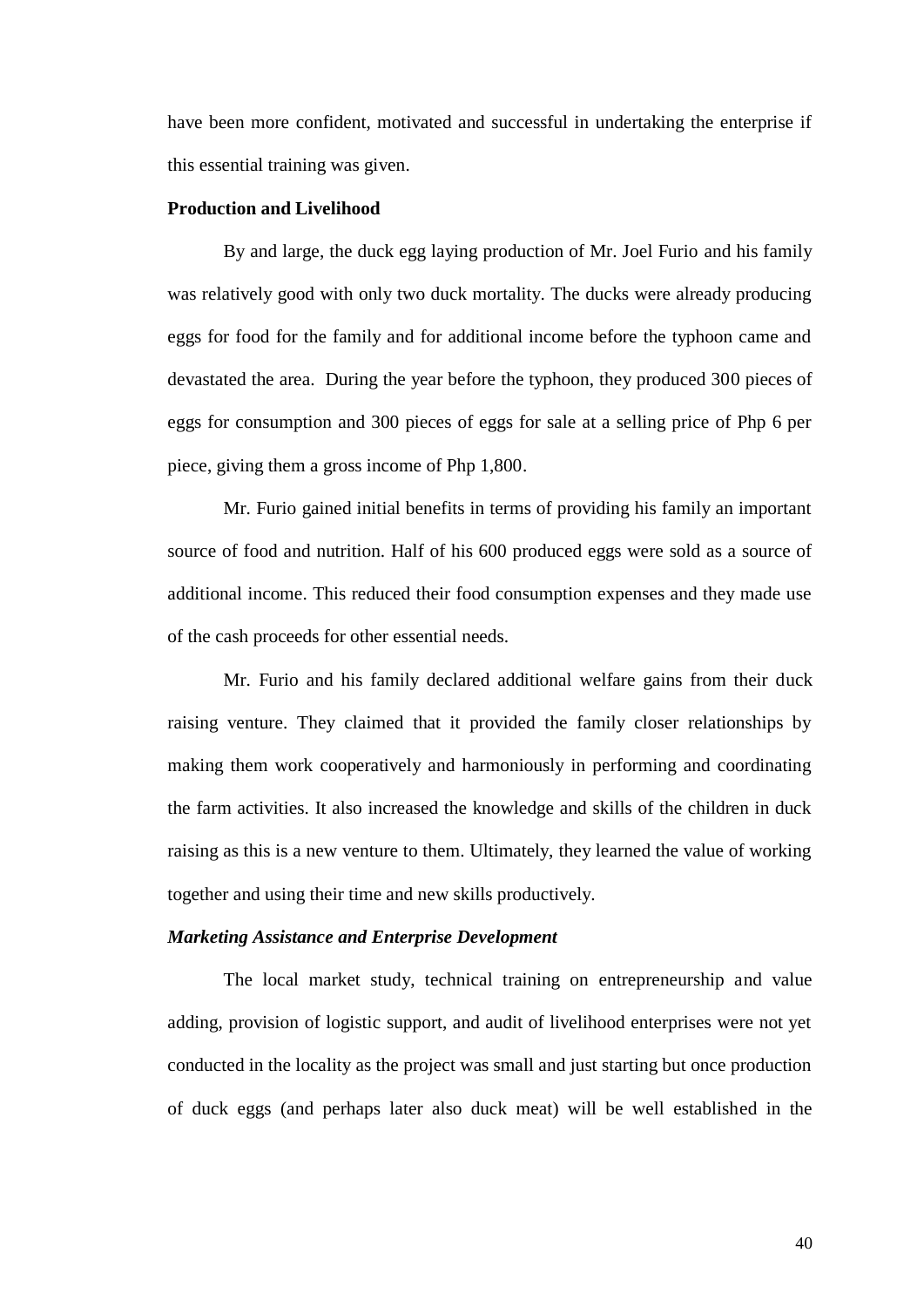barangay, the need to find market niches, entrepreneurial activities, and logistics will be in place.

#### <span id="page-42-0"></span>**Initial Impact**

#### *Improved household food consumption of partner beneficiaries*

Before the SAAD project, the family was living a modest or a simple life in a very serene place in an upland area filled with coconut trees and a small rice land at the foot of a hill.

They survive by eating 3 times a day with rice, fruits, vegetables, and meat from animals they raised on the farm. They do not have incidence of malnutrition or hunger, although they do not have debt, savings, health insurance aside from Philhealth, or budget for recreation. The family owned a semi-concrete dwelling house with electricity, communal water systems, and their own flush toilet, and the area is reachable by walking or land transport.

Though the project was short-lived and not sustained, the project had given the family some food through nutritious duck eggs. It has renewed their experience in duck raising and has provided opportunity for the family to bond and work together in their production process through thick and thin, particularly during this pandemic as well as with climate change related challenges.

## *Increased income and improved economic status of partner beneficiaries*

Though the SAAD project did not create a very significant impact on their current living situation, they said that "*with the SAAD project medyo nag angat-angat man dito kay nakadano, kun mayon inhatag na kun nano, Salamat* a*t Nakabulig man pang eskwela*".

The Furio family's overall welfare evaluation before and after their engagement with the DA-SAAD program: First, before SAAD they rated their overall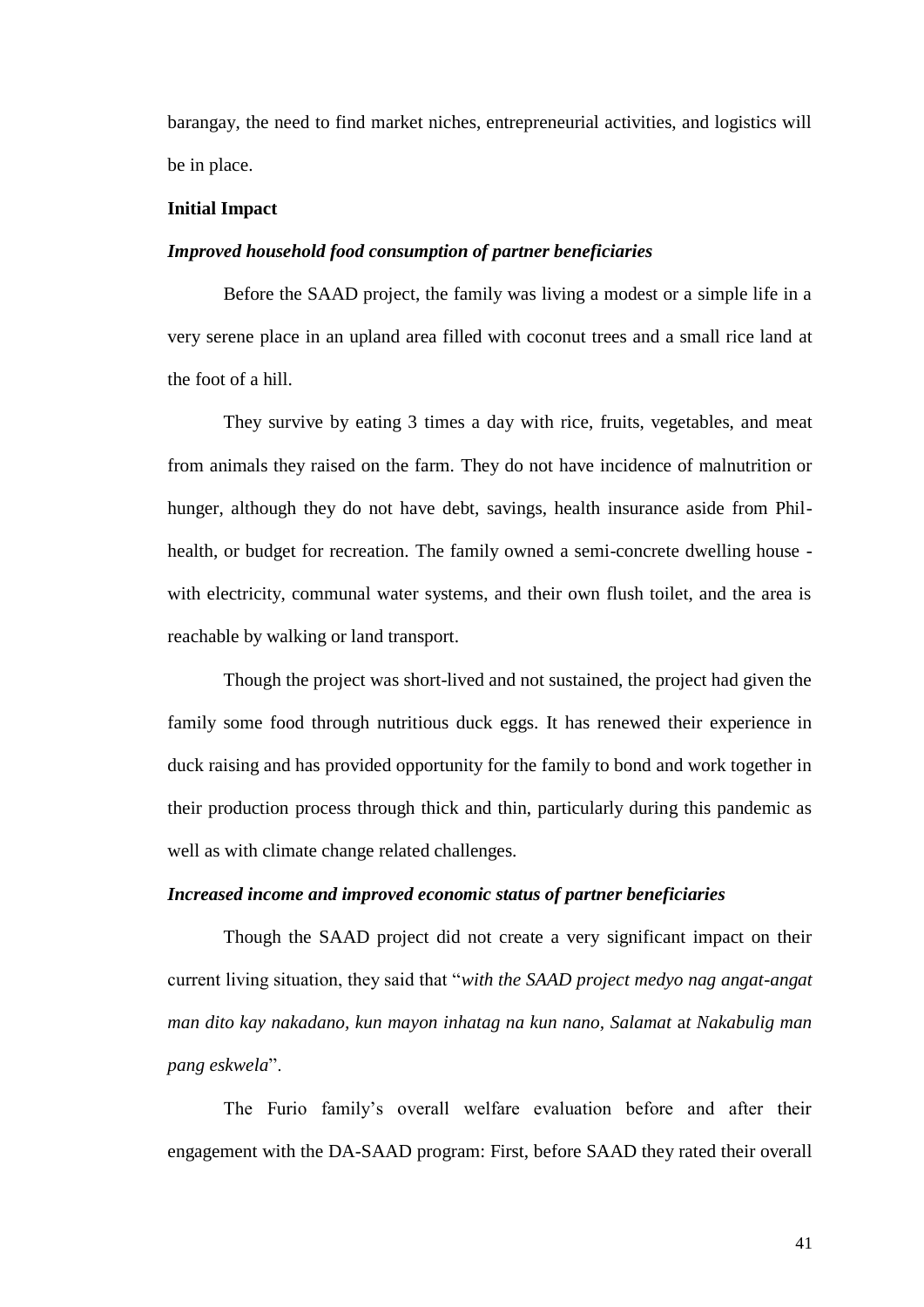welfare (or living conditions) as "low" and then after receiving SAAD interventions, they expressed that their living conditions improved "high". Second, before SAAD they rated their satisfaction on interventions of DA as "neutral", but with their engagement with the SAAD project, they expressed "satisfied" with the interventions.

#### <span id="page-43-0"></span>**Issues and Challenges**

For a more participatory planning and implementation of the project, comprehensive information dissemination should be conducted through meetings or consultations with potential beneficiaries. These meetings also serve as a platform to identify the immediate needs and directly address the livelihood aspirations of the target beneficiaries. Not only should the farmers' needs be prioritized, their capacity and level of competence to do the activities must be recognized as well. If skills and technical knowledge are seen to be lacking among beneficiaries, training on these appropriate interventions are imperative to achieve the project goals.

A natural calamity (flood due to typhoon) destroyed the area. The ducks were drawn away and killed with only four ducks left while the whole housing was destroyed. The incident was reported to the DA-SAAD/LGU. They monitored and documented the project activities but then eventually terminated the project. It is sad to note that the four remaining ducks were also stolen.

The project was not sustained as the initial stock of ducklings (lost during the typhoon) was not replaced to possibly continue the project. Based on the lessons learned from the typhoon, should the initial stock of ducklings be replaced with other ducklings (with accompanying nets/pawid), the farmers suggested that it is better to locate the duck raising project in the upper portion of the farm with suitable access to water wading area.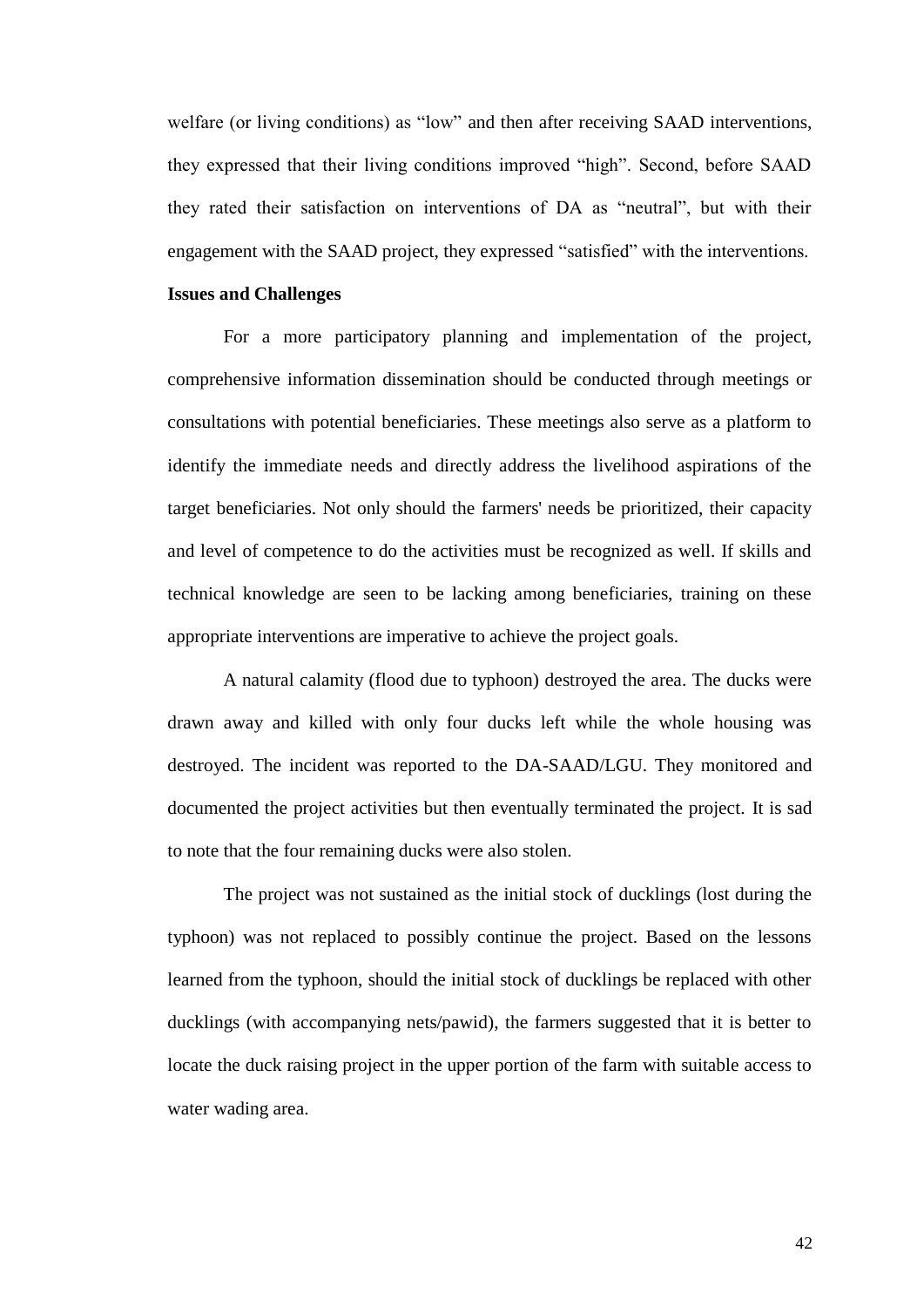After the calamity, it was reported that the participant beneficiaries were not offered alternative livelihood interventions. Should they have been given another opportunity, they said they would prefer the swine raising project as they still have the housing in the area. Moreover, they have experience in doing this activity and will not have much capital to finance the enterprise.

Additionally, looking at the terrain and available land area for upland rice production, they could possibly venture into vegetable gardening and raising native chickens for home consumption.

Marketing was not a problem in duck egg selling as the supply is still limited with only a few duck raisers in the area. But should the project be expanded in the future, the need to create a market niche should be considered including value addition to offer more products for sale (e,g, salted eggs, balut making and perhaps even duck meat). Likewise, enterprise development for the family and their neighbors (particularly on handicraft making, copra production, and vegetable gardening) can also be explored.

#### <span id="page-44-0"></span>**Future Directions**

This case study of Mr. Joel Furio and his family who farmed their land in Barangay San Bartolome, Sta. Magdalena, Sorsogon presents evidence that duck raising can be a viable source of livelihood for resource poor farmers.

Although short-lived, as it was devastated by a typhoon calamity towards the end of the season, Mr. Joel Furio and his family demonstrated that: (1) Duck raising and production of eggs is technically feasible; (2) It is a doable family enterprise as they capitalized on their past experiences; (3) It is environmentally safe as they prevented pollution from waste because they made sure that the duck farm project is situated away from the neighborhood; (4) The provision of ducklings and nets or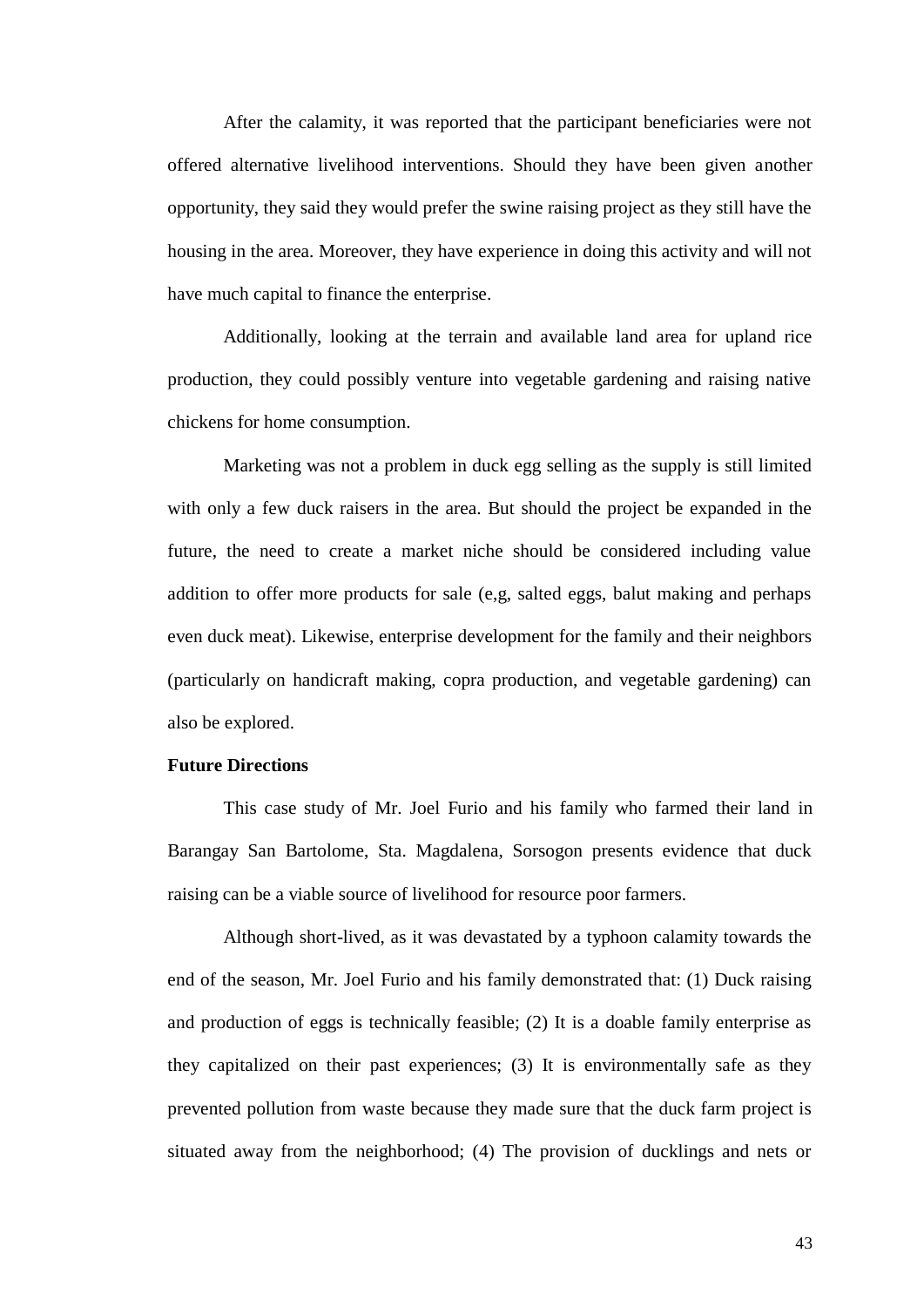pawid from the DA\_SAAD effectively reduced the net production cost of duck raising; they used these net saving in procuring other essential needs including school fees; (5) The project provided them with a source of food from eggs and in a big way made them food secure (with protein sources); (6) Thus, they increased food consumption with reduced cost as they produce the duck eggs themselves.

The implementation of this duck raising livelihood project introduced by DA-SAAD brought about additional and meaningful welfare gains to the Furio family. The project became a family enterprise where all members of the family (father, mother, and all children) actively participated. They coordinated their respective assignments and this binded them all together working harmoniously in the pursuit of generating additional food and income.

Despite what happened (typhoon and later followed by pandemic), they are positive that life goes on with more opportunities to come. They look forward to postpandemic as the SAAD program is being continued in their barangay. Given a chance, they are still willing to become beneficiaries of DA-SAAD. This time, they are requesting that they should also be included in the swine dispersal program as they have experience in swine raising and they already have the housing for swine. With the continuation of the SAAD program in their barangay, the family and their neighbors look forward to additional opportunities for livelihood enhancement at the project site including the establishment of a vegetable home garden and value adding and processing enterprises.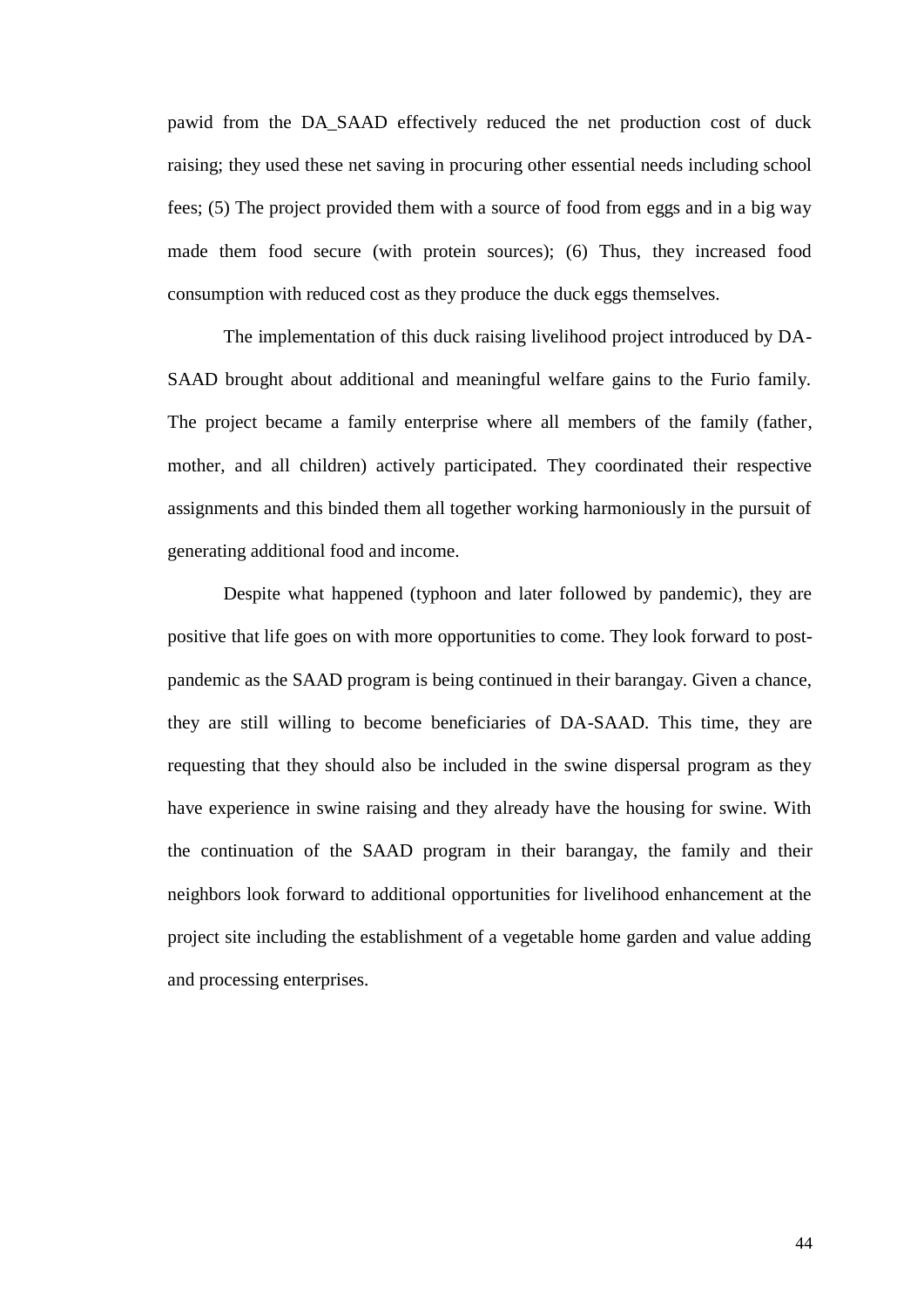#### **CONCLUSIONS AND RECOMMENDATIONS**

<span id="page-46-0"></span>The SAAD Program is the Department of Agriculture's mechanism to improve productivity of farmers and fisherfolks in the poorest of the poor regions of the country. Providing a holistic approach from administrative and logistical support to identified beneficiaries, interventions were smoothly implemented geared towards attaining the country's goal of self-sufficiency in food supply.

The case on the adoption of oyster farming technology as one of the livelihood beneficiaries is considered a success, while the case on poultry-duck raising can be considered unsuccessful. The SAAD assistance on the oyster case not only generated higher food production and income for the family but also enhanced the family's involvement in technical activities and decision-making towards improving family productivity thereby sustaining the adoption of the oyster farming technology, while none of these were achieved on the poultry-duck raising case due to fortuitous events and inappropriate interventions. Moreover, although a few of the program interventions' household benefits were already satisfied, both cases involving associations have not yet fully realized the benefits of community entrepreneurship.

The case of Mr. Solomon exemplifies and indicates smooth implementation of the SAAD program protocols of helping poor fisherfolks of the country, while the case of Mr. Furio reflects the ill-effects of poor identification of appropriate interventions. Nevertheless, issues or concerns to further sustain the livelihood program need to be addressed for a continuous production and sustainable agrifisheries development with the participation of the marginalized households and their corresponding associations towards empowered community enterprises.

Community-based enterprise development is a long-term perspective of the DA-SAAD hence capacitating and empowering family households from production to

45